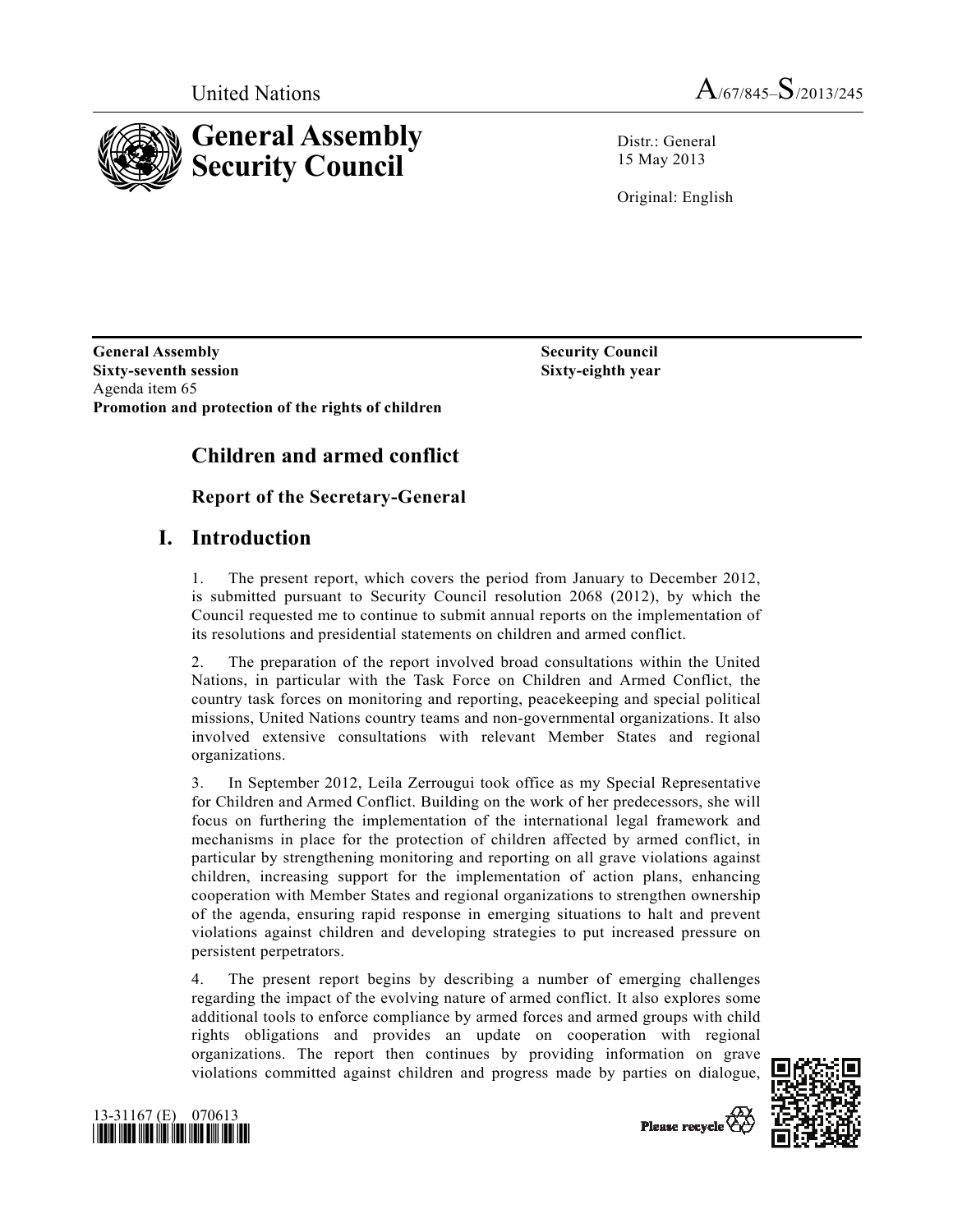action plans and other measures to halt and prevent such grave violations.1 Mali is a new situation covered in this reporting period, while Nepal and Sri Lanka are no longer included following the delisting of all parties within their territories in 2012. The report concludes with a series of recommendations to the Security Council.

5. In line with the resolutions of the Security Council on children and armed conflict, the present report includes in its annexes those parties that engage in the recruitment and use of children, sexual violence against children, the killing and maiming of children in contravention of international law, recurrent attacks on schools and/or hospitals or recurrent attacks or threats of attack against protected personnel.2

6. Pursuant to Security Council resolution 1612 (2005), in identifying situations that fall within the scope of her mandate, my Special Representative is guided by the criteria for determining the existence of an armed conflict found in international humanitarian law and international jurisprudence. In the performance of her mandate, my Special Representative has adopted a pragmatic and cooperative approach to this issue, with a humanitarian emphasis, aimed at ensuring broad and effective protection for children affected by conflict in situations of concern. Reference to a situation is not a legal determination, and reference to a non-State party does not affect its legal status.3

7. References to cases and incidents in the present report refer to information that is gathered, vetted and verified for accuracy. In situations where the ability to obtain or independently verify information is hampered by factors such as insecurity or access restrictions, it is qualified as such.

## **II. Evolving nature of armed conflict and emerging challenges for child protection**

8. In recent years, United Nations child protection actors have noted with concern that the evolving character and tactics of armed conflict are creating unprecedented threats to children. The absence of clear front lines and identifiable opponents, the increasing use of terror tactics by some armed groups and certain methods used by security forces have made children more vulnerable. Children are being used as suicide bombers and human shields, while schools continue to be attacked, affecting girls' education in particular, and to be used for military purposes. In addition, children are being held in security detention for alleged association with armed groups. Furthermore, drone strikes have resulted in child casualties and have had a serious impact on the psychosocial health of children.

**\_\_\_\_\_\_\_\_\_\_\_\_\_\_\_\_\_\_** 

<sup>1</sup> The six grave violations are killing or maiming of children, recruitment or use of children as soldiers, sexual violence against children, attacks against schools and hospitals, denial of humanitarian access for children and abduction of children. 2 For additional information on conflict-related sexual violence and the listing of parties as

responsible for patterns of rape and other forms of sexual violence during the reporting period, see my report on sexual violence in conflict (S/2013/149).<br><sup>3</sup> See, for example, common article 2 of the 1949 Geneva Conventions; article 1 of Additional

Protocol II of 1977 thereto; International Committee of the Red Cross, J. Pictet (ed.), *Commentary on the Geneva Conventions of 1949* (1958); and *Prosecutor v. Duško Tadić*, Case No. IT-94, International Criminal Tribunal for the Former Yugoslavia Appeals Chamber (2 October 1995).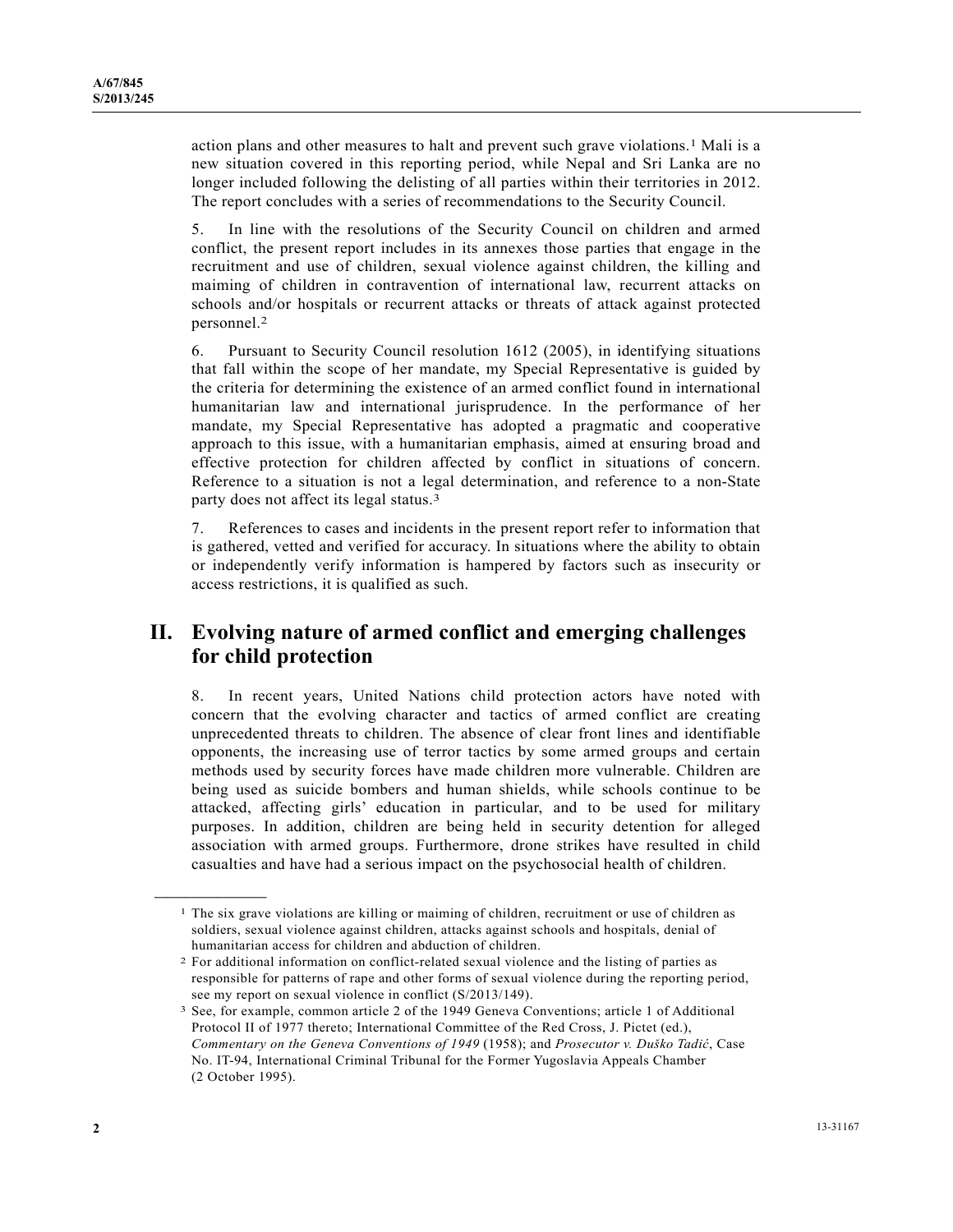#### **Military use of schools**

9. In its resolution 1998 (2011), the Security Council expressed deep concern over attacks and threats of attacks against schools and educational personnel, calling upon all parties to cease such violations. The Council also urged parties to refrain from actions that impeded children's access to education, specifically requesting me to continue to monitor and report on the military use of schools in my annual report on children and armed conflict. Schools should serve as a safe haven for children and provide them with protection. The use of schools for military purposes puts children at risk of attack and hampers children's right to education. During the period under review, the United Nations observed that schools were used as military barracks, weapons storage facilities, command centres, detention and interrogation sites and firing and observation positions. Such use of schools not only results in reduced enrolment and high drop out rates, especially among girls, but also may lead to schools being considered legitimate targets for attack.

#### **Detention of children by security forces**

10. Another continuing trend in 2012 is the growing practice of States to arrest and detain children with or without criminal charges, be it as a perceived threat to national security, for alleged membership in an armed group or for acts committed while participating in hostilities. Children captured in the course of military operations are often held in detention for long periods, in poor conditions and, in certain cases, without access to counsel or judicial review to assess the lawfulness of their detention. When deprived of their liberty, children are particularly vulnerable to human rights violations, including degrading and inhumane treatment and, in some instances, torture. This observed pattern of ill-treatment of children in detention includes physical violence, sexual assault and threats of rape, prolonged stress positions, the use of painful instruments of restraint, solitary confinement, forced nudity and deprivation of food, water and basic facilities. In some cases, children are detained without charge and held in detention without being brought before a judge or being granted access to a lawyer. In others, children have been prosecuted for acts allegedly committed during their involvement with an armed group. Most courts in charge of such cases do not fully apply international juvenile justice standards. Military courts in particular are not appropriate for hearing cases involving children, given that they do not fully recognize the special status of juveniles in conflict with the law.

#### **Impact on children of the use of drones in military operations**

11. Over the past years, the United Nations has received an increasingly worrisome number of reports of child casualties in the course of military operations using weaponized unmanned aerial vehicles, or armed drones. I therefore reiterate my call upon relevant States to take all measures necessary to ensure that attacks involving drones comply with the principles of precaution, distinction and proportionality and to conduct transparent, prompt and effective investigations when child casualties may have occurred. In addition, the mixed use of armed and surveillance drones has resulted in permanent fear in some communities, affecting the psychosocial well-being of children and hindering the ability of such communities to protect their children. Reports further indicate that the use of drones has a wider impact on children, especially their access to education. For example, in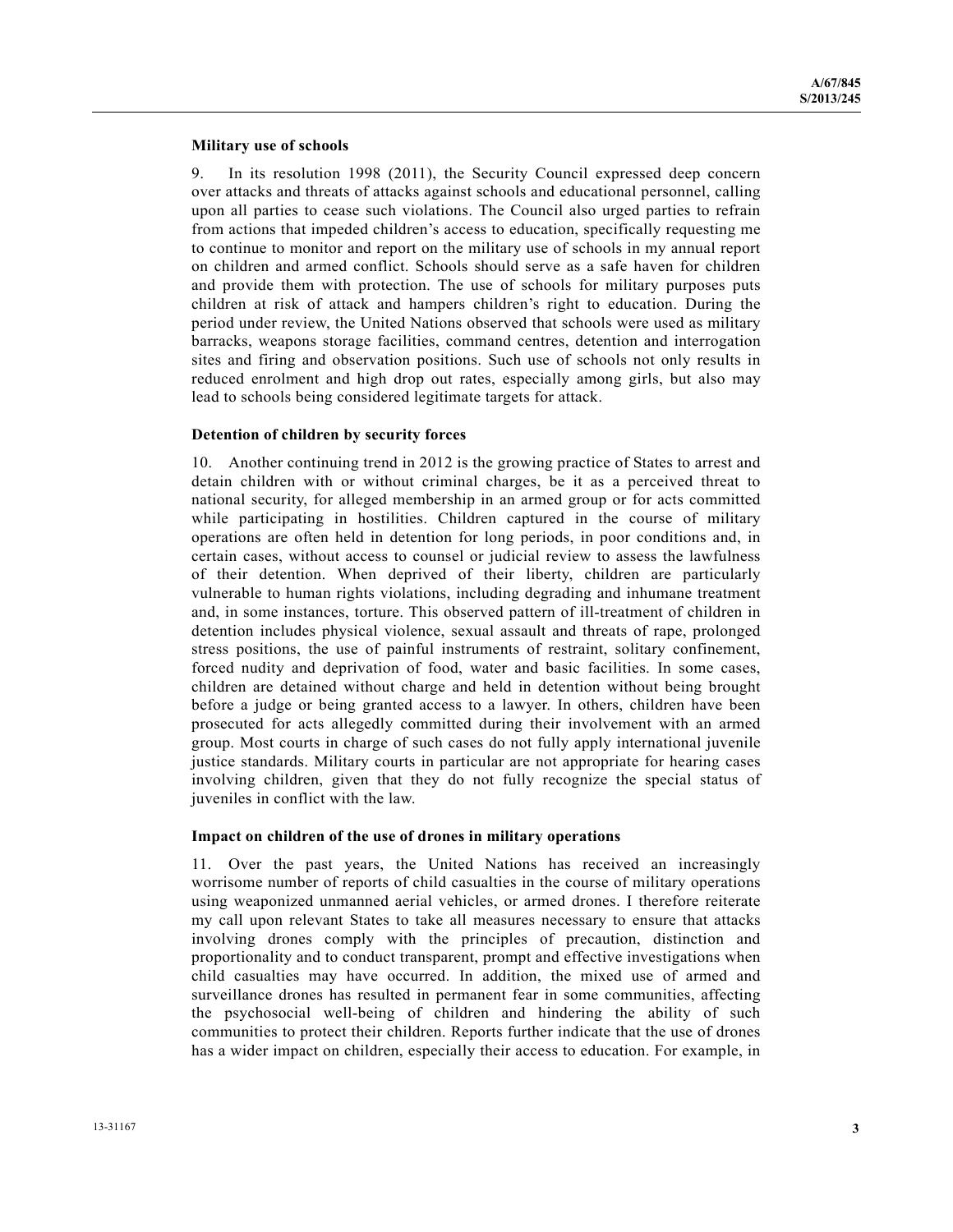some situations, both boys and girls have ceased attending school owing to the fear of drone strikes.

## **III. Enhancing compliance by armed forces and armed groups**

12. Following the adoption of resolution 1998 (2011), an Arria-formula meeting with Security Council members, United Nations child protection actors and civil society partners was convened in July 2012 to discuss options for increasing pressure on persistent perpetrators of grave violations against children. During the meeting, three main strategies for ensuring compliance by parties with their international obligations on child rights were put forward: increased political pressure by the Council through full use of the Working Group on Children and Armed Conflict "toolkit" (see S/2006/724); strengthening the sanctions regime by expanding the criteria of sanctions committees and establishing a thematic or ad hoc sanctions committee for violations against children; and closer cooperation between the Council and the International Criminal Court in relation to crimes committed against children. In February 2013, the Permanent Mission of Liechtenstein to the United Nations and Watchlist on Children and Armed Conflict, a non-governmental organization, organized a follow-up workshop that resulted in a series of recommendations for addressing the issue of persistent perpetrators, focusing on the need for enhanced Security Council action and the efficient use of targeted measures (see S/2013/158).

13. In a continuing effort to find innovative and effective tools to address the growing number of persistent perpetrators, three additional tools are suggested for further consideration: support for national accountability mechanisms; inclusion of child protection issues in peace processes; and linkage between the United Nations human rights due diligence and children and armed conflict frameworks.

## **Accountability for violations against children**

14. During the reporting period, investigations, prosecutions and trials of adult perpetrators of grave violations against children remained rare. Ending impunity for grave violations against children is a crucial element in enforcing compliance by parties with child rights obligations. The verdicts passed in 2012 by international courts against the Congolese warlord Thomas Lubanga and the former President of Liberia, Charles Taylor, in addition to the recent transfer of Bosco Ntaganda, represent significant progress and send a clear signal that child recruitment is a war crime and that perpetrators of violations against children will be held accountable. International justice complements national accountability mechanisms in cases in which national authorities are unwilling or unable to bring alleged perpetrators to justice. While a key challenge in conflict areas is weak political will, often a lack of capacity and resources severely cripples the ability of national authorities to prosecute child rights violations. In this context, the provision of capacity-building support by the United Nations to Governments may assist in reducing the accountability gap.

#### **Inclusion of child protection issues in peace talks and peace agreements**

15. Ceasefire agreements and peace processes have been strategic instruments with which to engage armed forces and armed groups on child protection concerns.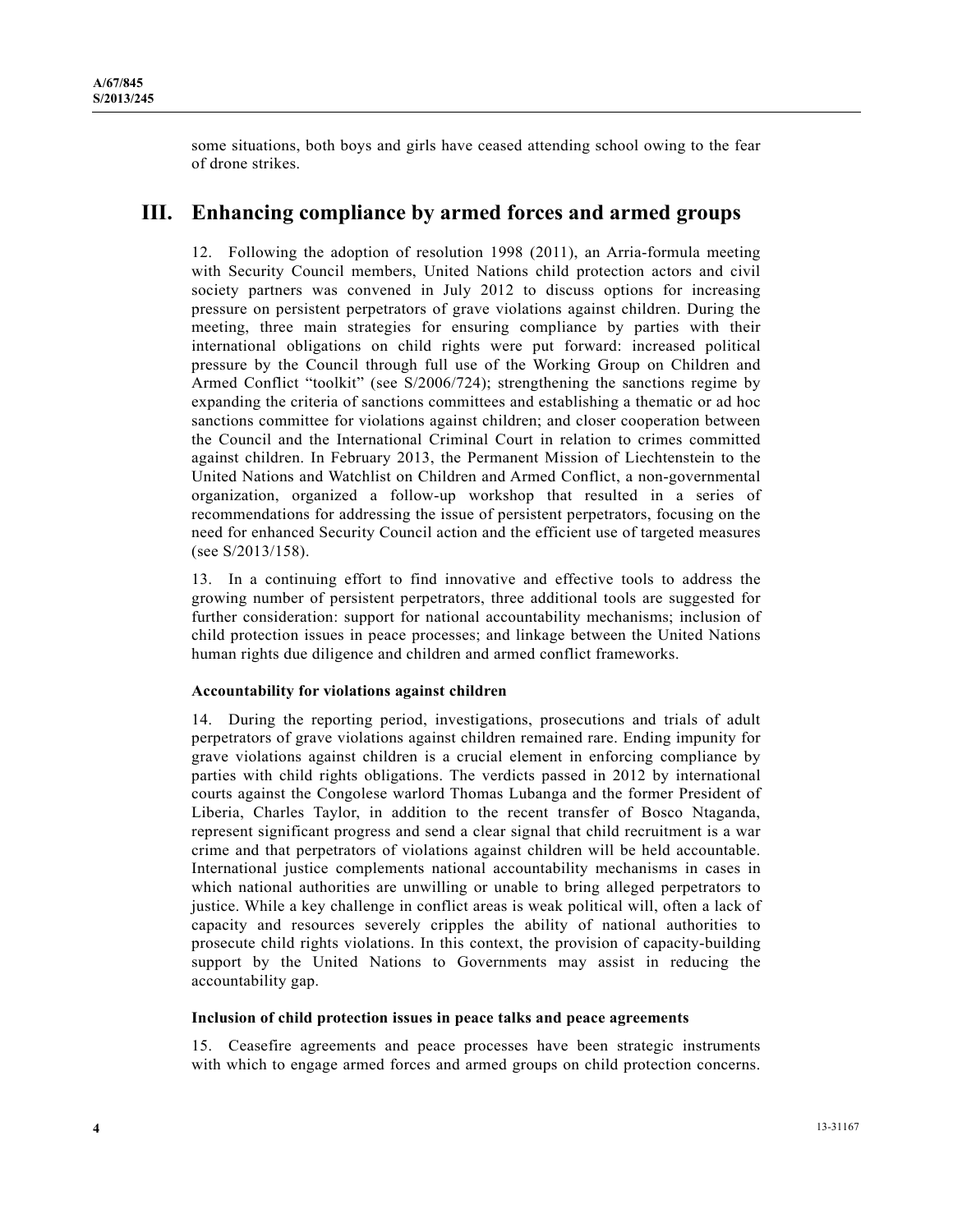Since the mandate of my Special Representative was created, peace negotiations in several country situations have demonstrated that peace talks can provide the context to engage in advocacy with parties to conflict regarding action plans on grave violations against children and other commitments for protection of children. They have also demonstrated that the protection and rights of children constitute a useful entry point for building confidence between parties. While it is better to maintain a separate negotiation track for child protection, parallel processes can mutually reinforce each other at various stages of engagement with parties.

16. Ensuring the inclusion of child protection provisions in peace agreements so as to, among others, regulate the release and reintegration of children formerly associated with armed forces or armed groups can provide a useful framework to deepen dialogue between parties and child protection partners. Other key elements in peace agreements are the establishment of 18 years as the minimum age for persons to join the armed forces, including armed groups that are being integrated; provisions ensuring family tracing and reunification; the need to address sexual abuse of children during and after conflict; the commitment to taking all measures to protect children from explosive remnants of war, including landmines; the principle that no amnesty should be granted for adult perpetrators of violations against children; and the principle that children associated with armed groups should be regarded as victims and not as perpetrators.

## **Human rights due diligence policy and the Security Council framework on children and armed conflict**

17. In July 2011, the United Nations instituted a system-wide human rights due diligence policy to regulate the provision of United Nations support to non-United Nations security forces such as militaries and the police. This policy sets out the practical measures that all United Nations entities must take to ensure that any support provided to non-United Nations security forces is consistent with the responsibility of the Organization to respect and promote international human rights, humanitarian and refugee law, including the rights of children affected by conflict. United Nations departments, agencies and programmes must assess the risks of the recipient entity committing human rights violations and put in place systems for monitoring compliance. The Security Council-mandated monitoring and reporting mechanism on children and armed conflict, the listing of parties committing such violations and the action plans to stop such violations may serve as complementary platforms to the policy, including to monitor the behaviour of those security forces receiving United Nations support.

18. In various country situations, action plans to cease the recruitment and use of children provide a useful cooperation framework for the United Nations to assist Governments in building the capacity of national security forces to address child rights violations. Such action plans include provisions on the screening of troops to prevent underage recruitment, the appointment of military focal points and the establishment of mechanisms for monitoring compliance. This framework, mandated by the Security Council, could be used to enhance compliance by armed forces with international human rights standards, including under the human rights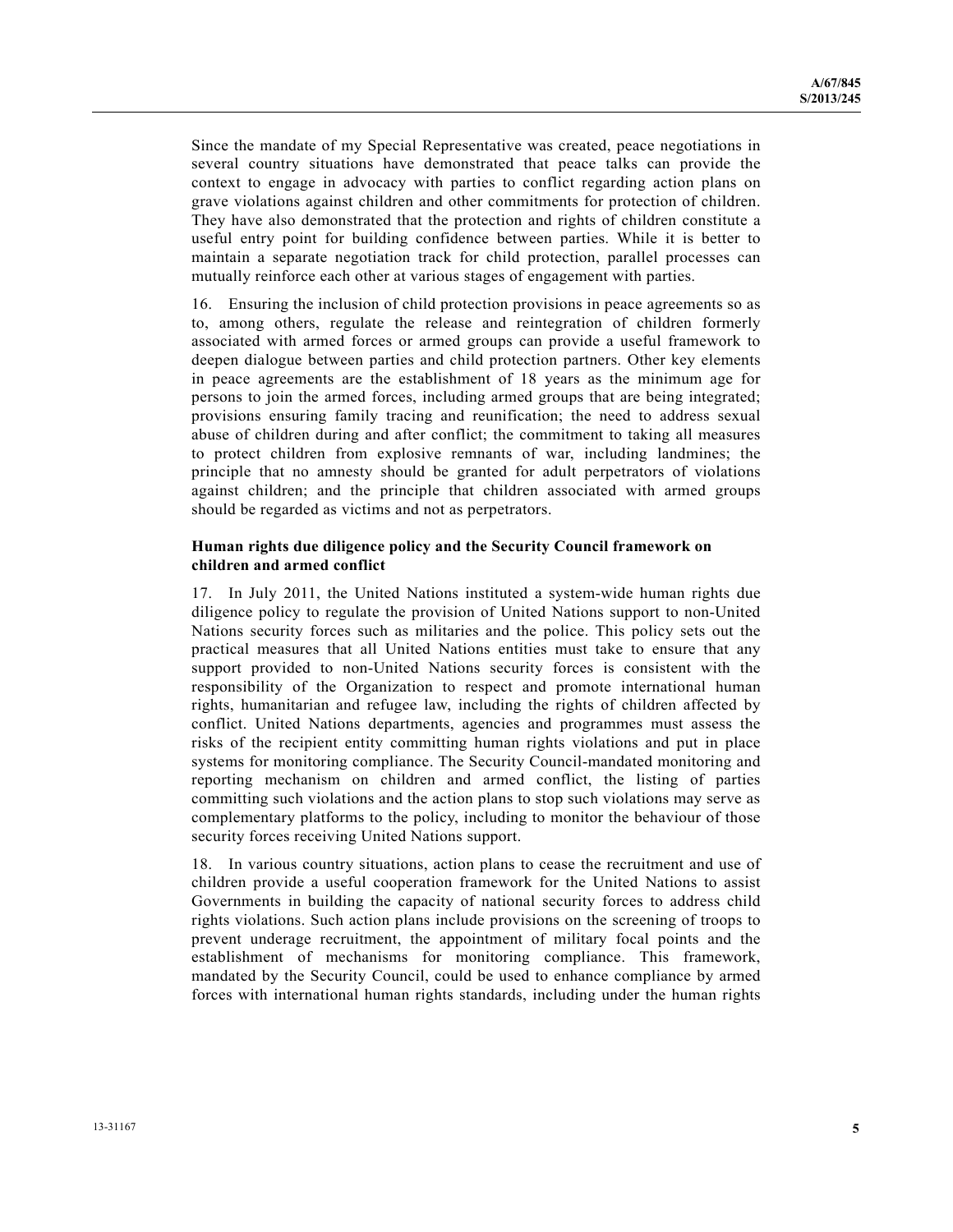due diligence policy framework. What are known as "report cards",<sup>4</sup> used to enforce compliance by individual commanders responsible for the behaviour of their troops, provide an instrument to ensure that no political gain is made by commanders in recruiting children and that a recipient of United Nations support is a legitimate partner for capacity-building support. Adequately applied, the human rights due diligence policy should contribute to strengthening the rule of law and a culture of protection of human rights, including child rights, prevention of violations and strengthened accountability.

## **IV. Cooperation with regional organizations on child protection in armed conflict**

19. The growing involvement of regional and subregional organizations in conflict mediation, peacekeeping operations and peacebuilding missions highlights the importance of developing partnerships between the United Nations and those organizations to promote adequate protection for children affected by conflict in their respective mandates and work. The engagement of regional and subregional organizations in peace support and peace enforcement missions brings to the fore a wide range of child protection challenges, from ensuring that troops uphold international humanitarian law in the conduct of military operations to handling children associated with armed forces and armed groups. While procedures to avoid civilian casualties are generally in place, more efforts should be made to ensure that children are protected during such operations, including by reviewing and strengthening the rules of engagement and the conduct of investigations.

#### **European Union**

20. In 2003, dialogue between the European Union and my Special Representative led to the adoption of Union guidelines on children and armed conflict, in which the States members of the Union committed themselves to addressing the impact of armed conflict on children in non-Union settings, in the context of its human rights policy, its Common Foreign and Security Policy and its policies on humanitarian assistance and development cooperation. Dialogue is continuing on strengthening and implementing the guidelines, including through longer-term reintegration support for children formerly associated with armed forces and armed groups and the development of child-specific training for States members of the Union participating in crisis management operations. Due consideration should also be given to the list of perpetrators of violations against children included in the present report when providing bilateral or multilateral support to security or justice system reforms in third countries.

#### **African Union**

**\_\_\_\_\_\_\_\_\_\_\_\_\_\_\_\_\_\_** 

21. With the growing role of the African Union in peace support and peace enforcement missions, such as in Somalia, Mali and Central Africa, child protection challenges during military operations have also increased. In line with Security Council resolution 2033 (2012), on partnerships between the United Nations and

<sup>4</sup> Report cards, as used in the context of Nepal, show compliance by individual commanders with the provisions of an action plan. They are used as a tool to address remaining challenges to full compliance.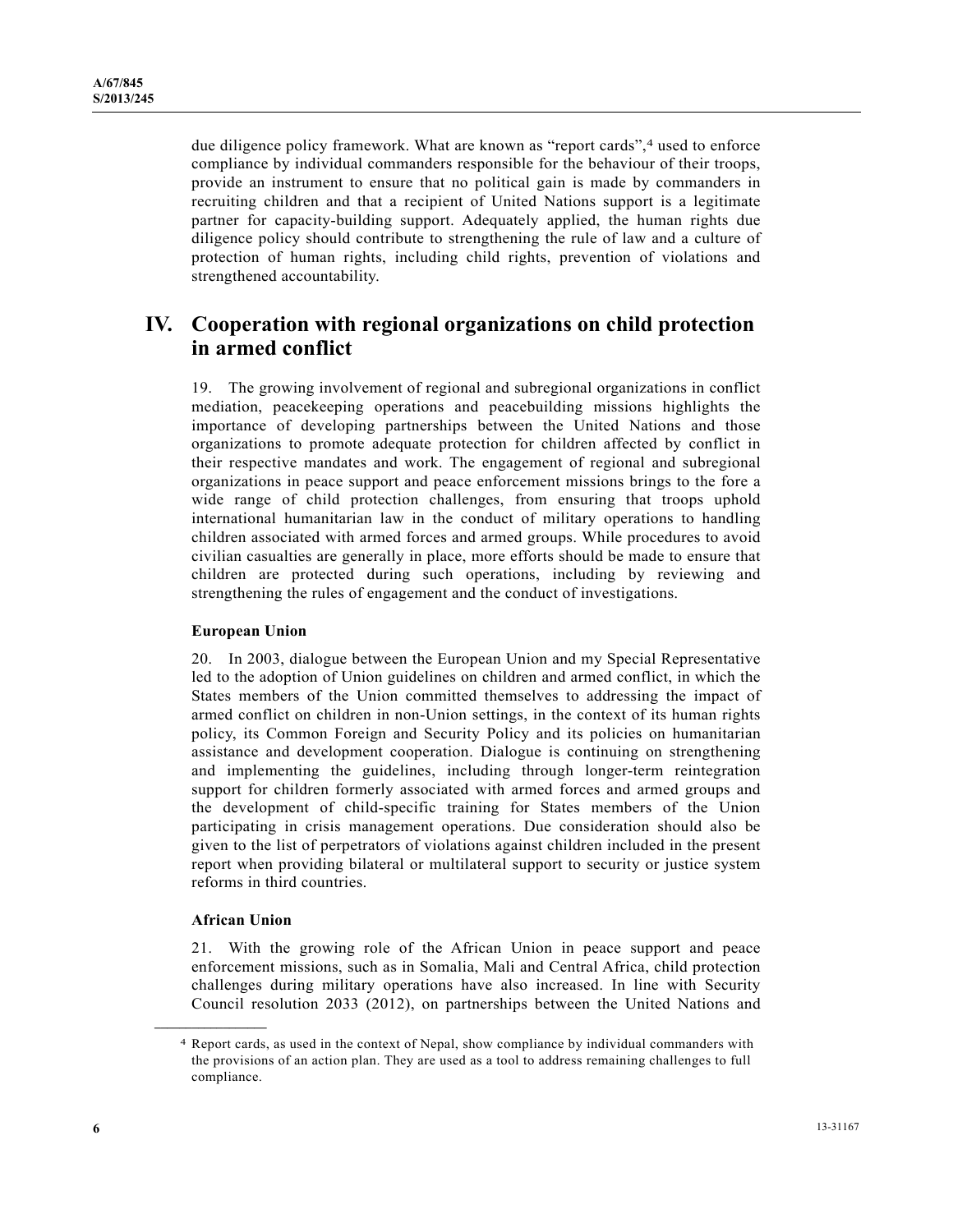regional organizations, in particular the African Union, my Special Representative envisages stronger cooperation with the peace and security mandates of the African Union. In that regard, the upcoming deployments of child protection capacity to the African Union Mission in Somalia (AMISOM) and the African Union Peace Support Operations Division are seen as positive steps. The United Nations is also working with the African Union on developing procedures for the handover of children encountered during military operations. Discussions are also continuing on the alignment of national legislation of African States with international instruments on child rights, training for troop contributors to African Union and United Nations peacekeeping missions, capacity-building within the African Union Commission and the development of policy guidelines on children and armed conflict.

### **North Atlantic Treaty Organization**

22. Over the past few years, the International Security Assistance Force (ISAF) and the United Nations Assistance Mission in Afghanistan have jointly taken a number of practical measures that serve as a good basis for further integrating child protection considerations into North Atlantic Treaty Organization (NATO) military training, mission planning and conduct of operations. This cooperation is creating a set of best practices currently being integrated into NATO predeployment training modules. Following a high-level briefing by my Special Representative to the North Atlantic Council in January 2012, NATO appointed its Assistant Secretary General for Operations as the high-level focal point for children and armed conflict, in charge of mainstreaming child protection in NATO training and operations. The issue of children affected by armed conflict was also highlighted in the declaration issued by the Heads of State and Government participating in the meeting of the North Atlantic Council in Chicago, United States of America, on 20 May 2012. In November 2012, the NATO Military Committee adopted guidelines to integrate Security Council resolution 1612 (2005) and related resolutions into NATO military doctrine, training and operational planning and conduct, including quarterly reporting on children and armed conflict and the appointment of technical focal points.

## **V. Information on grave violations committed against children during armed conflict and progress made by parties on dialogue, action plans and other measures to halt and prevent violations against children**

## **A. Situations on the agenda of the Security Council**

#### **Afghanistan**

23. In 2012, the country task force on monitoring and reporting in Afghanistan reported 66 cases of recruitment and use of boys, some as young as 8 years of age. Verification of such incidents remained a challenge, however, owing to the prevailing situation of conflict and resulting security constraints.

24. During the reporting period, 47 children were reportedly recruited and used by armed groups, notably the Taliban forces, including the Tora Bora Front, Jamat Sunat al-Dawa Salafia and the Latif Mansur Network, in addition to the Haqqani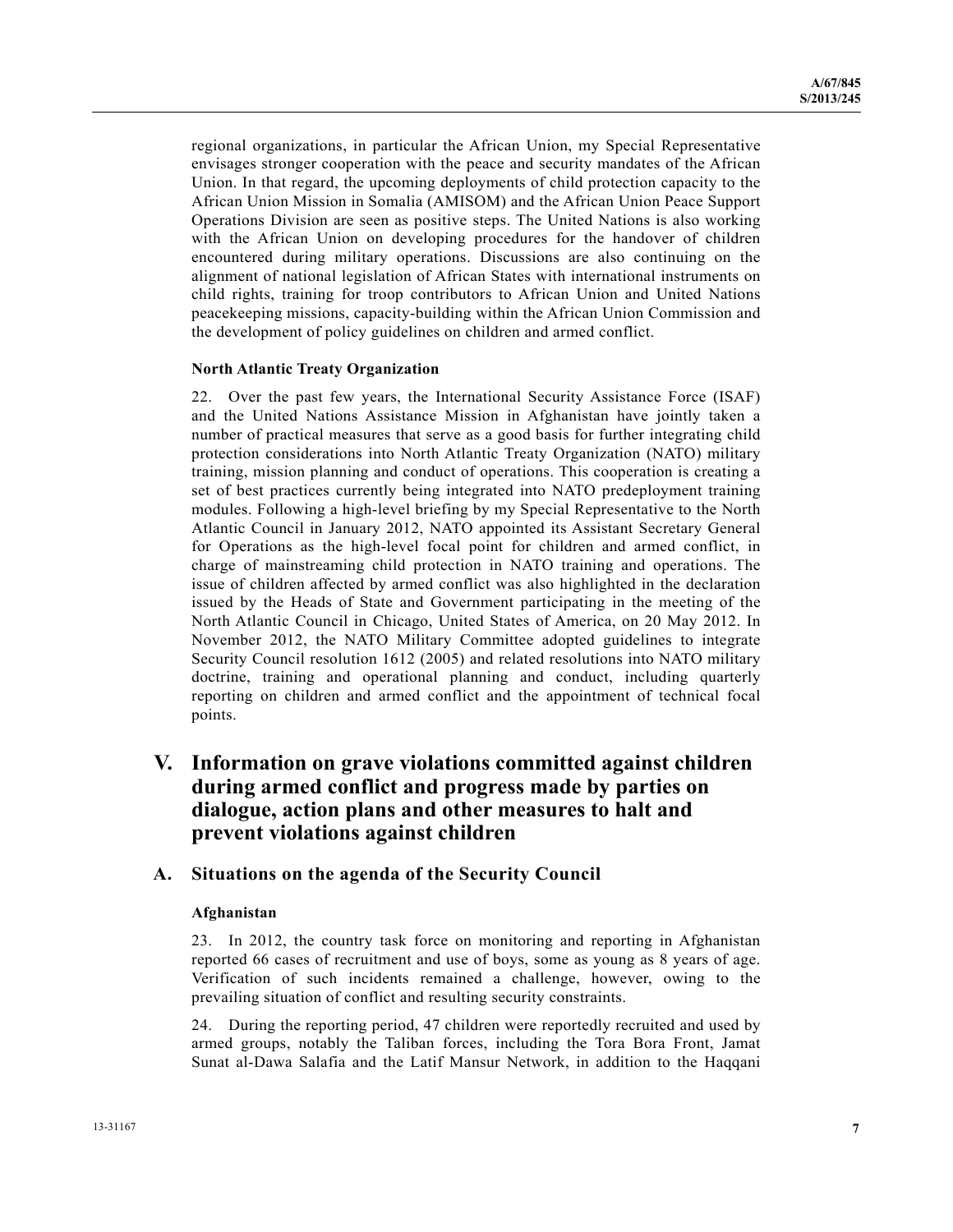network and Hezb-e-Islami. Most were used to manufacture and plant improvised explosive devices and to transport provisions. At least 10 were recruited by armed groups to conduct suicide attacks. On 8 September 2012, a 16-year-old boy was killed while conducting a suicide attack at the entrance to the ISAF headquarters in Kabul. During the attack, seven children were killed and two others injured. There were also reports of cross-border recruitment of children by armed groups, including the Taliban forces, between Afghanistan and Pakistan. In several instances, children in detention reported that they had received military training in madrasas in the border areas of Afghanistan and Pakistan. In February and September 2012, a Taliban spokesperson rejected reports that the Taliban forces recruited, used or abducted children.

25. The official age requirements for enlistment notwithstanding, the Afghan National Police and the Afghan Local Police were reportedly responsible for 19 cases of underage recruitment in 2012. In May 2012, for example, a 14-year-old boy was observed in police uniform in a police station in the city of Kandahar, reportedly recruited by a relative. During the reporting period, the country task force engaged in consultations with the Government to assess the presence of children within the ranks of the national police and to prevent underage recruitment. Concern also remained over the informal use of children for security-related tasks by the Afghan national security forces, including the national police, the local police and the army.

26. The country task force documented 189 cases of boys detained in juvenile rehabilitation centres by the Afghan authorities in 2012. A further unknown number of children were held in detention facilities of the national police and the National Directorate of Security. The country task force expressed concern over continuing reports of ill-treatment in those detention facilities, the public display of child detainees in national media and the lack of documentation and follow-up on the release of those children. The exact number of children held in the detention facilities of the international military forces remained unknown. In July 2012, however, the country task force received information that at least 90 children were being held in such a detention facility in Parwan. On 25 March 2013, the facility was transferred to the Afghan authorities. My Special Representative was also informed by the legal counsel of Hamidullah Khan, a Pakistani male, that he had been arrested in August 2008, aged 14 years, by forces of the United States near the Afghanistan-Pakistan border and had been detained at Bagram Air Force Base without formal charge, apparently for security reasons, for more than four years. The United Nations has no access or additional information.

27. The country task force reported 18 incidents of abduction involving 67 boys. Verified information attributed the cases to the Taliban, the local police and other pro-Government militias. Children were abducted for the purposes of recruitment, sexual abuse and also intimidation in cases in which families worked or were perceived to be working for the Government or the international military forces. In one case, on 29 August 2012, the Taliban abducted and beheaded a 12-year-old boy in Kandahar Province in retaliation against his brother, an officer in the local police.

28. The country task force documented 1,304 conflict-related child casualties. Of those casualties, 283 cases of killing of children and 507 cases of injuring were attributed to armed groups, including Taliban forces. A total of 90 cases of killing of children and 82 cases of injuring were attributed to pro-Government forces,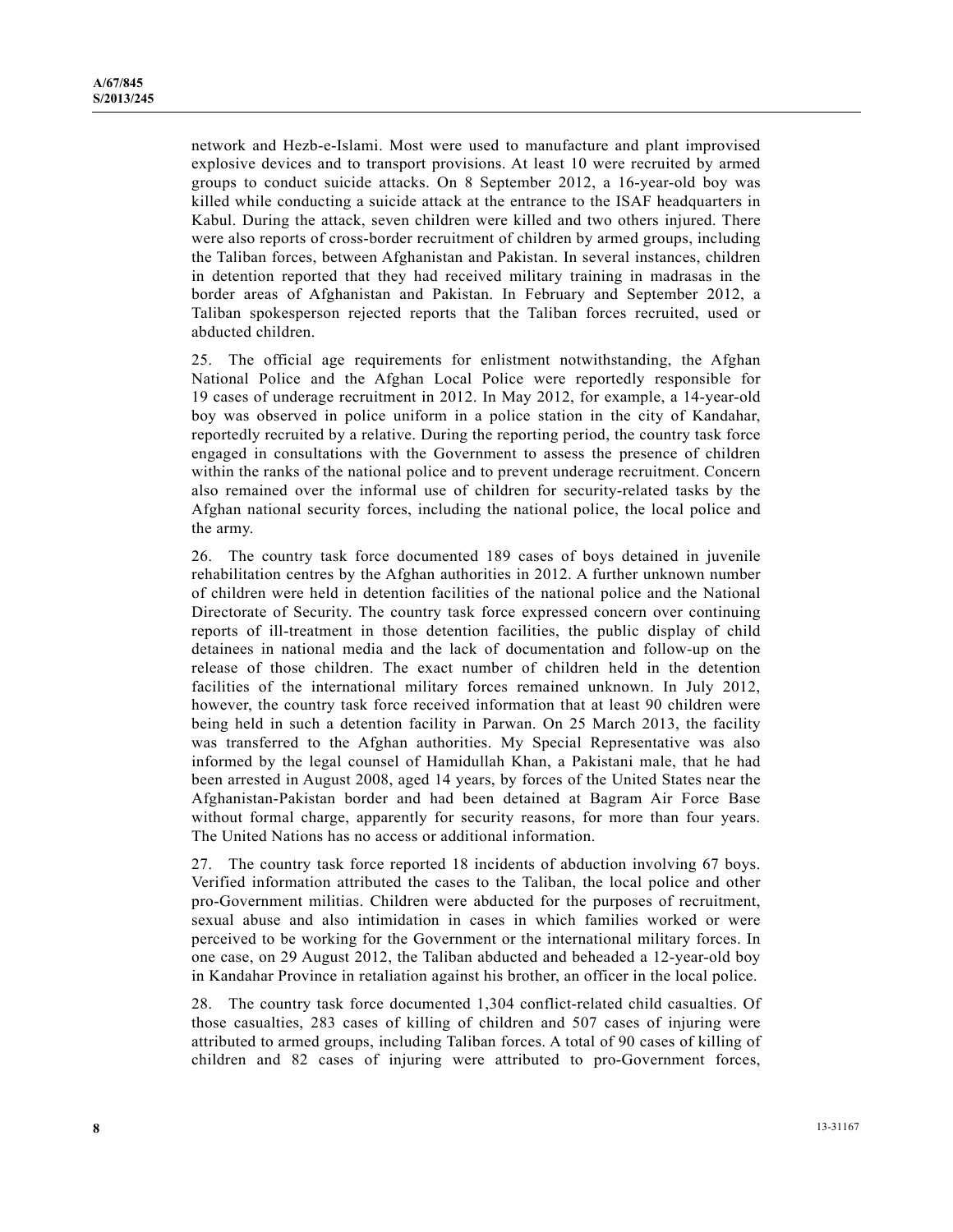including the Afghan national security forces and the international military forces. The remaining cases, in which 116 children were killed and 226 injured, related to explosive remnants of war, crossfire incidents and cross-border shelling.

29. The vast majority of the incidents resulted from attacks with improvised explosive devices (399 child casualties) and suicide attacks, including by child suicide bombers (110 child casualties). Children were also victims of explosive weapons in populated areas, including mortar attacks, shelling and shooting between pro-Government forces and various armed groups (397 child casualties), explosive remnants of war (162 child casualties) and air strikes by the international military forces (74 child casualties). Some of the incidents were acknowledged by ISAF. Furthermore, artillery and mortar shelling from across the Afghanistan-Pakistan border killed at least 1 child and injured 25 others.

30. The country task force received isolated reports of sexual violence against girls and boys by members of armed groups, the Afghan national security forces and the international military forces. While only five cases were reported during the reporting period, sexual violence against children continued to be underreported owing to stigmatization and fear of retaliation. Some boys held in detention on charges relating to national security also reported sexual violence or threats of sexual violence upon arrest by the Afghan national security forces or in detention. At least one of those cases related to the practice of *bachah-bazi* (sexual abuse of boys by men in a position of power). In this regard, it should be noted that a joint team, comprising the Ministry of the Interior and the National Directorate of Security, was established to detect and investigate such incidents.

31. The country task force documented 167 incidents affecting education, of which 49 per cent were attributed to armed groups, including Taliban forces, 25 per cent to pro-Government forces and 26 per cent to unidentified perpetrators. Armed groups conducted targeted attacks against schools, including using improvised explosive devices and suicide attacks, burned schools and abducted and killed education personnel. Armed groups were also responsible for acts of intimidation, threats against teachers and pupils and the forced closure of schools. In 2012, the Taliban issued five statements in which it denied attacking schools and announced that it would set up a commission for education. The Taliban also issued a letter in which it opposed girls' education and threatened girls who continued to attend school, however. Throughout the reporting period, the country task force verified 10 cases of use of schools for military purposes, including 3 by armed groups and 7 by pro-Government forces. It received reports of a further 30 incidents of attacks against health facilities and health personnel, mostly carried out by armed groups. Such cases include abduction of medical personnel and attacks on medical facilities with improvised explosive devices.

32. The country task force verified 33 incidents of denial of humanitarian access, largely attributed to armed groups, including the Taliban. In some areas, however, armed groups also facilitated the provision of lifesaving health and other emergency services, especially in areas not under the Government's control.

33. In March 2012, the Government submitted its first progress report detailing the steps taken towards implementation of the action plan on underage recruitment by the national security forces, which it had signed with the United Nations in January 2011. In particular, the Ministry of the Interior reported the establishment of a monthly monitoring and reporting system, public campaigns on birth registration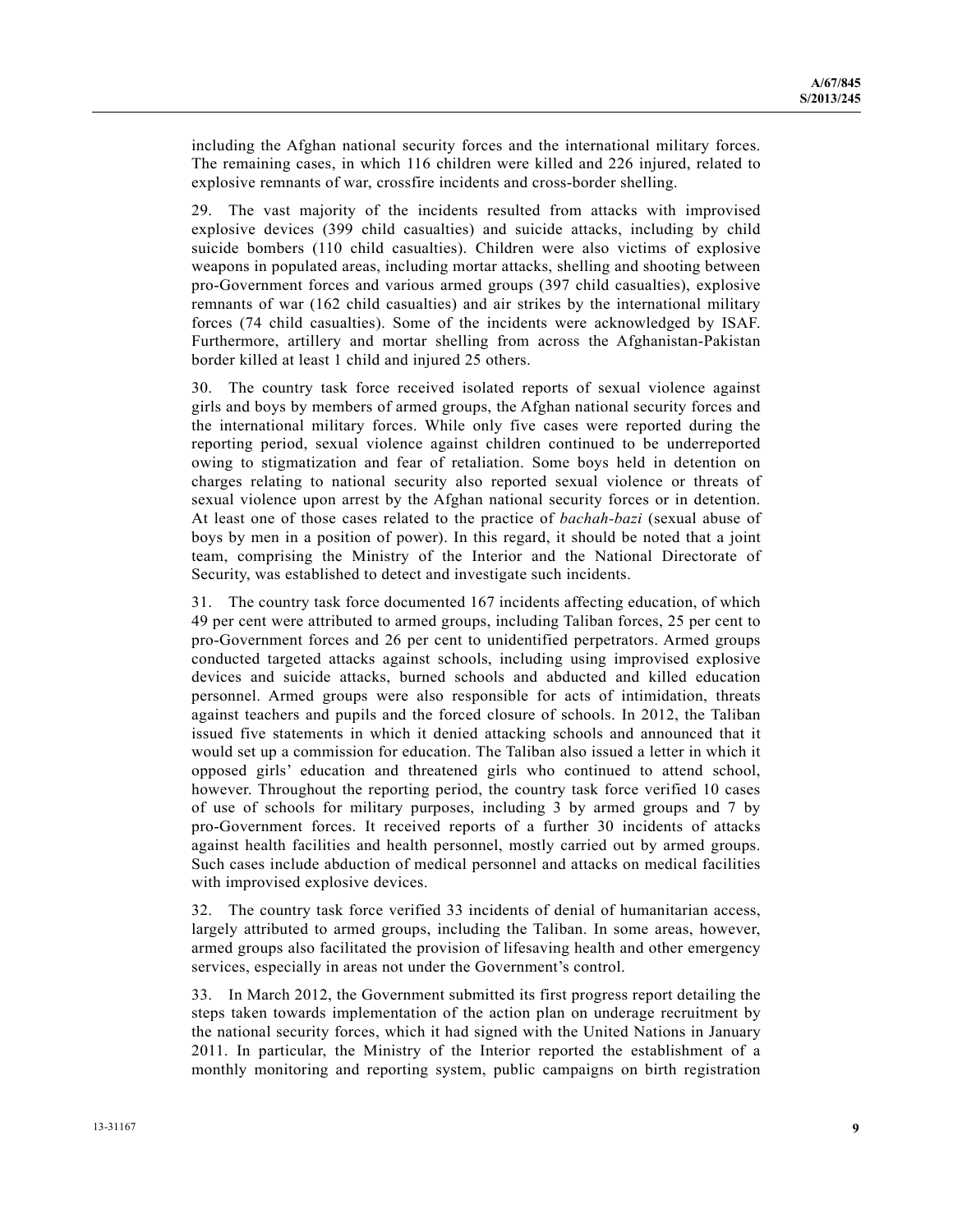and training of Afghan national security forces personnel on age assessment procedures. It also provided information on training on child rights and prevention of underage recruitment conducted in seven Afghan national police zones, in addition to awareness-raising on gender-based violence and underage recruitment in 77 schools and 24 mosques. In parallel, the Ministry pursued efforts to prevent the falsification of national identity cards through the development of a biometric identity card system. Child centres established within national police recruitment centres in Ghor, Badghis, Herat and Farah Provinces documented attempts to enlist children into the national police and the army. Consequently, 122 underage recruits were rejected in 2012. Those encouraging measures notwithstanding, sustained engagement by both the United Nations and the Government is needed to build on the momentum created by the signature of the action plan.

34. The prevailing security situation in Afghanistan and fragmentation of armed groups continued to impede dialogue on the recruitment of children in 2012. The interlinkages between armed groups in Afghanistan made identification of perpetrators and their accountability for violations against children a challenge. Dialogue at the community level, however, continued to prove partially successful, especially with regard to the continuation of vaccination campaigns and the reopening of schools in some parts of the country.

### **Central African Republic**

35. The reporting period saw an overall decrease in the occurrence of grave violations against children. Hostilities resumed in December 2012 between the Government and the Séléka coalition,<sup>5</sup> however, and, limited access notwithstanding, the United Nations received alarming reports continuing into 2013 of recruitment and use of children by armed groups and pro-Government militias, killing of children associated with those groups in the course of military operations and sexual violence against children by armed groups. Although these developments do not fall within the reporting period, the progress achieved and the violations committed in 2012 need to be placed against the backdrop of the recent deterioration of the security situation.

36. During the reporting period, the country task force documented 41 cases of recruitment of children, of which 23 occurred in Haut-Mbomou and Mbomou prefectures, 14 in Haute-Kotto prefecture, 2 in Nana Grébizi prefecture and 2 in Bamingui-Bangoran prefecture. The Lord's Resistance Army (LRA) appeared to be responsible for most of the cases, closely followed by the Séléka coalition. In December 2012, the country task force verified 11 cases of rerecruitment of boys by the Convention des patriotes pour la justice et la paix fondamentale (CPJP fondamentale) and the Union des forces démocratiques pour le rassemblement (UFDR), both part of the Séléka coalition, in Haute-Kotto and Bamingui-Bangoran prefectures. Eight of those children had earlier been associated with UFDR and three with CPJP and all had been separated from them by child protection actors earlier in 2012. On 24 December 2012, the Central African National Police broke into a reception centre in Bangui and detained 64 children formerly associated with CPJP and UFDR, alleging that they were rebels. The children were paraded through

**\_\_\_\_\_\_\_\_\_\_\_\_\_\_\_\_\_\_** 

<sup>5</sup> The Séléka coalition is composed of the Convention patriotique pour le salut du Kodro, the Convention des patriotes pour la justice et la paix fondamentale, the Union des forces démocratiques pour le rassemblement and the Union des forces républicaines.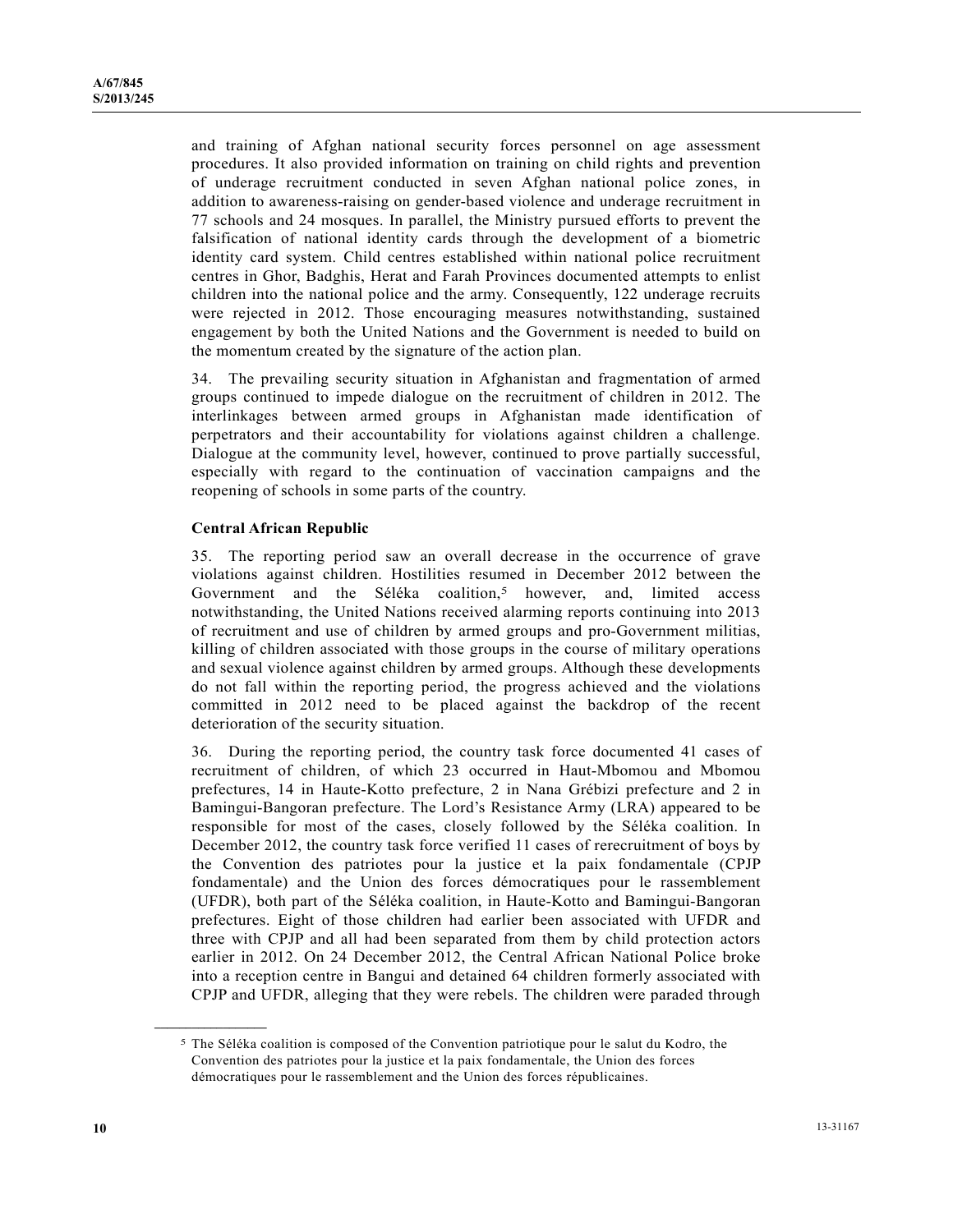Bangui market and questioned by the national police. Following high-level advocacy by the United Nations, they were eventually released. Owing to security constraints, the country task force was unable to verify the presence of children in the Mouvement des libérateurs centrafricains pour la justice in Birao (Vakaga prefecture) and in the Front démocratique du peuple centrafricain in Kabo (Nana Grébizi prefecture).

37. During the reporting period, the country task force documented 10 cases of killing of children, as opposed to 88 in 2011. This decrease appeared to be linked to the cessation of hostilities between CPJP and UFDR in 2012. During armed confrontations on 23 January 2012 between the Central African and Chadian armed forces on the one hand, and the Front patriotique pour le redressement (FPR)<sup>6</sup> on the other, four children were killed. Overall, the total number of child casualties in 2012 is estimated to be higher, given that the country task force was unable to verify incidents that occurred during the crisis of December 2012 owing to security constraints.

38. Incidents of sexual violence remained a concern throughout 2012. The country task force verified 22 cases, of which 13 were perpetrated by members of FPR, who raped several girls between 9 and 17 years of age in the villages of Damara and Ngoukpe (Ombella-Mpoko prefecture). The country task force also received reports of rape of girls in Bambari, Bria, Ndele and Bangui by the Séléka coalition in December 2012. Between 2 and 5 February 2012, members of the Chadian army in Ndele raped three 15-year-old girls and a 17-year-old girl during their return to Chad after providing support to the offensive by the Central African armed forces against FPR. Although the cases were reported to the Governments of the Central African Republic and Chad, no action has been taken to date.

39. The number of attacks on schools and hospitals decreased, with 6 incidents recorded in 2012, compared with 12 in 2011. In January 2012, for example, the school in Ouadango (Nana Grébizi prefecture) was destroyed when a Chadian army helicopter landed on it during a military operation against FPR. Two other schools were used by CPJP in Yangoudrounja (Haute-Kotto prefecture) and Miamani (Bamingui-Bangoran prefecture) as military outposts. Three health centres in Nana Grébizi, Haute-Kotto and Mbomou prefectures were used by CPJP and medical equipment there was looted. CPJP also continued to use the health centre in Aigbando (Haute-Kotto prefecture), affecting the access to health services of more than 1,000 children.

40. Humanitarian access was severely hampered, especially in Bamingui-Bangoran, Basse Kotto, Ouham, Haute-Kotto, Mbomou, Haut-Mbomou and Vakaga prefectures, owing to the presence of armed groups in those regions. During the reporting period, the country task force recorded an increase in attacks by CPJP, UFDR and the Séléka coalition against humanitarian organizations, with 18 incidents in Bamingui-Bangoran and Haute-Kotto prefectures between October and December 2012. On 15 November 2012, for example, Chadian elements of the tripartite force composed of military units from the Central African Republic, Chad and the Sudan broke into a non-governmental organization compound in Birao (Vakaga prefecture) and assaulted a humanitarian worker. It is estimated that some

**\_\_\_\_\_\_\_\_\_\_\_\_\_\_\_\_\_\_** 

<sup>6</sup> The Front patriotique pour le redressement was formally dismantled in 2012. Its remnants, however, continued to be active in the Central African Republic.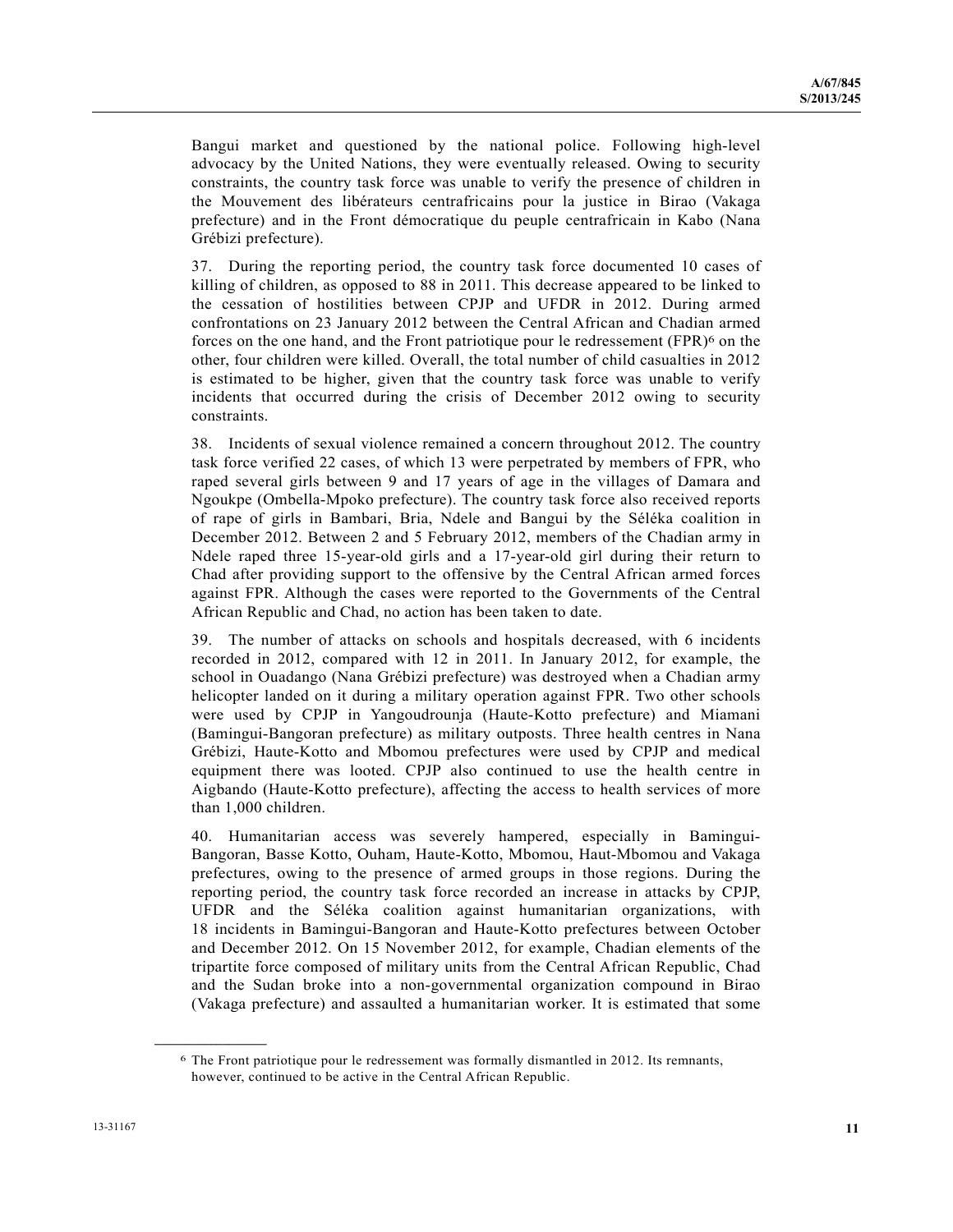395,200 children were deprived of humanitarian assistance in the affected areas owing to security risks.

41. During the reporting period, CPJP failed to honour its commitment to implement the action plan to end the recruitment and use of children signed by its leadership in November 2011. The splintering of CPJP and a lack of internal cohesion complicated implementation. Children continued to be recruited into the ranks of CPJP and commanders opposed the release of children. During a verification mission by the United Nations in November 2012, 30 children who had been identified by the CPJP leadership for release were prevented from leaving the group. On a separate occasion, on 7 December 2012, CPJP elements in Aigbando prevented the United Nations from separating two girls, aged 14 and 17 years, who had been forcibly recruited by CPJP elements.

42. The implementation of the action plan signed with the Armée populaire pour la restauration de la République et la démocratie (APRD) was delayed owing to the arrest of the APRD leadership on 6 January 2012. APRD had signed an action plan in October 2011 and released and reintegrated some 1,300 children in 2009 and 2010. During the period under review, APRD was dismantled and all its elements demobilized.

43. Although the release of children from the ranks of UFDR had begun in 2012, further progress was limited. A first commitment to release all children remaining in its ranks had been signed by UFDR with the United Nations Children's Fund (UNICEF) in 2007. In November 2011, UFDR reiterated that commitment and allowed the United Nations to verify the presence of children remaining in its ranks. A formal action plan has yet to be signed. Difficulties in gaining access to CPJP and UFDR in remote areas of Vakaga and Haute-Kotto prefectures also hindered the verification and separation of children.

44. During the reporting period, 345 children (222 boys and 123 girls) were separated from CPJP (157) in Bamingui-Bangoran, Haute-Kotto and Vakaga prefectures; UFDR (170) in Haute-Kotto and Bamingui-Bangoran prefectures; and escaped from LRA (18) in Haut-Mbomou and Mbomou prefectures. In addition, the United Nations estimates that up to 35 children associated with FPR were repatriated to Chad following the dismantling of that armed group in September 2012.

## **Chad**

45. Notwithstanding progress in the implementation of the action plan and although the national army of Chad did not recruit children as a matter of policy, the country task force verified 34 cases of recruitment of children by the army during the reporting period. In June 2012, a joint verification mission by the Government and the United Nations identified 24 children in an army training centre. An additional 10 cases were verified by the head of the army in the Moussoro training centre in September 2012 in the framework of the action plan. All 34 children appeared to have been enlisted in the context of a recruitment drive between February and March 2012, during which the army gained 8,000 new recruits.

46. Following the repatriation of 362 former FPR combatants from the Central African Republic, 26 children between 11 and 17 years of age were identified and informally released on 12 October 2012 during a joint mission by the United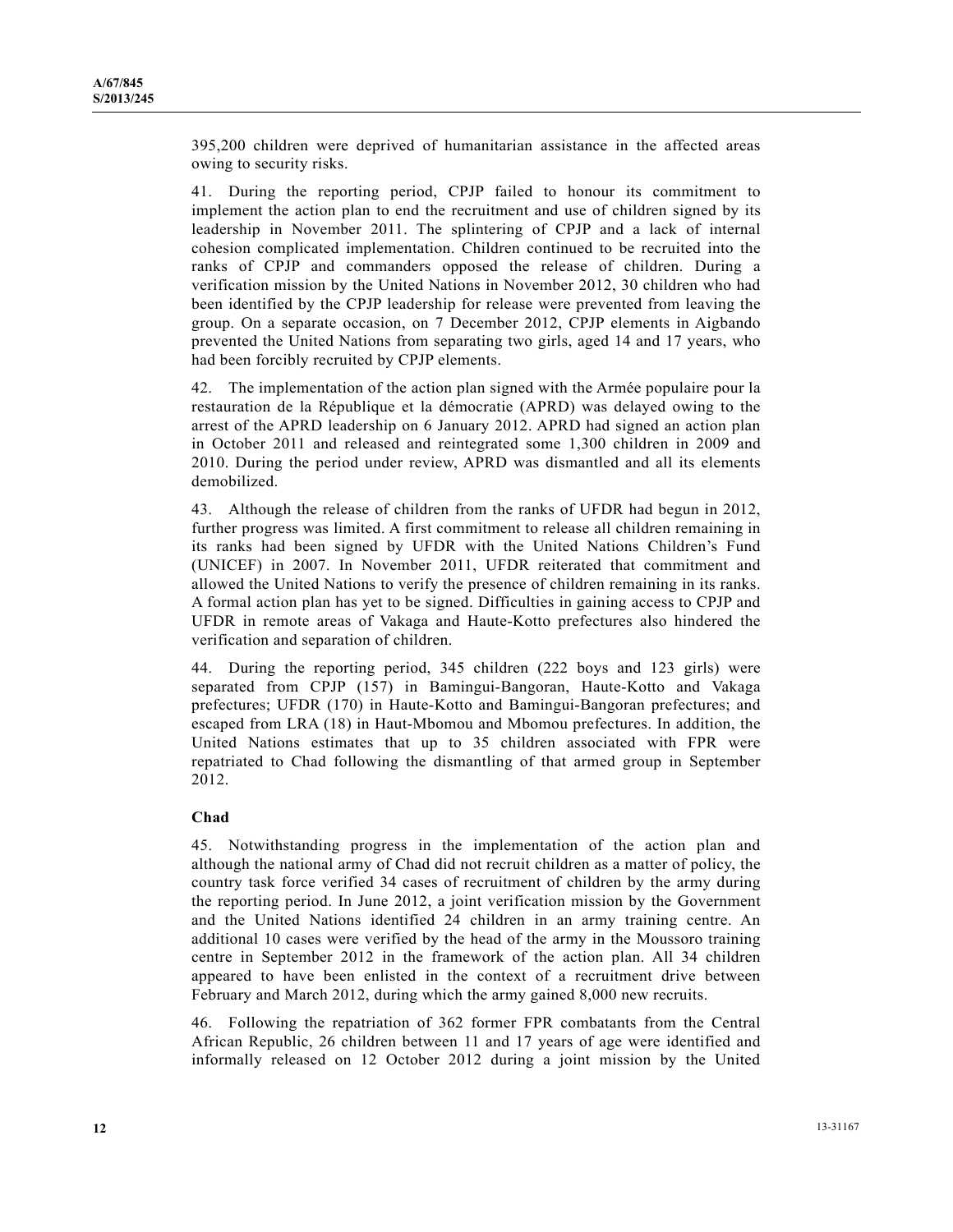Nations and the Ministry of Social Welfare. An additional 23 children were identified by the International Committee of the Red Cross on 23 October 2012. There were no reports of recruitment and use of children by the Justice and Equality Movement (JEM) during the reporting period. In March 2012, the country task force received allegations of recruitment of displaced children by unidentified armed elements in Assoungha and Kemiti. These cases are yet to be verified.

47. With regard to the implementation of the action plan signed between the Government and the United Nations in June 2011, my Special Representative intensified dialogue with the Government to accelerate the implementation process. In February 2012, the Government appointed technical focal points in the Ministry of Defence and the Ministry of Social Welfare and, in May 2012, the Prime Minister appointed his legal adviser as a high-level focal point to support implementation. In addition, the army reiterated its commitment to facilitating access to the United Nations for verification of military sites and issued a series of military directives prohibiting underage recruitment, calling upon the Chief of Staff of the army, the Director General of the National Gendarmerie and the Director General of the Garde nationale et nomade to ensure their full and swift implementation.

48. Those positive steps notwithstanding, further measures are needed to strengthen the screening mechanisms for recruitment by the army and procedures need to be finalized to prevent the enlistment of children. While the issuance of military directives concerning the prohibition of underage recruitment is consistent with the action plan, such instructions need to clearly spell out sanctions for breaches, as set out in the action plan. Furthermore, no investigations into allegations of recruitment and use of children were undertaken, nor was disciplinary action taken against recruiters.

49. The actions taken by the Government for the release, temporary care and reunification of separated children, while encouraging, are not yet in line with the commitments made in the action plan. For example, 18 of the 24 children identified in Mongo were not part of a separation process involving the United Nations and therefore could not benefit from reintegration assistance. Similarly, the 10 children identified in the Moussoro training centre were released and reunited with their families in N'Djamena without receiving reintegration support.

#### **Côte d'Ivoire**

50. Since the end of the political crisis in Côte d'Ivoire in May 2011, the United Nations has observed a decrease in the number of grave violations against children, with 65 cases documented in 2012, as opposed to 336 in 2011. Of those 65 cases, 34 were attributed to the Republican Forces of Côte d'Ivoire and 31 to armed elements, consisting of pro-Gbagbo elements and other militia groups operating along the border.

51. The United Nations verified seven cases of recruitment and use of children, all attributed to the national armed forces, during the reporting period. In April 2012, for example, it verified the presence of four children between 14 and 16 years of age at army checkpoints in the towns of Mahapleu, Tai and Duekuoe. In October 2012, it also documented three cases of boys manning an army checkpoint near San Pedro. The boys had been recruited by the army in 2011, when they were 17 years of age.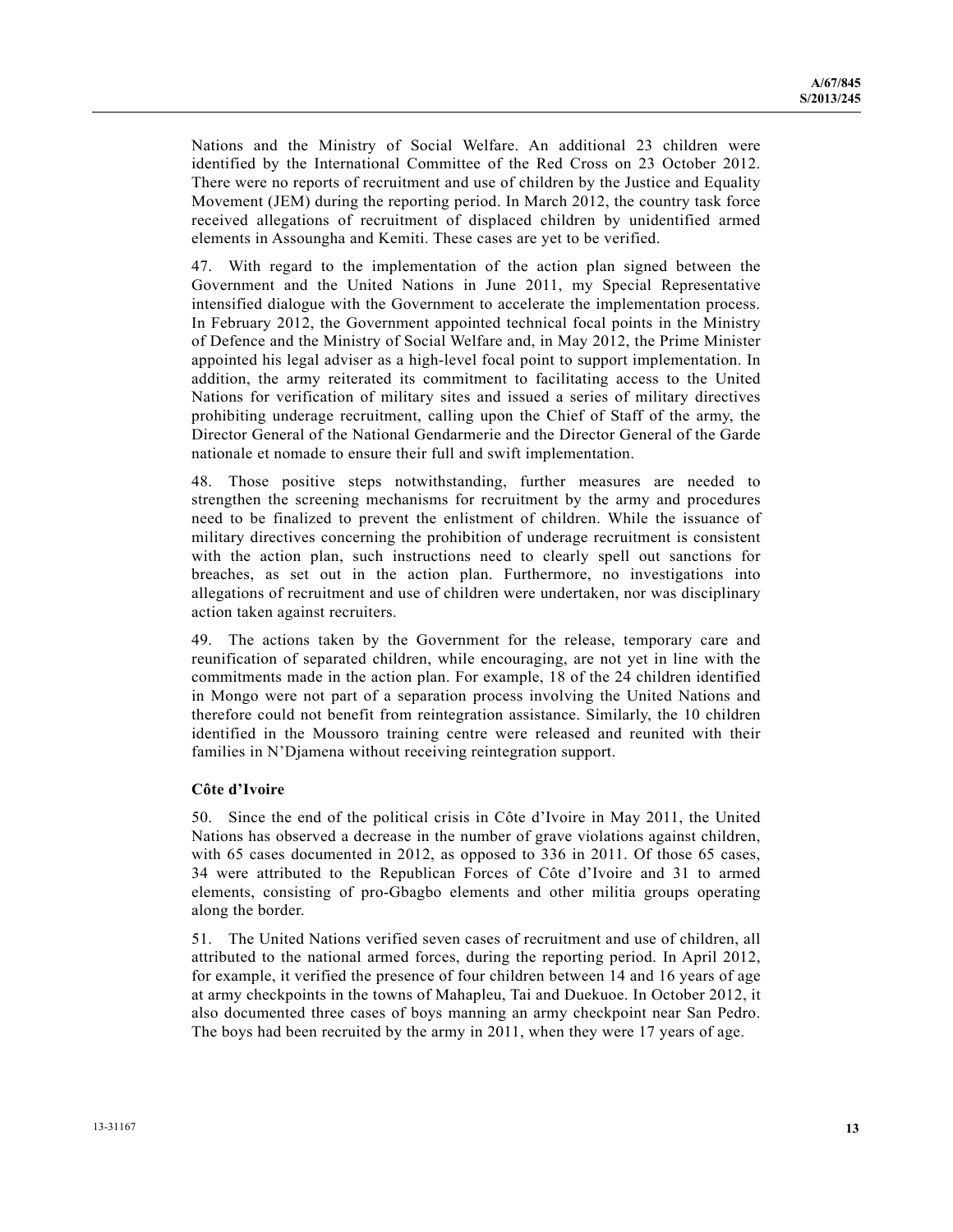52. The United Nations documented 9 cases of killing and 21 cases of maiming of children in 2012. Of those cases, 14 were a result of unexploded ordnance, mostly along the border with Liberia, and occurred during or following attacks carried out by unidentified armed groups operating in those areas. Four cases of killing of children were attributed to an attack perpetrated by armed youth groups in the Nahibly camp for internally displaced persons in Duekoue in July 2012. In addition, a child was killed during an operation by the national armed forces in Arrah and another during an attack by an unidentified armed group in Paha-Tabou.

53. During the reporting period, the United Nations registered 21 cases of conflictrelated sexual violence against children, of which 9 were perpetrated by the national armed forces and 12 by unidentified armed elements. Such incidents were particularly prevalent in the west of Côte d'Ivoire, where armed elements continued to attack civilians, in particular women and girls, at checkpoints and during patrols.

54. The number of attacks against schools and hospitals significantly decreased during the reporting period, with 7 verified cases in 2012, as opposed to 477 in 2011. The United Nations verified that the national armed forces used a health centre, a primary school and a children's community education centre in Grabou. In addition, they erected checkpoints in the vicinity of four primary schools located in Touba, Ziriglo, Tao-Zeo and Keibly, putting children at risk of attack by armed elements.

55. A national child protection policy was finalized in 2012 and is pending adoption by the Government. On 27 December 2012, the Chief of Staff of the national armed forces designated a child protection focal point and committed himself to developing an operational workplan to work with the United Nations to prevent violations against children, in particular recruitment and use of children. A national disarmament, demobilization and reintegration policy for former combatants was adopted in August 2012, in which it was stated that efforts had been made to discharge and reintegrate children. That commitment has not yet translated into a clear implementation strategy, however. I encourage the Government to develop such a strategy to ensure the full reintegration of any children identified in the course of the disarmament, demobilization and reintegration process.

## **Democratic Republic of the Congo**

56. The resurgence of conflict in the eastern Democratic Republic of the Congo following the creation of the Mouvement du 23 mars (M23) in April 2012 resulted in a marked increase in the number of grave violations against children. The M23 offensive stemmed from the defection of a significant number of commanding officers of the Armed Forces of the Democratic Republic of the Congo, affecting the capacity of the Congolese security forces. The vacuum left by those troops contributed to an overall climate of lawlessness and insecurity characterized by widespread, systematic and violent attacks against civilians by a variety of armed groups, including the fragmented constellation of self-defence militias commonly known as Raïa Mutomboki, which, together with the Forces démocratiques de libération du Rwanda (FDLR), was responsible for reciprocal retaliatory attacks.

57. In 2012, 578 children, including 26 girls, were recruited into armed forces and armed groups. The main perpetrators were Mai Mai groups (263), including the Mai Mai groups under the command of "Colonel Tawimbi" operating in the area of Uvira (116), the Mai Mai groups under the command of "General Lafontaine" and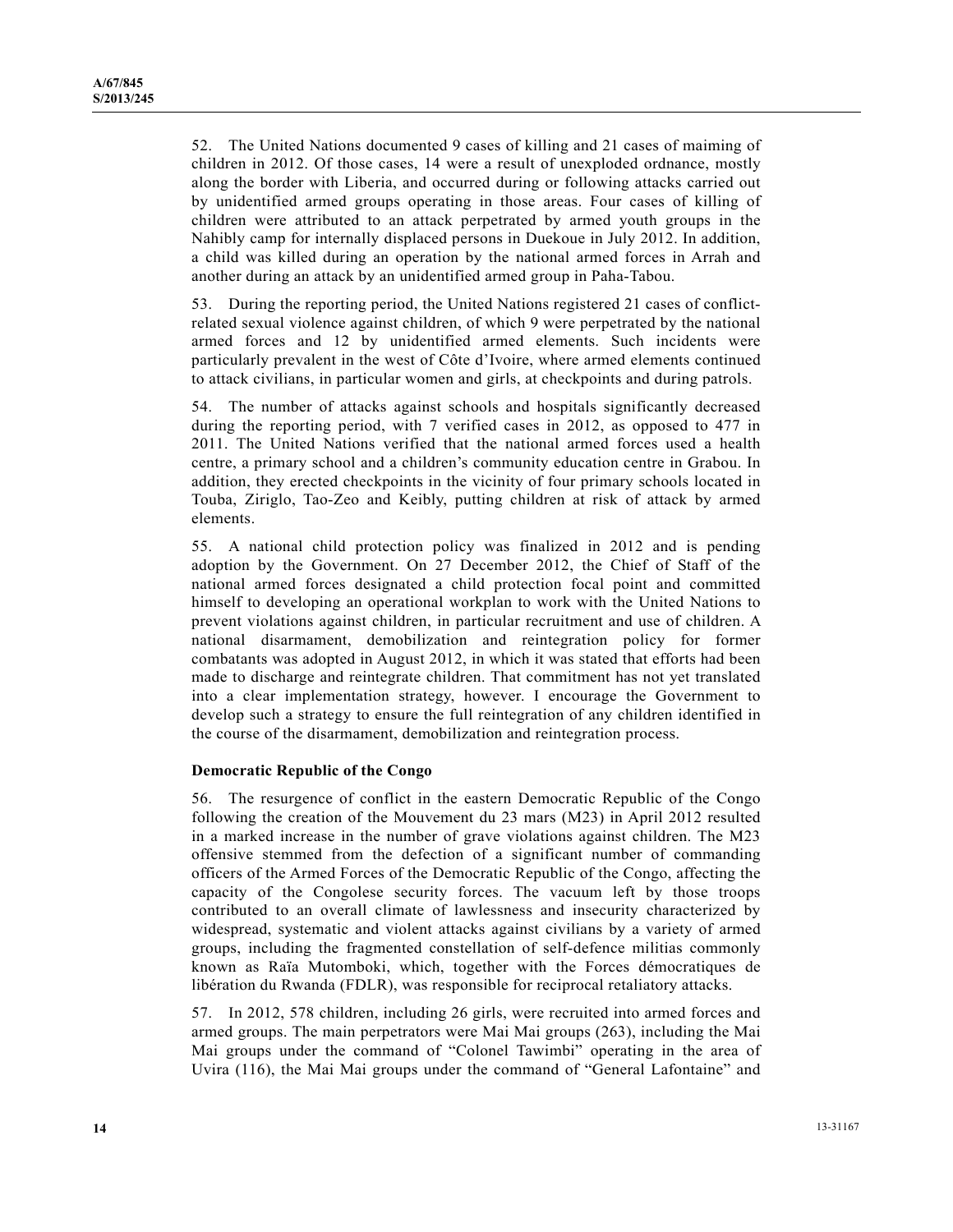former Patriotes résistants congolais (PARECO) elements (29), the Mai Mai Alliance des patriotes pour un Congo libre et souverain (APCLS) of "Colonel Janvier" (21) and other Mai Mai groups. Other perpetrators included FDLR (83), M23 (65), the Front de résistance patriotique en Ituri/Front populaire pour la justice au Congo (FRPI/FPJC) (52) and LRA (31). Some 80 per cent of the recruitment cases in 2012 took place in North Kivu and South Kivu.

58. The country task force documented 20 cases of recruitment and use of children by the national armed forces in 2012, including nine boys who were integrated into the national armed forces from Mai Mai groups or recruited by former Congrès national pour la défense du peuple elements who later defected to join the M23 offensive. In addition, 47 boys were arrested and detained by the Congolese security forces for alleged association with armed groups, but were subsequently released after strong advocacy by the United Nations. Most of the arrests took place in North Kivu, mainly involving boys formerly associated with M23. The children were detained by the national armed forces for up to seven months, with some reporting ill-treatment in detention.

59. M23 was responsible for systematic recruitment and use of children. A total of 65 boys between 13 and 17 years of age, including 25 who claimed to be Rwandan, escaped or surrendered from M23 between April and December 2012. A total of 21 of those boys, including 18 claiming to be Rwandan and 3 Congolese, said that they had been recruited on Rwandan territory to fight in the Democratic Republic of the Congo. While initially used as porters, most ended up on the battlefield as combatants or escorts of commanders. Testimonies from former M23 combatants suggested that hundreds of children remained in M23. They also reported a high number of child casualties during clashes with the national armed forces and killing, maiming and ill-treatment of young recruits within M23.

60. As a direct result of conflict-related violence, 154 children (including 86 boys and 64 girls) were killed and 113 (including 76 boys and 35 girls) injured in 2012. Between April and September 2012, Raïa Mutomboki killed and maimed children in their houses with machetes during a series of violent attacks against the civilian population in Masisi territory, North Kivu. A coalition composed of FDLR and Nyatura opposing Raïa Mutomboki was reportedly responsible for 51 child casualties. The national armed forces were responsible for 30 child casualties. During clashes with M23 on 28 October in Sake, North Kivu, five children were injured and two killed by mortars fired by the national armed forces. Other perpetrators were Mai Mai groups (30 casualties), M23 (7 casualties), the Congolese National Police (6 casualties) and LRA (2 casualties).

61. During the reporting period, 185 girls, most of whom were between 15 and 17 years of age, were subjected to rape or other forms of sexual violence. A total of 11 were under 10 years of age. More than half of the cases were perpetrated in the Kivus. The national armed forces were responsible for 102 cases, including an incident of mass rape. In November 2012, national armed forces elements raped more than 100 female victims, including at least 24 girls, in Minova, South Kivu, as they retreated following the fall of Goma to M23. In another mass rape incident in June 2012, members of Mai Mai Simba raped 28 girls between 10 and 17 years of age in Epulu, Orientale Province. A total of 81 other cases of sexual violence against children were recorded in Orientale Province, mainly perpetrated by Mai Mai elements (50, including 42 by Mai Mai Simba), FRPI (17) and FDLR (11).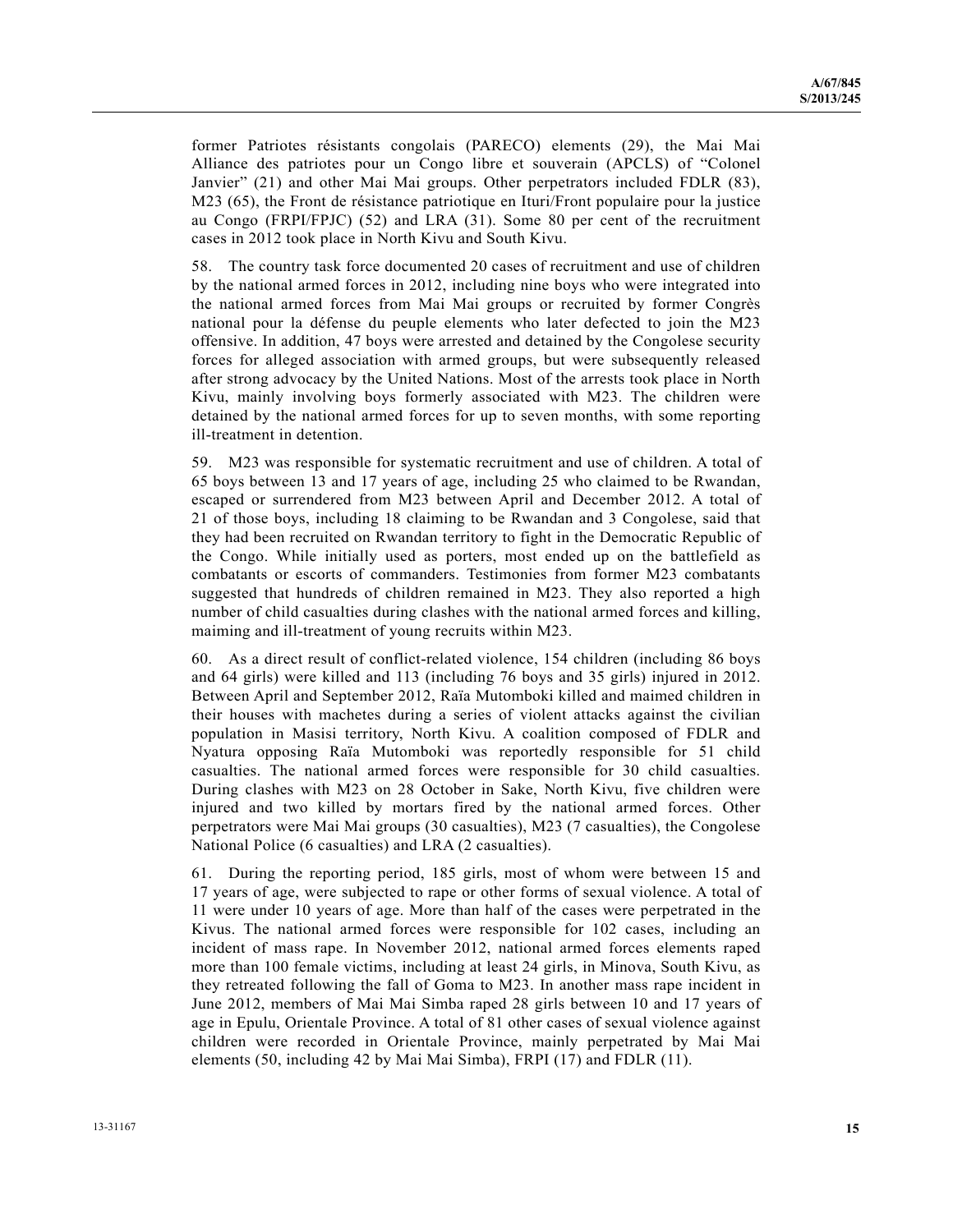62. In 2012, the country task force documented 33 incidents affecting schools (18) and hospitals (15). Most took place in North Kivu (16), South Kivu (11) and Orientale Province (6). Six schools were looted or damaged in arson attacks by armed groups. The national armed forces were responsible for the military use of 11 schools and FDLR for 1 school. In addition, 11 health providers were targeted during the reporting period: 6 in North Kivu, 3 in South Kivu and 2 in Orientale Province. The national armed forces were reportedly responsible for five incidents of looting of medical facilities, while FDLR reportedly pillaged a health centre and abducted a nurse who had denounced a rape perpetrated by FDLR elements. In two separate incidents in July and October 2012, LRA looted two health centres in Orientale Province.

63. During the reporting period, the country task force documented 256 incidents of denial of humanitarian access. North Kivu was the most affected, with a total of 123 cases, mainly in and around Goma, Masisi and Rutshuru territories as a result of clashes between M23 and the national armed forces. In South Kivu, 74 incidents were reported, mostly in and around Bukavu, Fizi and Shabunda. Nine other incidents occurred in Orientale Province. Although in most cases the perpetrators could not be identified, 38 cases were attributed to armed groups, including FDLR, Mai Mai groups and Raïa Mutomboki. Another 26 incidents were attributed to the Congolese security forces.

64. On 4 October 2012, the Government and the United Nations signed an action plan to halt and prevent the recruitment and use of children, in addition to sexual violence against children, by the national armed forces and security forces. The Government and the United Nations committed themselves to working through a joint technical working group in four areas: the separation and protection of children associated with armed forces and groups; response to child victims; prevention of grave violations against children; and efforts to combat impunity for perpetrators. Progress has been made in the facilitation of unimpeded access for the United Nations to national armed forces battalions and detention centres, resulting in the release of children associated with armed forces and armed groups, in addition to the joint screening of new recruits. This exercise prevented 269 children from joining the national armed forces in 2012. The integration of armed groups into the national armed forces continued to represent a useful entry point for the release of children. In October 2012, for example, 49 children were separated during a partial integration of Nyatura elements into the national armed forces in North Kivu.

65. In 2012, 1,497 children (1,334 boys and 163 girls) were separated or escaped from armed forces and armed groups. Most (1,453) were Congolese, with a further 40 Rwandans, 2 Ugandans (associated with the Allied Democratic Forces/National Army for the Liberation of Uganda), 1 South Sudanese and 1 Central African (both associated with LRA). Children escaped or were released from M23 (656 boys), Mai Mai groups (458 boys and 28 girls), LRA (121 boys and 116 girls), FDLR (211 boys and 1 girl), FRPI (121 boys and 10 girls), the national armed forces (96 boys and 5 girls), Nyatura (70 boys) and Raïa Mutomboki (48 boys). In 2012, 5,584 children associated with armed forces and armed groups received support from the United Nations, as did 5,022 child victims of sexual violence.

66. While the efforts of the Government to cease underage recruitment are commendable, the lack of accountability for perpetrators of grave violations against children remains of concern. More has to be done to ensure that adult perpetrators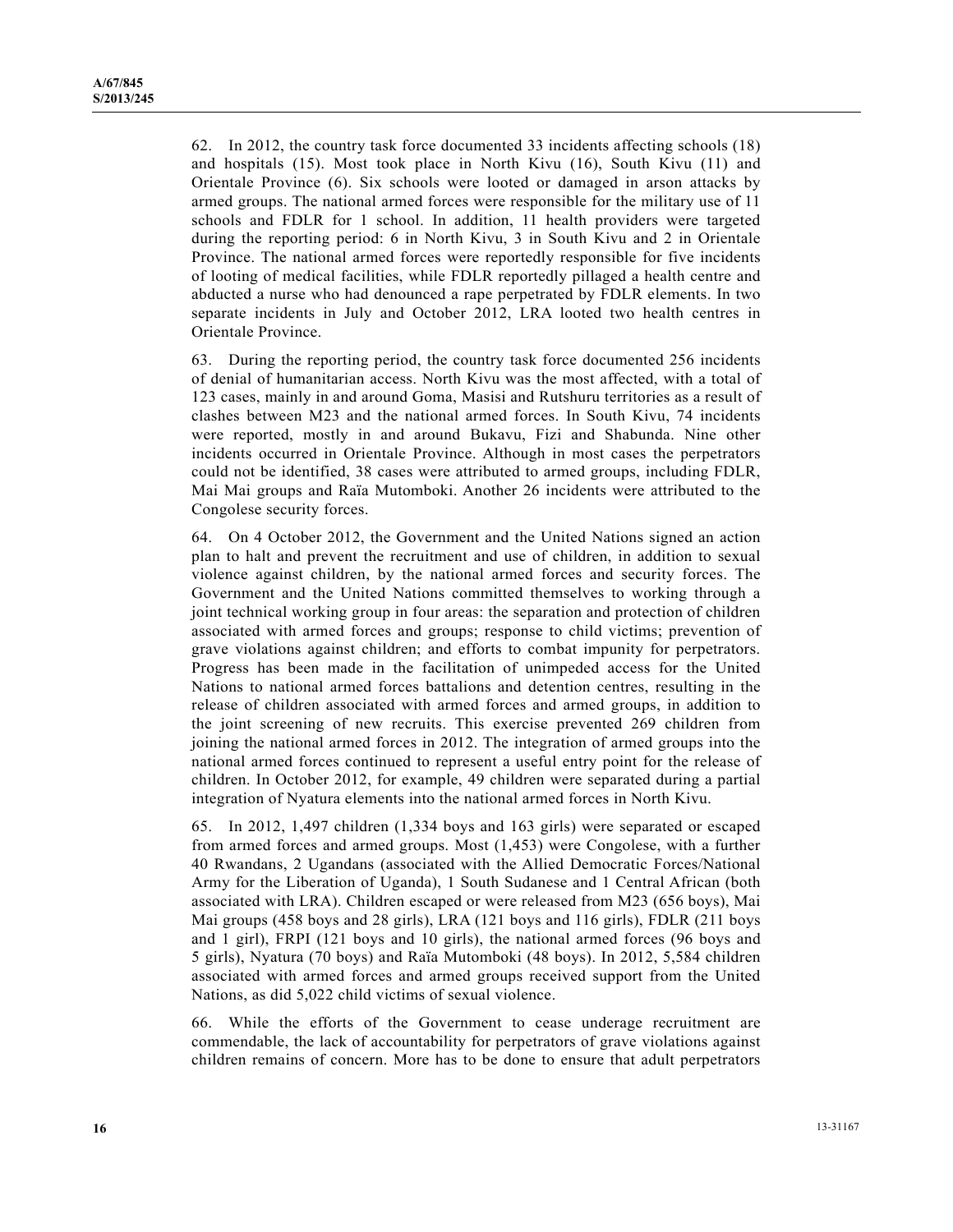are duly prosecuted. Of the 185 cases of rape and sexual violence against children by government security forces documented in 2012, only 40 alleged perpetrators were arrested and 4 sentenced. A further 12 commanders involved in the Minova mass rape incident were removed from their posts and handed over to justice.

## **Iraq**

67. In 2012, the country task force reported 355 incidents of grave violations against children. The most affected governorates were Baghdad, Kirkuk, Ninewa, Diyala, Anbar and Salahaddin. Islamic State of Iraq/Al-Qaida in Iraq (ISI/AQ-I)7 was responsible for most of the incidents.

68. During the reporting period, the country task force reported 178 incidents of killing and maiming of children, of which 123 were verified. A total of 412 child casualties were recorded, including the killing of 102 children (63 boys and 39 girls) and the injuring of 310 (176 boys and 134 girls) in waves of coordinated attacks throughout the country, mainly using improvised explosive devices. On 3 July 2012, in the Diwaniya district of Qadissiya governorate, an attack with an improvised explosive device claimed by ISI/AQ-I killed 12 boys and 4 girls and injured 16 boys and 6 girls.

69. The country task force also received reports of child recruitment by ISI/AQ-I, mostly in Ninewa (in particular in Mosul) and Salahaddin governorates. In all verified cases, the children were boys between 14 and 17 years of age who were used for support functions such as transporting improvised explosive devices, acting as lookouts and planting explosives. On 17 May 2012, in the Mosul district of Ninewa governorate, the Iraqi security forces killed two boys aged 16 and 17 years while they were reportedly planting a roadside bomb, a technique used by ISI/AQ-I.

70. Allegations were documented in Ninewa, Salahaddin and Anbar governorates on the reported association of children with the Awakening Councils. These reports indicated that boys were reportedly manning checkpoints after having been locally recruited using false identification documents.

71. As at December 2012, 302 children, including 13 girls, were held in detention facilities and had been indicted or convicted on terrorism-related charges under article 4 of the Anti-Terrorism Act (2005). These children, on average between 15 and 17 years of age, had been in detention for periods ranging from two months to more than three years.

72. The prevailing security situation also affected schools and hospitals. During the reporting period, education and health facilities were damaged by improvised explosive devices and small arms fire, and personnel were targeted. The country task force documented 42 incidents in Baghdad, Babil, Kirkuk, Ninewa, Salahaddin and Anbar governorates, of which 15 attacks against schools and 8 attacks against medical facilities were verified. In addition, 19 education staff and 17 medical personnel were killed or injured in 2012. In an incident on 24 September 2012 in Anbar governorate, a car bomb detonated in front of Al-Kifah Primary School on the first day of school, killing four girls and a boy and injuring six other children.

73. In 2012, the country task force also documented 14 cases of abduction of children, involving seven boys and seven girls. Although the motives for most of

**\_\_\_\_\_\_\_\_\_\_\_\_\_\_\_\_\_\_** 

<sup>7</sup> Al-Qaida in Iraq is the military component of the Islamic State of Iraq.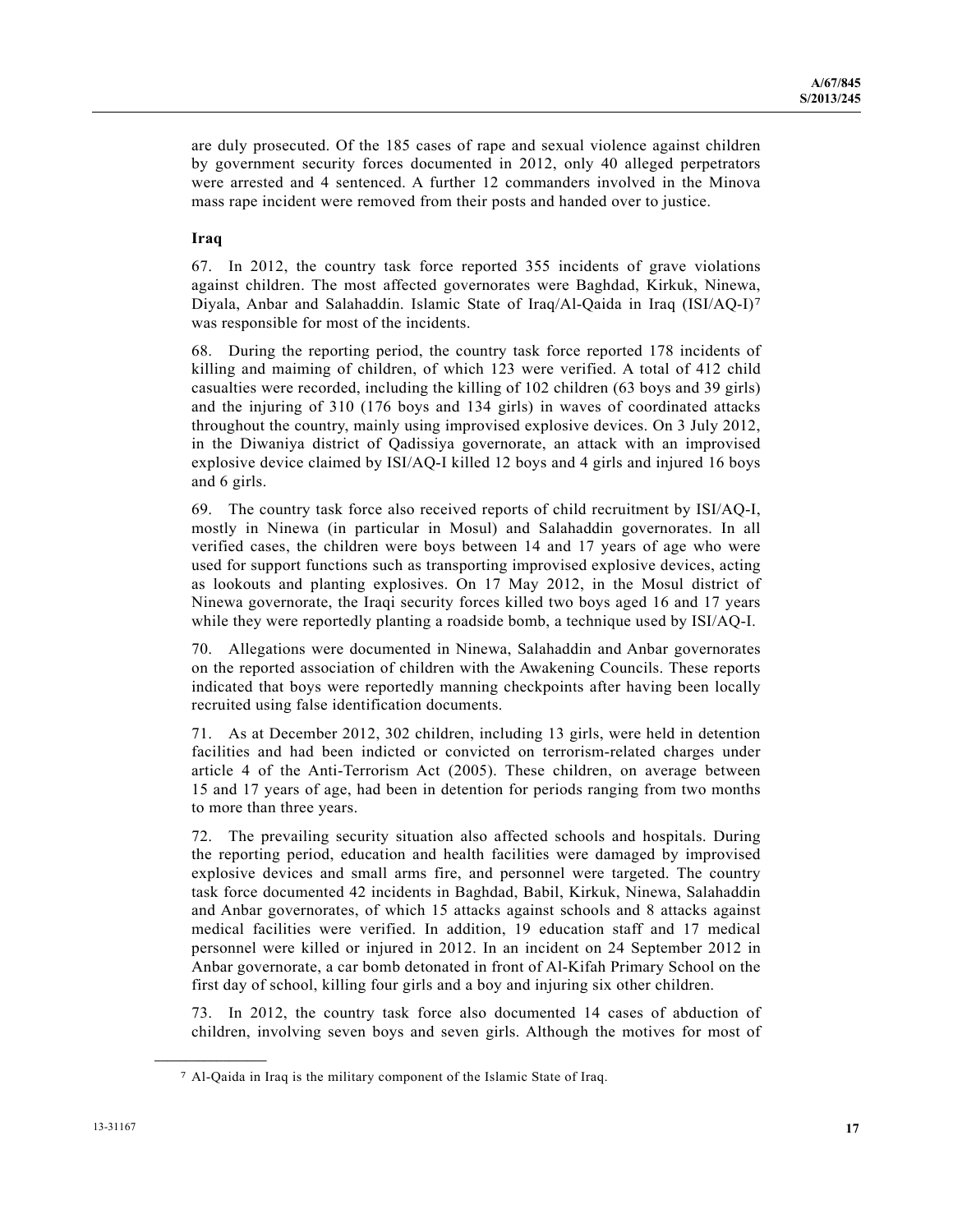these incidents remained unclear, a strong nexus between the abduction of children and the funding of non-State armed groups in Iraq was observed. ISI/AQ-I was allegedly responsible for most of the incidents. Although most cases related to funding the activities of these armed groups, the abduction of a boy in Mosul in March 2012 was allegedly linked to forced recruitment into Birds of Paradise, the AQ-I youth wing.

74. The country task force further verified three incidents of denial of humanitarian access during the reporting period. In an incident on 13 June 2012, 27 civilians were killed and dozens of others injured when a transport truck used for the delivery of humanitarian supplies exploded in a camp for internally displaced persons near Baghdad. No group claimed responsibility for the attack.

75. High-level engagement with the Ministry of Foreign Affairs in 2011 notwithstanding, a formal government mechanism on grave violations against children is yet to be established. I encourage the Government to establish such an interministerial committee to discuss and follow up on child protection concerns with the country task force.

#### **Lebanon**

76. The United Nations reported incidents of grave violations against children resulting from clashes between armed groups in Lebanon and hostilities along its borders. During the reporting period, the level and scale of armed violence affecting children increased, in particular as a result of the impact of the Syrian conflict on Lebanon. The United Nations documented 24 violations against children, most of which involved killing and maiming, compared with 11 in 2011. Most affected were the border areas between Lebanon and the Syrian Arab Republic in the north and the Bekaa valley, in addition to the area in and around Tripoli.

77. The United Nations received reports on the participation of children in armed clashes between opposing political groups in Lebanon. In June 2012, for example, four boys between 15 and 17 years of age were arrested for their involvement in a protest against the national armed forces, following the harassment of a resident of the Nahr el-Bared Palestinian camp in Tripoli. The United Nations also received allegations of Syrian refugee children in border areas of Lebanon being pressured into joining armed groups in the Syrian Arab Republic. Anecdotal information regarding possible association of children with armed militias, in particular in and around Tripoli, was also prevalent.

78. The increasing number of Syrian refugees crossing into Lebanon created growing threats of exposure of children to landmines and unexploded ordnance. Cross-border shelling and armed clashes inside Lebanon posed new risks to children. Such incidents resulted in the killing of five boys and a girl between 8 months and 15 years of age and the maiming of two girls and three boys between 11 and 15 years of age, mostly in Tripoli and Wadi Khalid, northern Lebanon.

79. In March 2012, armed clashes between rival Palestinian factions in front of a school in the Ein el-Hillweh Palestinian camp, Sidon district, during school hours led to the disruption of schooling. During the incident, children between 6 and 10 years of age were evacuated from the school. On various occasions in July, August, November and December 2012, schooling was further disrupted in Beddawi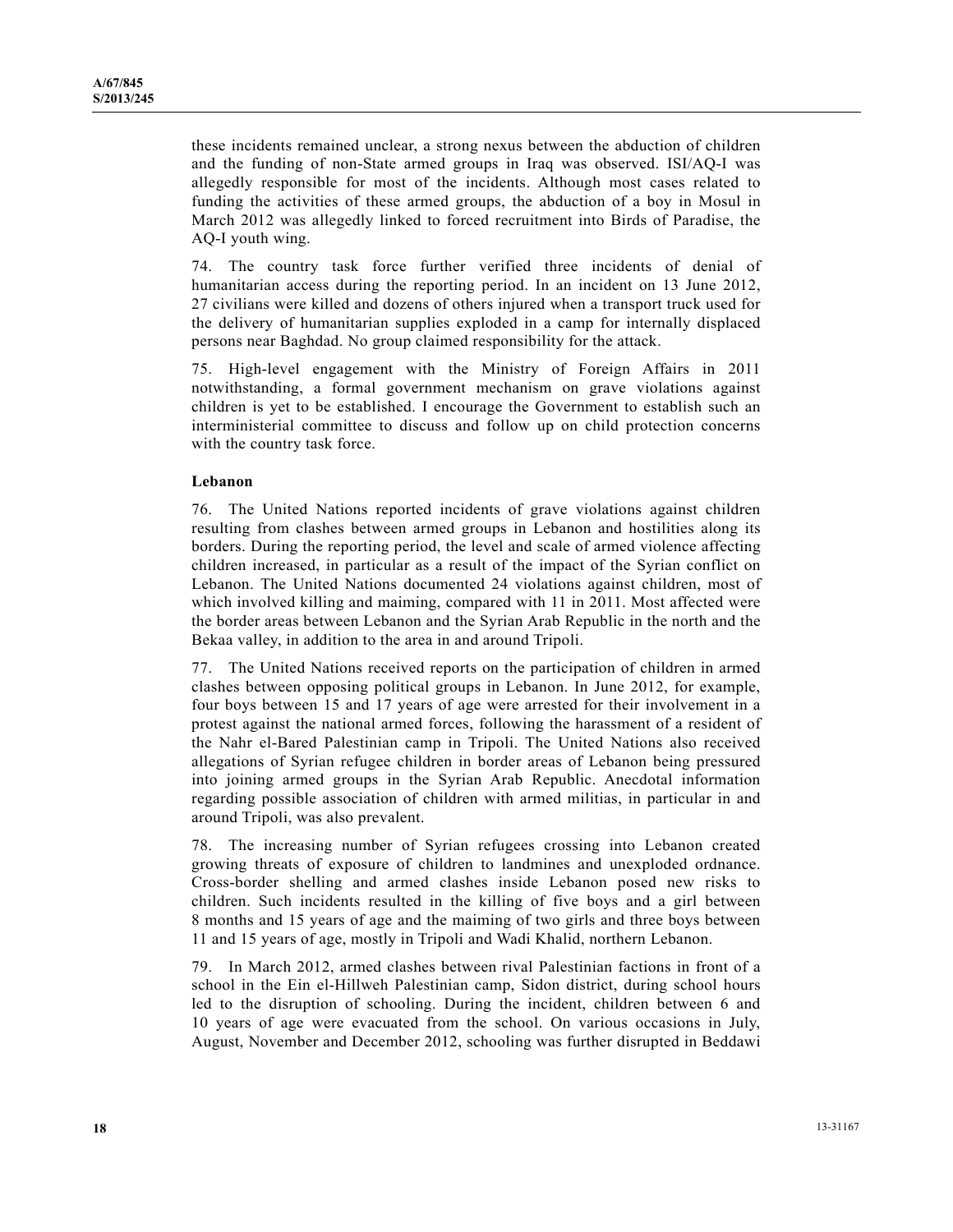Palestinian camp owing to armed clashes in the areas of Bab al-Tabbaneh and Jabal Mohsen in Tripoli.

### **Libya**

80. In 2012, children in Libya remained affected by tensions that escalated into armed confrontations, mainly in Bani Walid, Kufra, Sirte, Zliten and Sabha, in some instances involving the use of heavy weapons. It should be noted that access to conflict areas and affected populations remained extremely limited throughout the reporting period and that security-related travel restrictions by the United Nations continued to limit the gathering of information. Increased control by the Government notwithstanding, many armed brigades continued to display a lack of discipline and command structure, which led in some instances to grave violations against children.

81. The United Nations received allegations of use of children by armed brigades and observed children carrying weapons on several occasions. During the conflict in Kufra in February 2012, for example, children were seen carrying weapons, manning checkpoints and securing buildings with both the Zwaya and Tabu brigades. In June 2012, the United Nations observed boys between 16 and 18 years of age carrying weapons in Kufra.

82. Child casualties were reported as a result of armed confrontations among brigades, and between brigades and the Libyan army or the Libya Shield brigade (an auxiliary unit of the Libyan army). In accordance with the information received from the United Nations and its partners, at least 12 children (8 boys and 4 girls) were killed and 33 (29 boys and 4 girls) injured in crossfire or through the use of heavy weaponry. In view of the lack of access to affected areas and the limited disaggregated data, it is likely that the number of child casualties remains underreported. In May and June 2012, the Kufra General Hospital registered 10 child casualties, including 2 children killed during armed confrontations between the Zwaya and Tabu brigades. Incidents relating to explosive remnants of war also led to 22 child casualties, mainly in Misrata, Zintan, Kufra, Sirte and Gharyan.

83. According to the Ministry of Education, five schools in Benghazi were attacked while being used as polling stations. On 6 July 2012, one school used for the elections was targeted by small arms fire and improvised explosive devices. On 28 July 2012, an improvised explosive device was dismantled at a school in Abdelrwak, Buhdeima area, which was being used as a polling station. Schools were also attacked when used as shelters for internally displaced persons. On 24 June 2012, in the Zwaya area of Kufra, a school sheltering 20 internally displaced persons was hit by a rocket from the Tabu area, injuring at least five children.

84. During the reporting period, armed confrontations also resulted in damage to health facilities. Sabha Central Hospital was attacked in April 2012 during the fighting between Tabu brigades and an Arab brigade. In October 2012, a hospital in Bani Walid was severely damaged and its equipment destroyed or looted by armed brigades, including the Libya Shield, the Misrata Shield and the 28 May brigades, during confrontations with the social council of Warfalla tribes. In view of the limited security of the medical facilities in Sabha at the time of the fighting in September 2012, combatants carried weapons inside the health facilities. On 24 March 2012, two individuals, including a nurse, were shot inside the hospital. On 11 September 2012, fighting between Alqmazfah Algdadfa tribesmen and the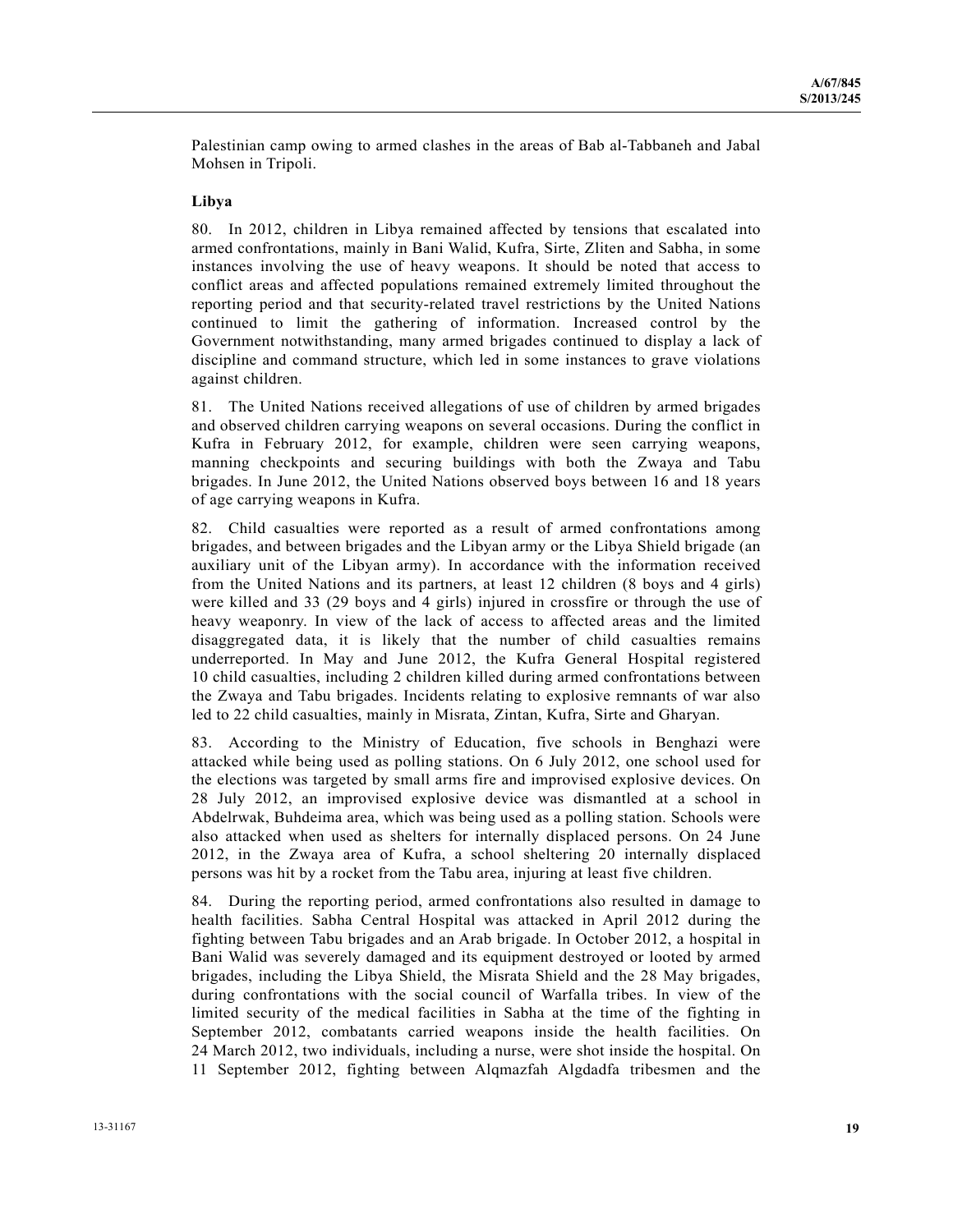Supreme Security Committee, which is under control of the Ministry of the Interior, took place inside the Sabha medical centre while patients were being treated. In addition, the United Nations received allegations of threats against medical personnel. On 21 September 2012, medical staff in Sabha protested against the deterioration of the security situation in the hospital, claiming that several staff had been attacked and others threatened.

85. The United Nations recorded several cases of hampering of access for humanitarian assistance in conflict-affected areas, including through abduction, attacks or threats against humanitarian personnel, in Kufra, Sabha, Benghazi and Misrata.

### **Lord's Resistance Army in the Central African region (Central African Republic, Democratic Republic of the Congo, South Sudan and Uganda)**

86. The United Nations continued to receive reports on grave violations against children by LRA in the Central African region throughout 2012. Whereas 22 incidents were reported in the Central African Republic and 71 incidents in the Democratic Republic of the Congo, no incidents were reported in South Sudan in 2012. Even though no incidents have been reported in Uganda since 2006, Ugandan troops continued to pursue LRA. These cases are, however, merely indicative of the actual scope of grave violations against children, given that insecurity and poor infrastructure continued to hamper the reporting of violations. With 416,000 internally displaced persons and 26,000 refugees triggered by LRA, the armed group remained a serious threat to civilians in the region.

87. In the Central African Republic, 23 children were reportedly recruited by LRA in the south-east of the country. During an LRA attack at a mining site in the town of Nzako, Haute-Kotto prefecture, at least six people were killed, including several children. Owing to limited access, however, the exact number of child victims could not be verified.

88. In the Democratic Republic of the Congo, 58 children (23 girls and 35 boys between 2 and 17 years of age) were abducted by LRA in 2012. In contrast to previous years, they were used mainly as porters to carry looted goods, rather than to participate in attacks. Children continued to be victims of LRA attacks, however. In two separate LRA attacks, a girl and a boy were killed and a girl and three boys injured in Haut Uélé prefecture between January and May 2012. A case in which a girl was raped by LRA was documented in May 2012, while two other girls who escaped from the group in 2012 reported having been raped while in captivity. In total, 41 children (19 girls and 22 boys) escaped or were released from LRA during the reporting period. Between January and October 2012, LRA also attacked two health centres and three schools.

89. In South Sudan, no attacks on or grave violations against children by LRA were reported in 2012. LRA remained a threat to civilians, however, operating from bases inside the Democratic Republic of the Congo and the Central African Republic. Between January and December 2012, family tracing and reunification efforts were undertaken for 48 children (34 girls and 14 boys) who were rescued from LRA.

90. Uganda continued to play a major role in combating LRA with the participation of 2,000 troops in the Regional Task Force set up by the African Union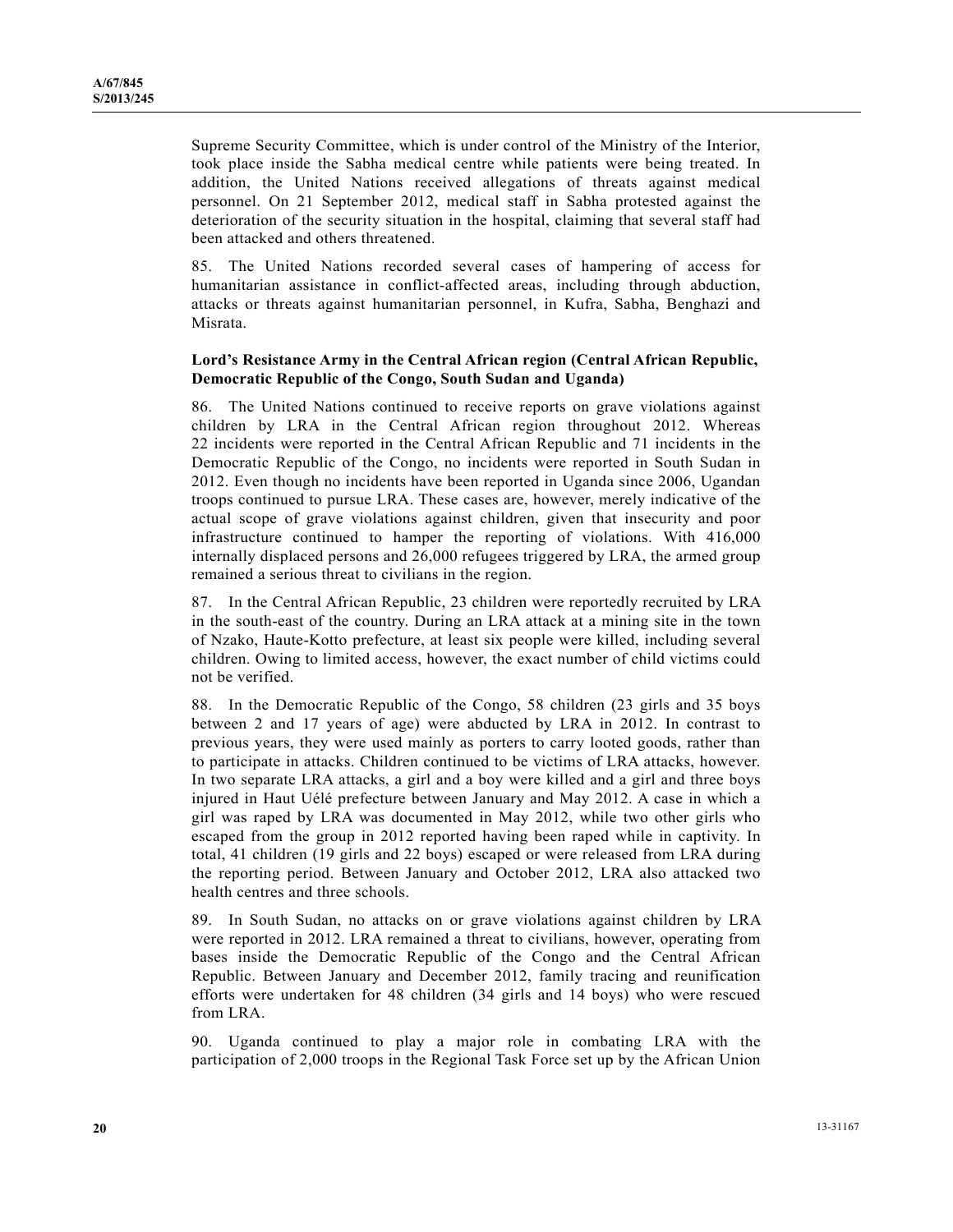for that purpose. To implement its standard operating procedures on the repatriation and handover of children separated from LRA, as agreed with the United Nations in June 2011, the army received implementation training in Uganda in May and June 2012. The armed forces of the Central African Republic, the Democratic Republic of the Congo and South Sudan have yet to adopt standard operating procedures for the handover of children who escape from LRA.

### **Mali**

91. The serious deterioration of the security situation in Mali in 2012 was characterized by a large number of grave violations against children by various armed groups. At different points in time, armed groups active in northern Mali formed shifting coalitions, involving joint military operations and co-location of troops. On the basis of the limited information available, membership of these armed groups has been extremely fluid, which presents a challenge when attempting to establish command responsibility for the violations against children reported throughout 2012. Although the prevailing situation of insecurity severely limited access, the United Nations received numerous reports that armed groups, including the Mouvement national de liberation de l'Azawad (MNLA), the Mouvement pour l'unicité et le jihad en Afrique de l'Ouest (MUJAO), Ansar Dine and Al-Qaida in the Islamic Maghreb (AQIM), were responsible for extensive recruitment and use of children. Initial information indicated that hundreds of children, mainly boys between 12 and 15 years of age, were enlisted during the reporting period. Children were used by the groups to man checkpoints and conduct patrols. Shifting alliances among armed groups resulted in the rerecruitment of children by different groups. As MNLA progressively lost control over northern Mali to Ansar Dine and MUJAO, some children shifted their loyalty to Ansar Dine, in particular those belonging to the Kidal-based group of Iyad Ag Ghali.

92. Reports of abduction and forced recruitment of children notwithstanding, many children allegedly joined armed groups for reasons of poverty or ethnic affiliation. *Talibé* children, entrusted by their parents to marabouts, or religious teachers, for Islamic instruction, were particularly vulnerable to recruitment, in addition to children belonging to the Tuareg, Arab, Peuhl and Songhai ethnic groups. MUJAO and Ansar Dine reportedly paid child recruits and their parents. Children as young as 12 years of age were enticed by MUJAO with the promise of receiving Koranic education. Children associated with MUJAO were seen standing guard in a secondary school in Douentza and carrying out menial tasks in a gendarmerie camp in Taoussa. MUJAO was reportedly also responsible for the forced recruitment of 15 children between 13 and 18 years of age in Menaka, following clashes in Konna, leading families to send their children to the Niger to prevent recruitment.

93. Children, both boys and girls, were also associated with pro-Government militias. For example, in the area of Mopti/Sévaré, which is controlled by the Government, the United Nations received reports of recruitment of children by Ganda Izo, Ganda Koy and the Forces de libération du nord. As some militias are being integrated into the Armed Forces of Mali, there is an urgent need for screening and separation of these children.

94. Children were also captured by the Malian armed forces during military operations in northern Mali. At least four children allegedly associated with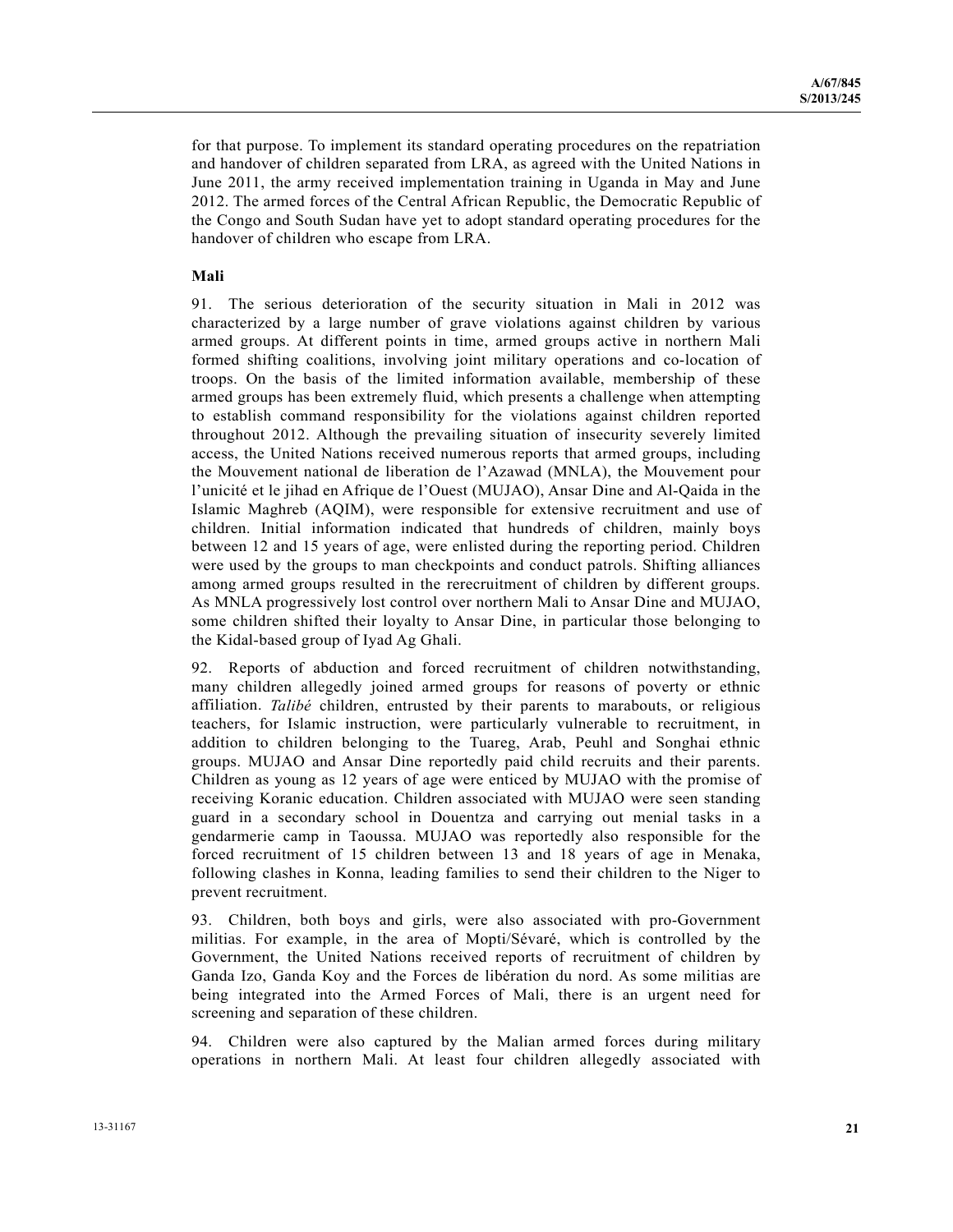MUJAO were detained by the Malian authorities, one of whom was reported to have been transferred to a juvenile rehabilitation centre. On 9 March 2012, French troops captured five child combatants in the course of military operations and transferred them to the Malian authorities. The children were immediately handed over to UNICEF for interim care. While children are currently being automatically transferred from the French armed forces via the Malian gendarmerie to UNICEF, the need remains to formalize this arrangement through standard operating procedures for the handover of children encountered during combat.

95. There is very limited information available for 2012 on the killing and maiming of children. Nevertheless, 17 incidents were reported during 2012 in which 6 children were killed and 22 maimed by explosive remnants of war. During the offensive, armouries of the national armed forces were pillaged, especially in Timbuktu, and weapons and munitions were scattered in the vicinity of towns. Armed groups also laid mines and left other explosive devices in northern Mali in anticipation of military operations, resulting in the killing and maiming of children. Between March and August 2012, 28 serious incidents were allegedly caused by mines and explosive remnants of war in northern Mali, killing 24 children. It is further alleged that children associated with armed groups were killed and maimed during the French and Malian military campaign initiated in January 2013, including during aerial bombardments. Some of those children were reportedly used as human shields by armed groups. Concern also remained over inter-ethnic reprisals against children of Arab or Tuareg origin, including by the national armed forces.

96. Sexual violence against girls by armed groups was reported to be widespread and systematic in northern Mali (Timbuktu, Gao, Kidal and part of Mopti). In total, 211 cases of sexual violence (including rape, sexual slavery, forced marriage, sexual violence in places of detention and gang rape) by MNLA, MUJAO, Ansar Dine and AQIM have been reported since January 2012. The United Nations gathered information on cases of girls who had been raped by several members of armed groups. Cases of forced marriage of women and girls by MUJAO, Ansar Dine and AQIM were reported in all regions under their control. Parents were reportedly coerced to hand over their daughters for marriage to members of those groups, resulting in rape and sexual slavery. The girls were often raped repeatedly by several men in the groups' camps. Reports have also been received that girls from the Bella ethnic group, a Tuareg caste considered to be inferior to the so-called "lightskinned" Tuareg, were particularly vulnerable to abduction for purposes of sexual abuse and exploitation.

97. The MNLA offensive and subsequent takeover of northern Mali by armed groups had a devastating effect on children's access to education. A total of 115 schools were looted, damaged, bombed, used for military purposes or contaminated with unexploded ordnance. Armed groups reportedly interfered in the conduct of classes, demanding that their interpretation of sharia law be taught. As at February 2013, 86 per cent of pupils remaining in the north still lacked access to education.

98. In October 2012, the Government established an interministerial working group to prevent grave violations against children. The objectives of this entity include public information campaigns to prevent recruitment and use of children and joint verification missions with international partners to ascertain the presence of children in self-defence militias. On 7 February 2013, an interministerial circular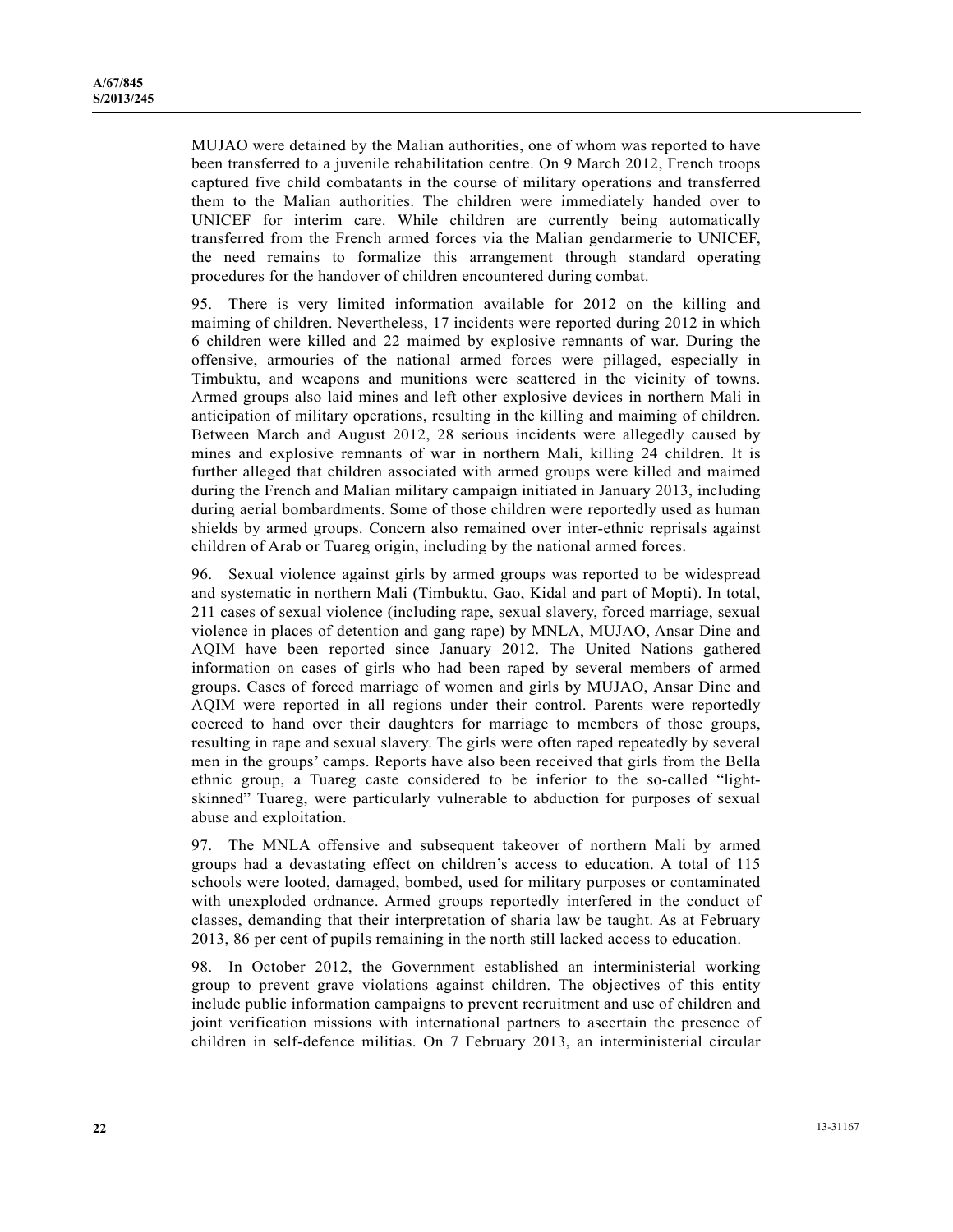was signed on the prevention, protection and return to families of children associated with armed forces and armed groups.

#### **Myanmar**

99. In 2012, there were encouraging commitments and actions by the Government to prevent and end grave violations against children. The country task force, however, continued to document violations during the reporting period. Most took place during military clashes in Kachin and Shan States between the Tatmadaw Kyi and the Kachin Independence Army (KIA), and between the national armed forces and the Shan State Army North and the Shan State Army South. Other incidents resulted from bomb explosions and unexploded ordnance in Kayin State and Sagaing Region. To date, the country task force has remained constrained by capacity, access and security impediments that presented a challenge for comprehensive monitoring and verification.

100. While the number of cases of recruitment and use of children by the national armed forces decreased because of prevention measures and strengthened recruitment processes, recruitment and use of children remained of concern in 2012. The number of complaints of underage recruitment by the national armed forces increased from 236 in 2011 to 274 in 2012 as a result of enhanced awareness among the national armed forces and the general public of recruitment and the channels for raising such cases, including through the International Labour Organization (ILO) forced labour complaint mechanism, local-level child protection groups, national and international protection actors and direct approaches to military bases and relevant ministries. The country task force also received information that children had been deployed to the front line with exposure to both combat and non-combat duties. Nine children recruited by the national armed forces were deployed during the reporting period to Kachin State, where they were captured and detained by KIA, which notified ILO early in 2012 and released them in January 2013.

101. In addition, the country task force received reports of association of children with non-State armed groups. Verified reports indicated that children were present in the ranks of KIA and the United Wa State Army (UWSA). One case in April 2012 involved the abduction of three boys of 14 years of age by KIA from a village in Wine Maw township. The country task force also received information on the use of boys by UWSA to man checkpoints and secure offices. Reports further alleged that UWSA continued to require that one child in each family in the Wa autonomous zones be sent to UWSA for what it termed "military service". Children were also reportedly present in the Karen National Liberation Army, the Karen National Liberation Army Peace Council and the Karenni Army.

102. Children were also victims of landmines, unexploded ordnance, mortar and grenade attacks and crossfire between the national armed forces and non-State armed groups. Late in 2012, hostilities intensified between the national armed forces and KIA in Kachin State, including air strikes and shelling by the national armed forces, in addition to the use of improvised explosive devices by KIA. The country task force verified that 13 boys and 4 girls between 3 and 17 years of age were killed in five incidents in Kayin State, Kachin State and Sagaing Region. The national armed forces and non-State armed groups (including the Karen National Union/Karen National Liberation Army, the Karenni National Progressive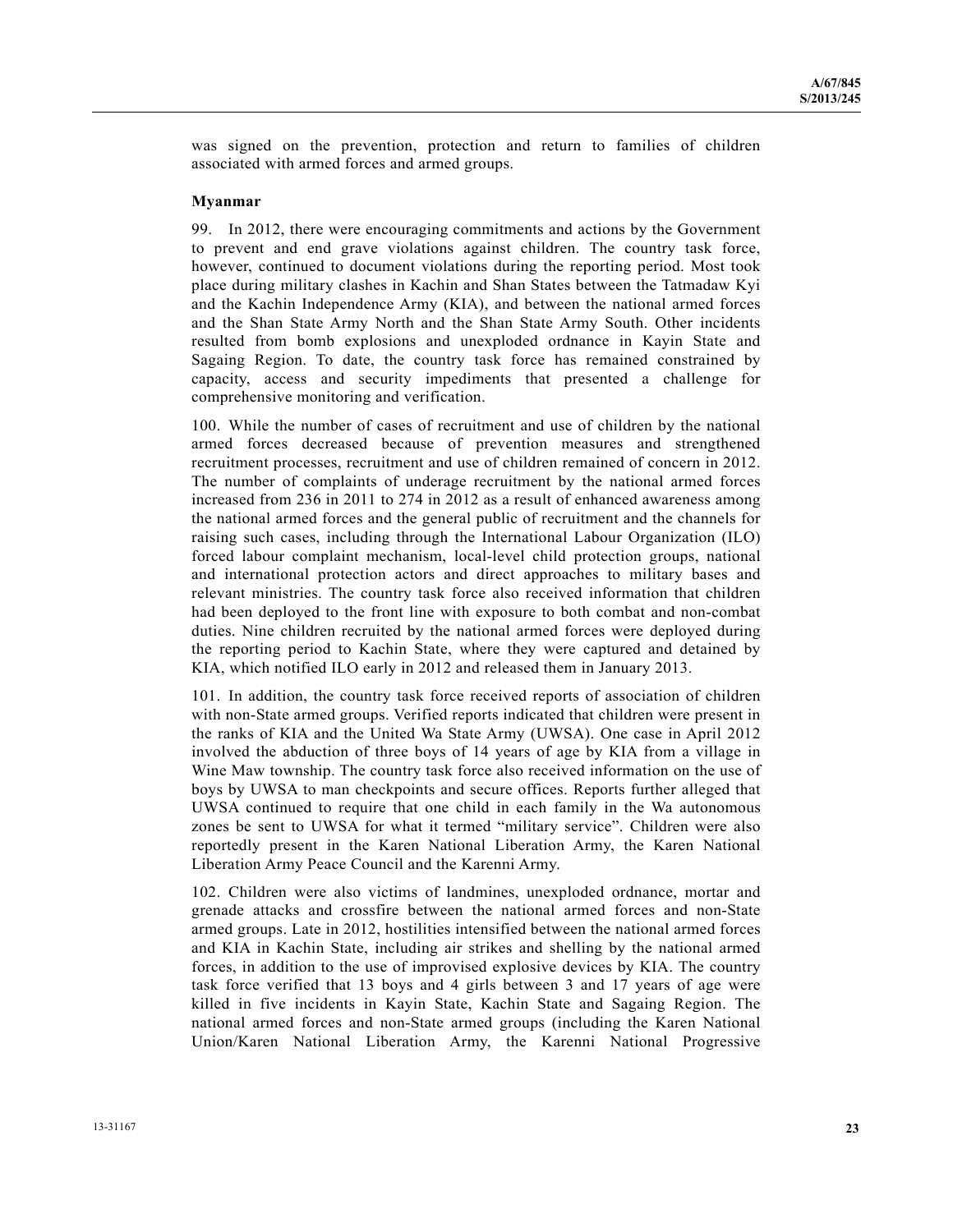Party/Karenni Army, the Democratic Karen Benevolent Army,<sup>8</sup> UWSA and KIA) also continued to use landmines to restrict the movement of people, hinder the mobility of troops and mark areas of operations.

103. On 27 June 2012, the Government and the United Nations signed in the presence of my Special Representative an action plan to halt and prevent the recruitment and use of children by the national armed forces. Subsequently, a senior national armed forces liaison officer was appointed to oversee its implementation and a joint committee comprising the country task force and senior officials of the national armed forces and government ministries was created. The country task force and the national armed forces also developed detailed operational procedures for the identification, verification and discharge of children.

104. Throughout September 2012, military focal points in the national armed forces carried out training sessions on the action plan in each regional command, targeting officers responsible for the identification and registration of children within their battalions. The national armed forces also issued directives on the implementation of the action plan and developed communication materials for distribution to the military rank and file. In addition, the national armed forces launched a process of identification and verification that led to the discharge of 42 children in September 2012. The national armed forces reported that, since October 2012, a board had been established in each regional command to review the age of all new recruits. The Commander-in-Chief also issued a directive in which he stated that recruiters of children would face action under section 374 of the Myanmar Penal Code and section 65 of the Defence Services Act. In that regard, the Government reported to the country task force that, by the end of November 2012, 30 commissioned officers and 154 non-commissioned officers had been subjected to disciplinary measures for recruitment and use of children.

105. The country task force, however, remained concerned with regard to United Nations access to national armed forces operational regiments. In December 2012, the national armed forces informed the country task force that access to those regiments would be subject to consideration upon completion of United Nations monitoring of recruitment units and training facilities.

106. Pursuant to the action plan, the Government also committed itself to facilitating processes to end child recruitment by non-State armed groups and to facilitating the release and reintegration of all children within its sovereign territory. During the reporting period, however, efforts to secure the signature of the action plan and provision of support to identify and discharge children from the national armed forces were accorded priority.

107. In 2012, a total of 97 underage recruits were discharged from the national armed forces. Of those underage recruits, 42 were released under the framework of the action plan during a discharge ceremony in September 2012, while 45 were released under the ILO forced labour complaint mechanism. In October 2012, the country task force submitted 25 new cases of underage recruitment received through the ILO complaint mechanism to the national armed forces senior liaison officer for verification under the action plan framework. In addition, the Government reported

**\_\_\_\_\_\_\_\_\_\_\_\_\_\_\_\_\_\_** 

<sup>8</sup> The Democratic Karen Buddhist Army listed in my eleventh annual report (A/66/782- S/2012/261) changed its name in 2011 to the Democratic Karen Benevolent Army as the armed wing of the Klo Htoo Baw Karen Organization.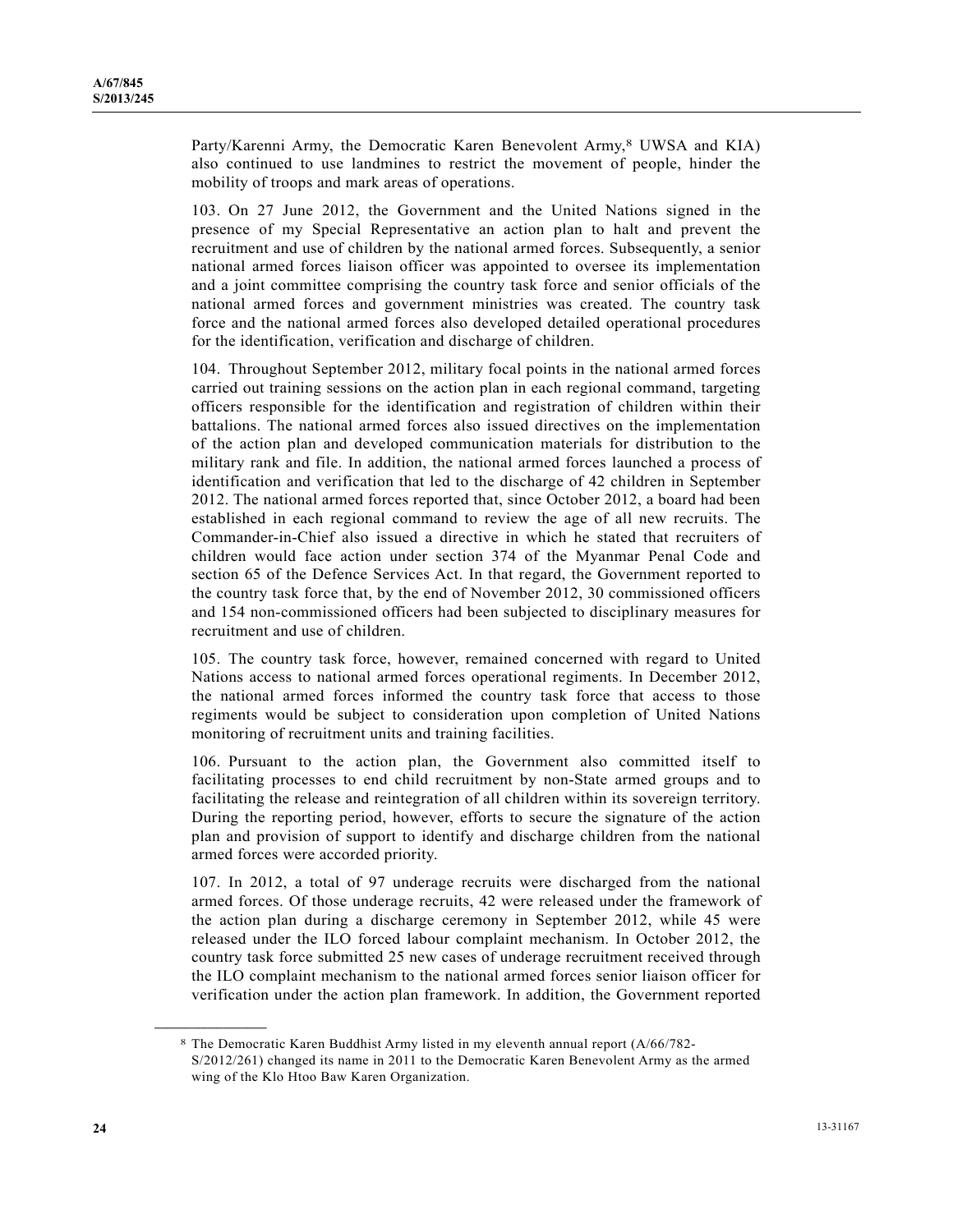that, in 2012, 538 potential new recruits had been rejected at the recruitment screening stage for being underage.

#### **Occupied Palestinian Territory, including East Jerusalem, and Israel**

108. In 2012, Palestinian and Israeli children continued to be affected by the prevailing situation of conflict. In the West Bank, the number of Palestinian children killed and injured during demonstrations and violence by Israeli settlers remained a serious concern. Throughout the reporting period, there were several escalations of violence between armed groups in Gaza and Israeli forces that resulted in the killing and injuring of Palestinian children and the injuring of Israeli children. During the reporting period, 50 Palestinian children (40 boys and 10 girls) were killed and 665 (640 boys and 25 girls) injured in the Occupied Palestinian Territory, including East Jerusalem, and 17 Israeli children were injured in Israel, marking a significant increase compared with 2011.

109. In the West Bank, four Palestinian boys were killed and 552 Palestinian children, including 16 girls, injured during the reporting period. Of the children killed, two were victims of unexploded ordnance and two were shot by Israeli forces during demonstrations. On 12 December 2012, a 17-year-old boy was shot and killed at a checkpoint at the entrance to Al-Masharqa neighbourhood in the old city of Hebron. Since mid-November 2012, an increase in the use of lethal force by Israeli forces has been observed in the Occupied Palestinian Territory, including East Jerusalem, also affecting children. A total of 436 Palestinian children were injured during demonstrations in clashes with the Israeli forces: 69 during military operations involving live ammunition, physical assault, gas canisters, rubber-coated metal bullets or tear gas inhalation; 39 as a result of settler violence; and 8 as a result of unexploded ordnance. Although no children were killed by Israeli settlers in 2012, 18 were injured as a result of physical assault, stone throwing or the use of Molotov cocktails or live ammunition. A total of 21 children were injured as a result of intervention by Israeli forces following clashes between Palestinians and Israeli settlers.

110. In Gaza, 46 Palestinian children were killed during the reporting period, the vast majority in November 2012 during an operation in Gaza codenamed "Pillar of Defence". During the first two weeks of November, armed violence escalated intermittently as the Israeli forces attacked various targets inside Gaza and Palestinian armed groups fired rockets into southern Israel. Between 14 and 21 November 2012, 32 Palestinian children were killed by Israeli air strikes. In three other incidents, Palestinian children were allegedly killed by Palestinian rockets aimed at Israel that fell short and landed in Gaza. Outside the November escalation, another 11 children were killed in Gaza: 3 as a result of Israeli air strikes; 3 by Israeli tank shells; 1 boy during an incursion into Gaza by Israeli forces; 1 boy as a result of mishandling a weapon found at home; 1 boy while mishandling unexploded ordnance; and 2 other children as a result of Palestinian rockets aimed at Israel that fell short and landed in Gaza.

111. A further 113 children were injured in Gaza as a result of Israeli military operations, during demonstrations or as a result of unexploded ordnance. In one particular incident, on 30 March 2012, 23 boys were injured during demonstrations, 21 as a result of the use of live ammunition by Israeli forces and 2 owing to severe tear gas inhalation.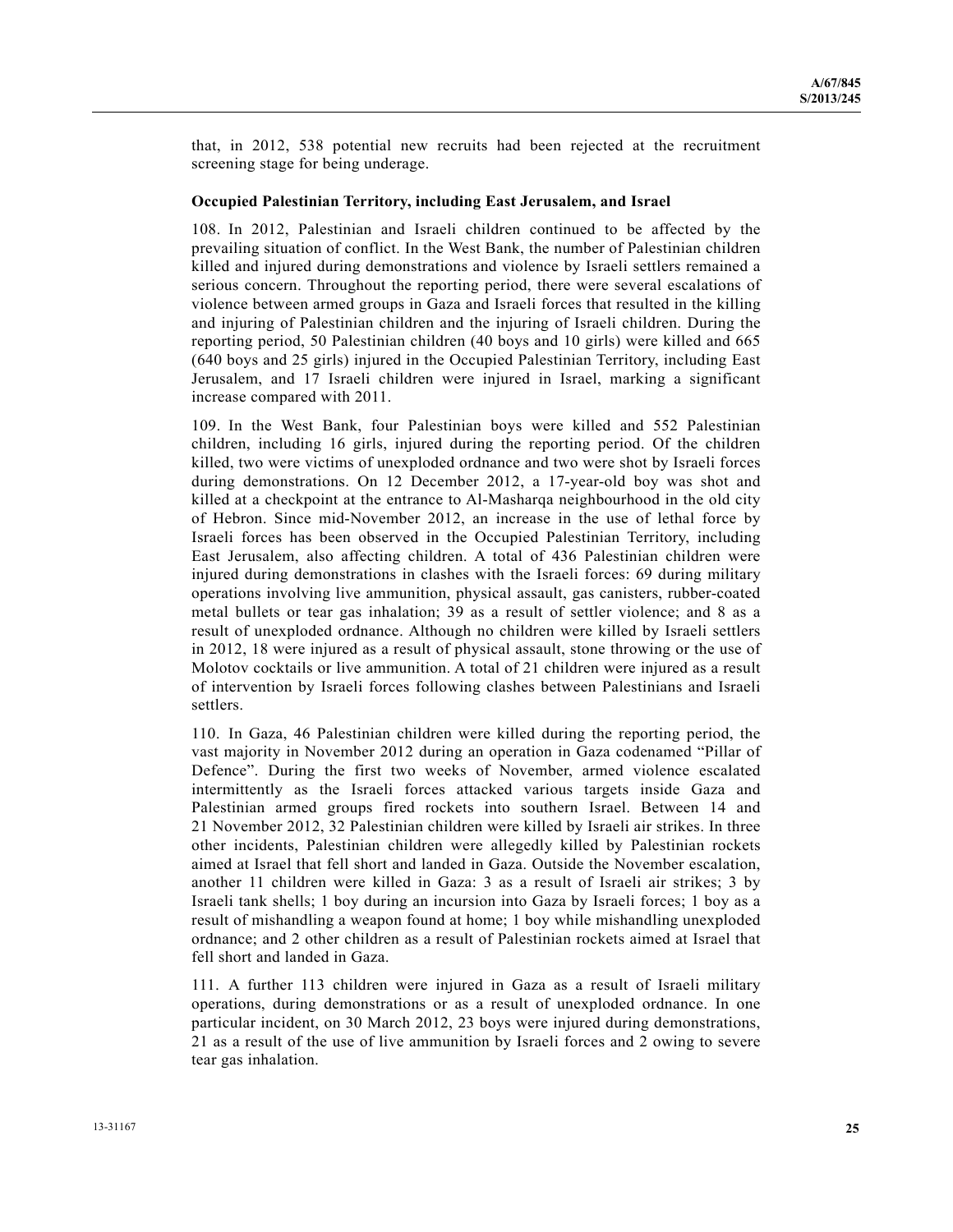112. During the reporting period, 17 Israeli children were injured. In November 2012, during the escalation of violence in Gaza, Palestinian armed groups launched rockets at southern Israel. On 15 November 2012, 14 Israeli children, including an 8-month-old baby, were injured. Three other Israeli children were injured inside the West Bank. On 10 July 2012, two settler children were injured during clashes between Israeli settlers and Palestinians in Al-Khalil neighbourhood of the old city of Hebron. On 8 April 2012, a girl was injured when the vehicle in which she was travelling was hit by an object thrown by an unidentified person on the outskirts of Jerusalem.

113. On 3 June 2012, a 17-year-old Palestinian boy was reportedly killed by an Israeli air strike on a motorcycle on which members of the Abdul Qader Al-Husseini armed group were travelling in Abasan, southern Gaza. On 21 February 2012, Israeli forces reportedly used a Palestinian boy as a human shield. The 15-year-old boy from Beit Ummar was taken from his home by Israeli forces and forced to walk in front of a military jeep at which villagers were throwing stones, in violation of an Israeli Supreme Court order forbidding the use of human shields. During the reporting period, four other cases of attempted use of children by Israeli forces for military intelligence purposes were reported in the Megiddo and Al-Jalame interrogation sites. These cases involved Palestinian boys between 15 and 17 years of age who were arrested and offered money, entry to Israel and a car or mobile telephone in exchange for intelligence on activities in their villages.

114. In 2012, Palestinian children continued to be arrested and detained by Israeli forces for alleged security offences and prosecuted in juvenile military courts. At the end of December 2012, 194 boys and 1 girl, of between 12 and 17 years of age, were in Israeli military detention for alleged security infractions. Of those children, 119 were being held in pretrial detention and 76 had been convicted and were serving a sentence. According to the Israeli Prison Service, 73 child detainees were transferred to prisons inside Israel during the reporting period. Such transfers contravene article 76 of the Fourth Geneva Convention.

115. In 2012, in relation to those cases of military detention, 115 cases of illtreatment were documented through affidavits taken by lawyers. All 115 Palestinian boys reported being subjected to cruel and degrading ill-treatment by the Israeli forces and the Israeli police, including but not limited to the practice of blindfolding and painful restraint during arrest, transfer and interrogation; strip-searching; verbal abuse; physical violence, including beating and kicking; and threats of violence. A total of 21 boys were also held in solitary confinement for a period ranging from 1 to 20 days at Al-Jalame, Hasharon and Petah Tikva interrogation sites, in addition to the Megiddo prison inside Israel.

116. On 1 August 2012, Israeli Military Order No. 1685 established that children arrested and detained by the Israeli forces must be brought before a judge within four days of arrest, instead of the previously allowed eight days. Another military order, issued on 28 November 2012, which will enter into force in April 2013, will further halve the length of pretrial detention, stipulating that children under 14 years of age should be brought before a judge within 24 hours of arrest and children between 14 and 18 years of age within 48 hours. Although this represents progress, the duration remains double the maximum pretrial detention period for Israeli children under Israeli juvenile law.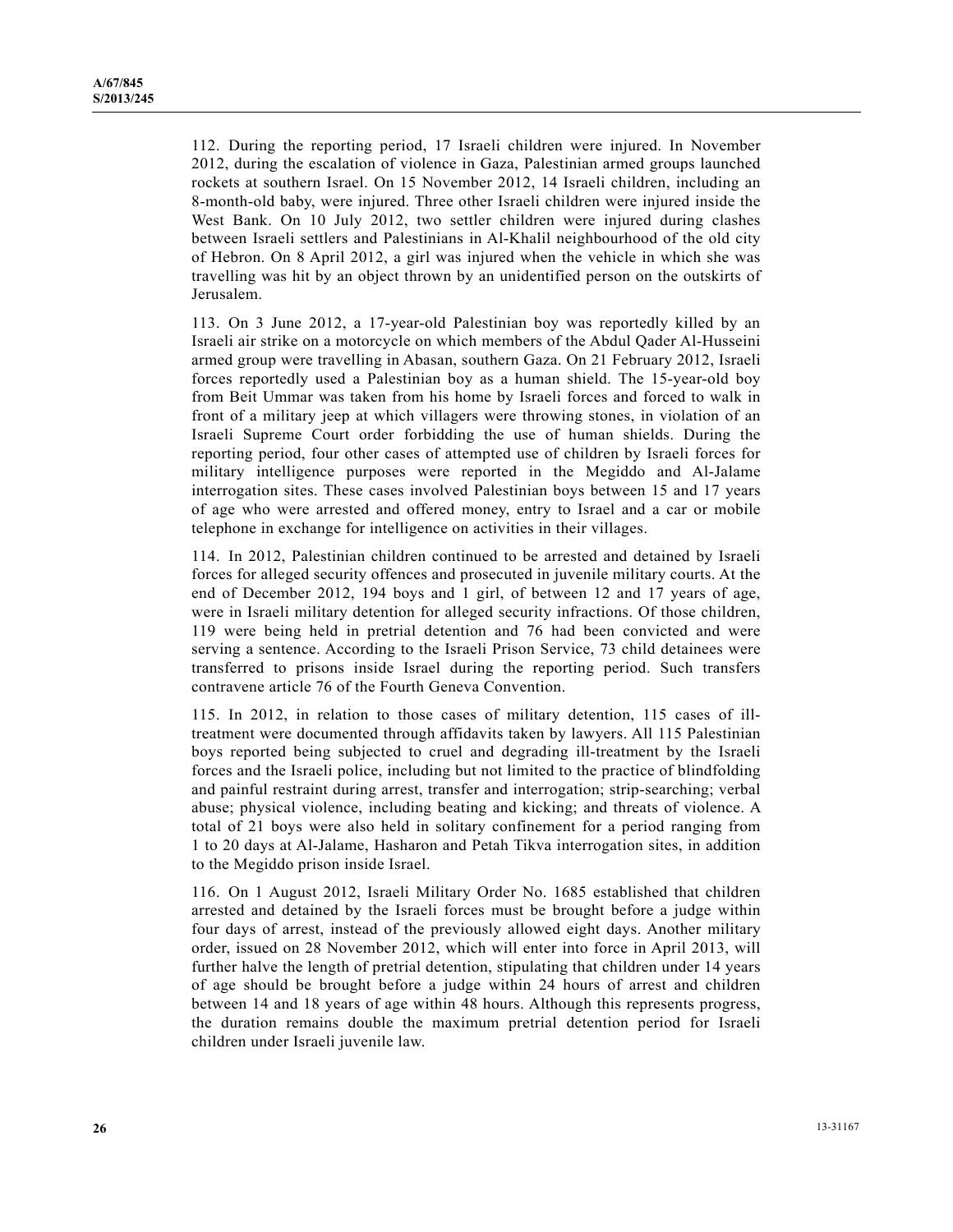117. In 2012, a significant number of attacks on schools and education facilities continued to be reported in both Israel and the Occupied Palestinian Territory, including East Jerusalem. A total of 321 cases were reported in the Occupied Palestinian Territory, including East Jerusalem, in 2012, compared with 46 in 2011. Seven attacks against Israeli schools were reported.

118. A total of 25 incidents of attacks on schools were reported in the West Bank in 2012. In 11 instances, the Israeli forces entered or attempted to enter school premises during search operations, to remove Palestinian flags from the rooftops of schools or for other unknown reasons, causing disruption to classes and sometimes damage to schools. In another four instances, the Israeli forces fired live ammunition or tear gas at schools. In a worrisome spike in incidents, on four separate occasions, Israeli settlers from Yitzhar settlement threw stones at the school in Urif (Nablus). In one particular instance, on 23 April 2012, the stone-throwing by settlers triggered clashes between Palestinians and Israeli forces and settlers from the Yitzhar settlement, after which tear gas was fired at the Palestinians, injuring eight children. In addition, on six occasions, Israeli forces also entered the Haj Ma'zoz Al Masri Secondary School for Girls in Nablus to secure the area for Israeli settlers during night-time religious events.

119. The vast majority of the incidents affecting schools in Gaza occurred between 14 and 21 November 2012, during the Israeli military operation. A total of 285 school buildings suffered damage as a result of Israeli air strikes on nearby locations, including 60 United Nations Relief and Works Agency for Palestine Refugees in the Near East (UNRWA) school buildings. Six UNRWA health centres also suffered damage during the escalation in November.

120. In southern Israel, six school buildings were damaged by rockets launched by Palestinian armed groups during the hostilities in November 2012. One additional Israeli school in Beersheba was damaged on 11 March 2012 by rocket fire from Gaza. No injuries to children were reported as a result of the incident, given that the school had been closed that day as a precautionary measure.

## **Somalia**

**\_\_\_\_\_\_\_\_\_\_\_\_\_\_\_\_\_\_** 

121. In 2012, the country task force documented 4,660 cases of violations against children, of which 2,051 concerned recruitment and use of children (2,008 boys and 43 girls). Children were reportedly recruited by armed forces and armed groups from camps for internally displaced persons, schools and villages. Al-Shabaab also coerced teachers into enlisting pupils.

122. Al-Shabaab was the main perpetrator (1,789 cases of recruitment and use of children), followed by the Somali National Armed Forces (179 cases). A total of 53 of those cases took place after the Transitional Federal Government signed an action plan on 3 July 2012 to halt and prevent the recruitment and use of children.9 On 9 September 2012, five boys between 16 and 17 years of age were recruited by the national armed forces in Beletweine district, Hiran Region. They were previously associated with Al-Shabaab and had escaped to join the government forces. In addition, it was reported that, in April 2012, a girl carried out a suicide attack at the

<sup>9</sup> With the establishment of a federal parliament on 20 August 2012, the Transitional Federal Government is now referred to as the Government of Somalia and its military forces as the Somali National Armed Forces.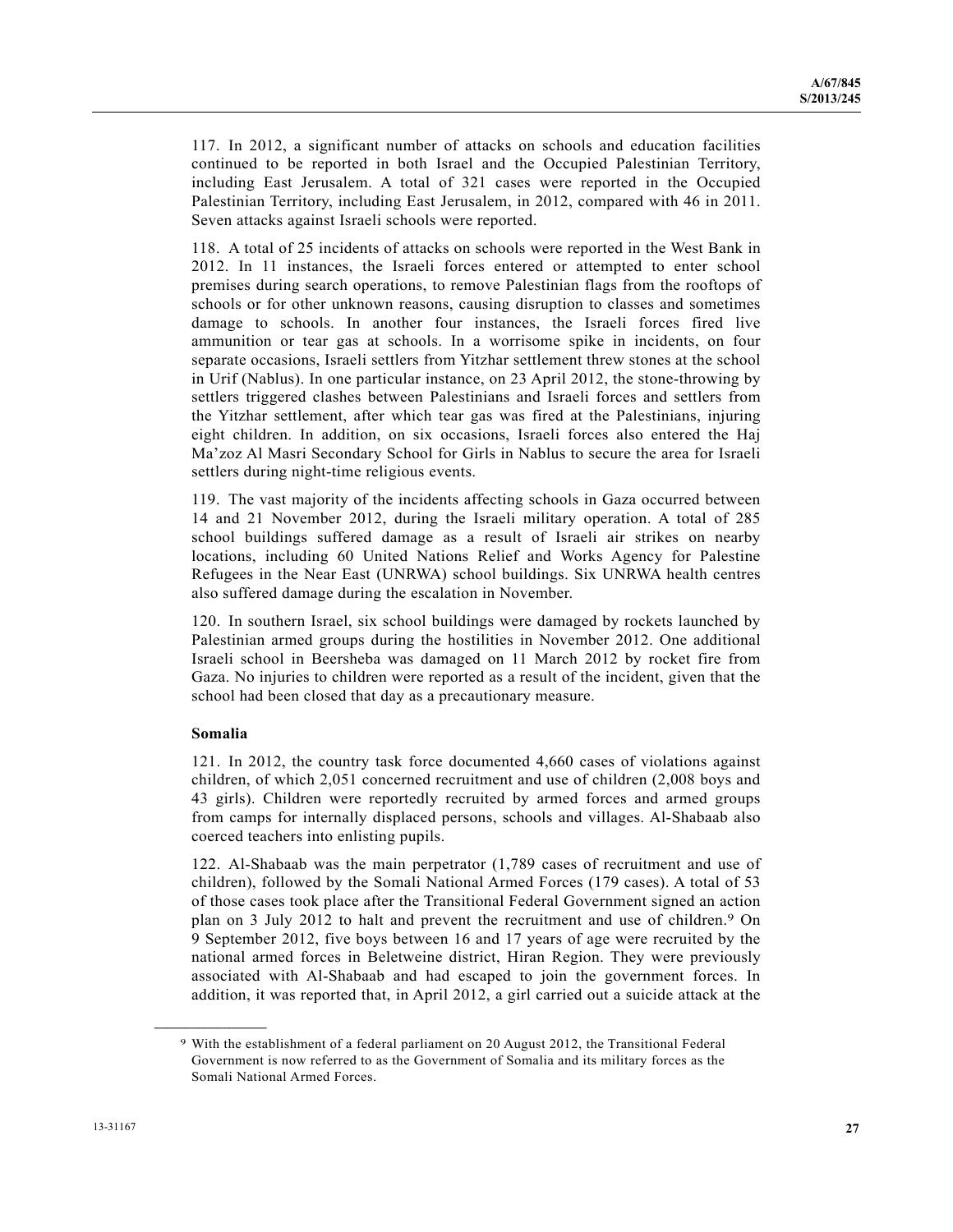National Theatre. Ahlu Sunna Wal Jama'a, a Government-allied militia integrated into the national armed forces in 2012, was responsible for 51 cases of recruitment and use of children. On 18 February 2012, six children between 15 and 17 years of age were recruited by the militia in Beletweine district.

123. In 2012, the country task force verified 296 cases of killing of children (228 boys and 62 girls) and 485 cases of maiming of children (326 boys and 132 girls). The killings were perpetrated by unknown armed groups (111), Al-Shabaab (94) and the national armed forces (70). According to the World Health Organization, the four major hospitals in Mogadishu treated weapons-related injuries of 230 children under 5 years of age during the period under review. Most of the cases verified by the country task force involved crossfire and mortar attacks. On 10 March 2012, for example, stray bullets injured three children between 11 and 14 years of age during fighting between Al-Shabaab and the national armed forces in Yurkud village, Berdaale district, Bay Region. Children were also allegedly killed for spying. On 18 January 2012, a 15-year-old boy associated with Al-Shabaab was killed by Al-Shabaab in Rabdhure district, Bakool Region, for allegedly spying for the national armed forces. On 16 September 2012, the country task force received allegations of ill-treatment of children implicating the national armed forces in Afgoye district, Lower Shabelle Region. According to reliable sources, the national armed forces arrested and detained 10 children on suspicion of being Al-Shabaab members. It is alleged that they were subjected to ill-treatment and acts tantamount to torture while in police custody. That information, however, could not be verified.

124. During the reporting period, the country task force received reports of 213 cases of sexual violence committed against 210 girls and 3 boys, mostly in central and southern Somalia. The incidents were attributed to the national armed forces (119), Al-Shabaab (51) and unknown armed groups (43). Following the end of the transitional period and establishment of the new Government, the Government issued a statement on 25 November 2012 in which it acknowledged that sexual violence was being perpetrated by its national armed forces and committed itself to ending the violations. My Special Representative will work with the Government to decisively address the issue.

125. During the reporting period, Al-Shabaab (51) and the national armed forces (14) were also responsible for attacks on schools. Al-Shabaab was responsible for a further 11 attacks on hospitals in 2012 in Hiran (4), Lower Juba (4), Middle Shabelle (2) and Middle Juba (1).

126. The country task force received information on 1,533 cases of abduction (1,458 boys and 75 girls) during the reporting period. Most were reported in central and southern Somalia and were perpetrated by Al-Shabaab (780) and the national armed forces and allied militias (720). On 28 May 2012, for example, around 30 children between 12 and 17 years of age were taken into custody by the national armed forces in Afgoye corridor, Lower Shabelle Region, on suspicion of being members of Al-Shabaab. The country task force is following up on this incident. Most of the southern and central parts of Somalia remained inaccessible, however, owing to the volatile security situation.

127. In 2012, humanitarian access continued to be affected by attacks targeting humanitarian workers, roadblocks and looting of humanitarian supplies, mainly in southern Somalia. There were a total of 96 attacks on aid workers or their assets,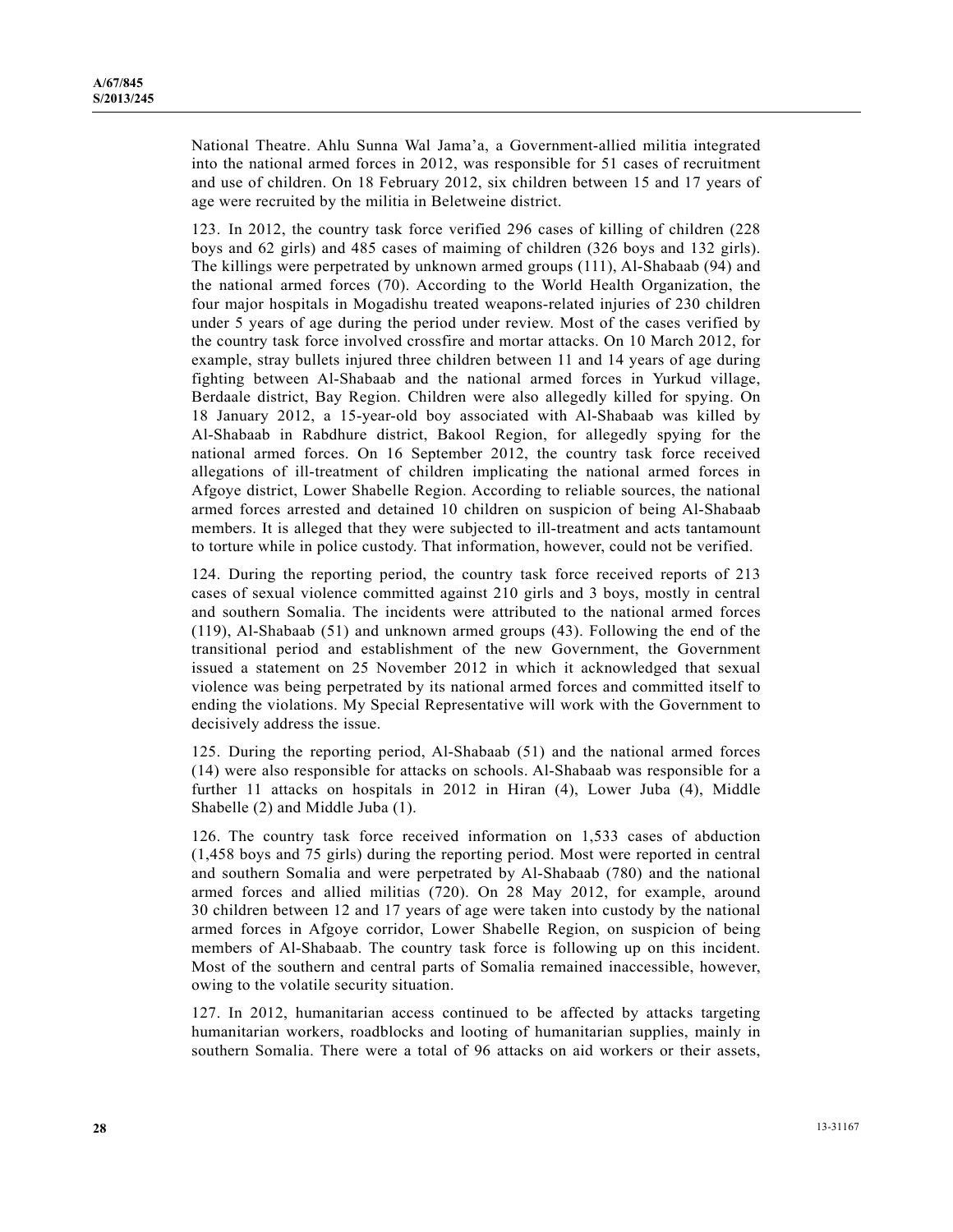27 incidents of aid interventions (aid diversions, lootings, confiscations or sabotages) and 20 cases relating to denial of movement.

128. On 3 July 2012, the Transitional Federal Government signed an action plan to end the recruitment and use of children, and, on 6 August 2012, another action plan to end killing and maiming of children. Progress towards their implementation was limited, however, owing to the election period and the appointment of the new Government. The President nevertheless pledged his strong commitment to implementing both action plans. The Government reported that it had issued strict guidelines prohibiting the recruitment of children into the national armed forces and that the implementation of the action plan was in the planning process.

129. In October 2012, the Government established, together with the United Nations, a joint technical committee in charge of the coordination and implementation of the action plans. On 7 and 8 October 2012, the country task force held a validation workshop with the Ministry of Defence and the Ministry of the Interior to finalize standard operating procedures for the handling and release of children who are captured, who surrender or who are otherwise separated from armed groups and who find themselves in the custody of the national armed forces or AMISOM. AMISOM efforts to reduce civilian casualties notwithstanding, slow progress has been made in the implementation of the civilian casualty, tracking, analysis and response cell. AMISOM has, however, instituted training on protection of women and children as part of the predeployment training for all AMISOM troops.

### **South Sudan**

130. During the reporting period, the country task force verified the recruitment and use of 252 boys between 14 and 17 years of age. Of those boys, 106 were associated with the Sudan People's Liberation Army (SPLA), 68 with militia allied to David Yau Yau, Gabriel Tanginyang and Peter Gadet, 53 with militia allied to Hassan Deng in Northern Bahr el Ghazal State and 25 with militia allied to General James Kubrin Ngare. Children associated with SPLA were identified in convoys protecting highranking officials, wearing SPLA uniforms, during SPLA military recruitment drives and in SPLA barracks.

131. The country task force reported that 18 boys and 5 girls were killed and 23 boys and 8 girls injured in Jonglei, Unity, Upper Nile and Western Bahr el Ghazal States during the reporting period. In two separate incidents in 2012, a child was reportedly killed and a 6-year-old boy reportedly injured during clashes between SPLA and militia allied to David Yau Yau in Jonglei State. In addition, in April 2012, four children were injured by explosive remnants of war in Bentiu, Unity State. The country task force also received reports of child casualties as a result of aerial bombardments.

132. During the reporting period, the country task force obtained information on eight cases of sexual violence affecting 12 girls. SPLA soldiers in Jonglei, Unity and Western Bahr el Ghazal States were allegedly responsible for six of those incidents. The country task force also reported the abduction of girls for sexual violence purposes in the context of inter-communal conflict. For example, a girl in Pibor, Jonglei State, was abducted by armed men of the Lou Nuer tribe, held in captivity for several weeks and raped. In another incident in February 2012, two girls were raped by unidentified armed men in military uniforms in Mayendit, Unity State.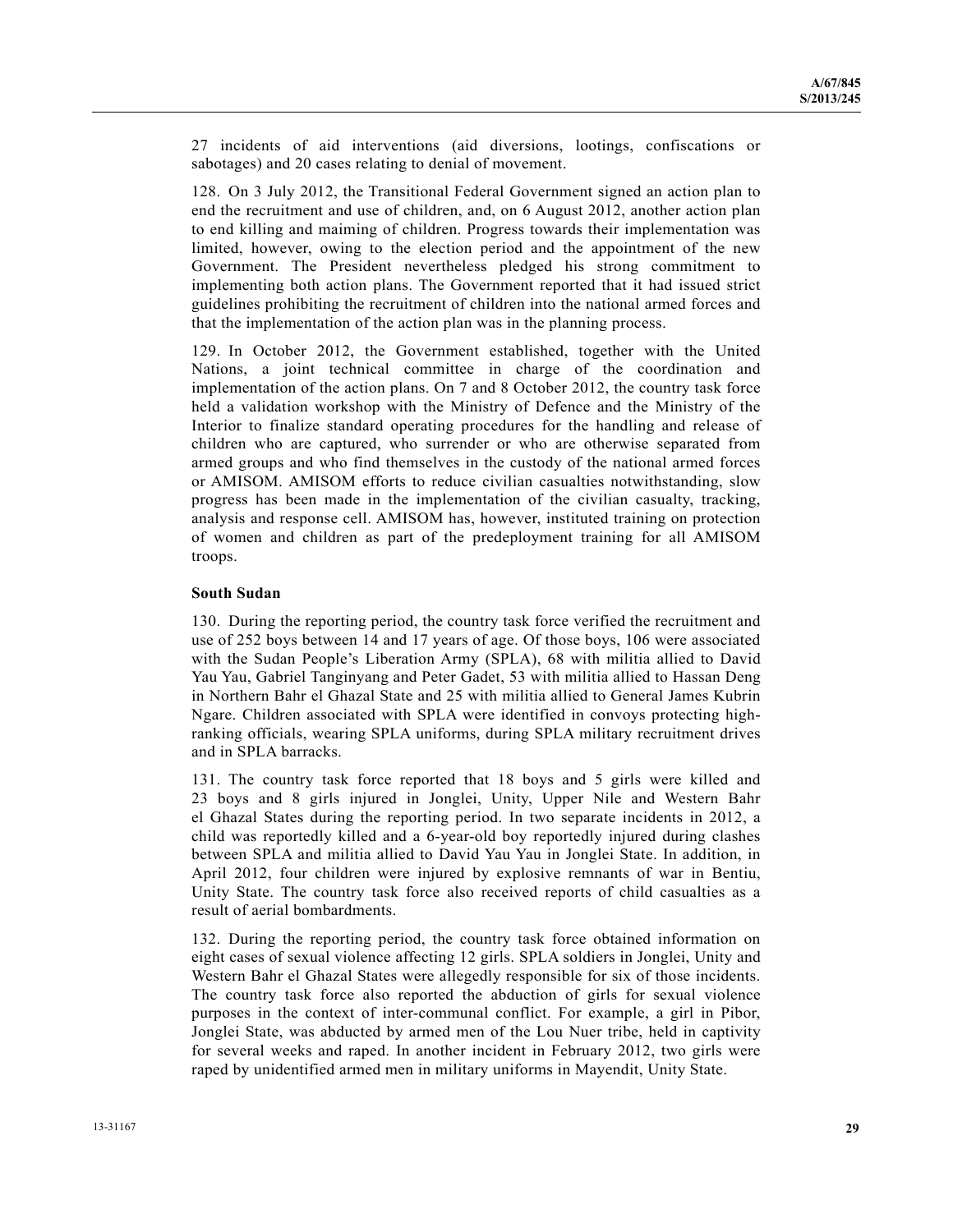133. SPLA reportedly used 18 schools for military purposes, 13 of which were already being so used since 2011. By the end of 2012, 15 of the schools had been vacated. The military use of the schools reportedly affected more than 13,000 children. In October 2012, Juba Day Secondary School, in Central Equatoria State, was closed for a week following a violent crackdown on student protests by the South Sudan National Police Service using live ammunition.

134. In 2012, 129 children were abducted in the context of inter-communal conflicts and a further 243 were documented missing. While 110 abducted children were recovered in Jonglei State during the reporting period, the whereabouts of the others remain unknown. In July and August 2012, two girls aged 10 and 13 years were allegedly abducted by SPLA members in Jonglei State. Although the United Nations inquired with SPLA about the cases, no feedback has been received to date.

135. The country task force received reports of at least 197 incidents of denial of humanitarian access. Forceful entry into humanitarian compounds, harassment and physical assault of humanitarian workers hampered the ability of humanitarian actors to gain access to the civilian population. During the first quarter of 2012, nine incidents of violence against humanitarian personnel by SPLA soldiers were reported in Central Equatoria and Warrap States.

136. On 13 March 2012, my Special Representative witnessed the signing of a revised action plan by SPLA as a renewed commitment to ceasing and preventing the recruitment and use of children. Since the signature of the action plan, a national committee, consisting of the South Sudan Disarmament, Demobilization and Reintegration Commission, SPLA military judge advocates, the SPLA spokesperson and the United Nations, has been established to implement the provisions of the action plan.

137. A system of screening and early identification of children has been established. Consequently, 421 boys and 29 girls who sought to voluntarily enlist in SPLA in 2012 were rejected. SPLA also issued a series of military orders to vacate schools and to grant unimpeded access to the United Nations. The country task force was granted access to 71 SPLA barracks during the reporting period. The Government also initiated the development of civil registration and birth registration systems. Of the 252 boys identified as associated with SPLA and militia groups, 230 were released, reunited with their families and provided with reintegration support.

## **Sudan**

#### *Darfur*

138. During the reporting period, the country task force recorded 31 cases of recruitment and use of children: 11 by the Popular Defence Forces, 4 by the Central Reserve Police, 3 by JEM, 2 by the Sudanese Armed Forces and 11 by unidentified armed groups. Three boys between 14 and 17 years of age were abducted for recruitment purposes by JEM in northern Darfur, but managed to escape and were subsequently detained by the national armed forces before being released and reunited with their families.

139. In 2012, 62 children (44 boys and 18 girls) were killed and 57 (42 boys and 15 girls) injured during hostilities in Darfur. Of those children, 27 were killed by stray bullets during clashes between unidentified armed groups, 26 during air strikes by the national armed forces and 9 by unexploded ordnance. The increase in the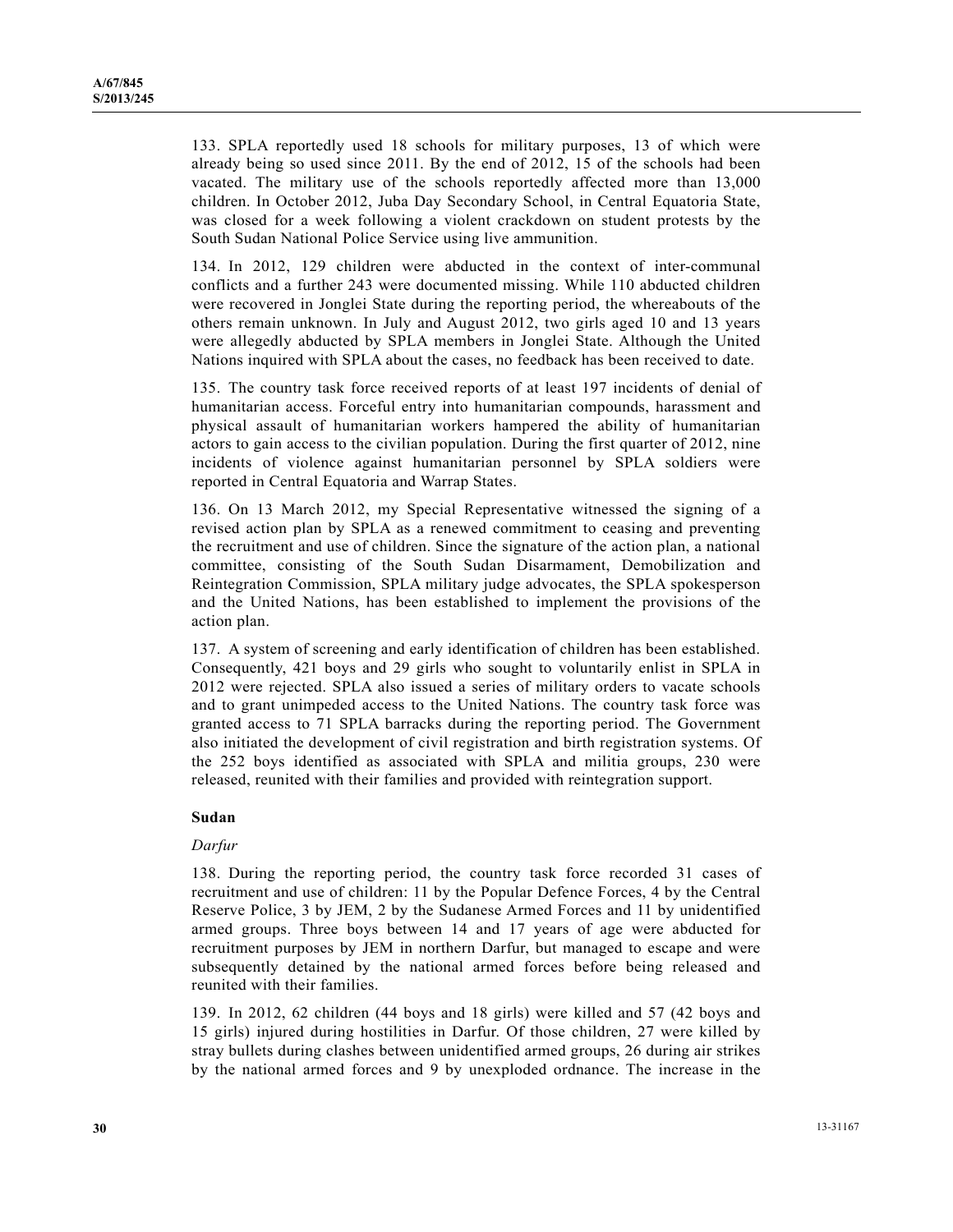number of child casualties — 119 children in 2012 compared with 71 children in 2011 — is attributed to the escalation of violence between government forces and armed groups during the reporting period, in addition to inter-ethnic fighting in various areas of Darfur.

140. The country task force reported 36 cases of rape of girls between 5 and 17 years of age in 2012. In areas under the Government's control, several documented incidents of rape were attributed to government forces, including the national armed forces, the Central Reserve Police, the Popular Defence Forces, the police and the Border Intelligence Forces. Perpetrators also included unidentified armed men. These figures do not reflect the actual scope of sexual violence against children in Darfur, given that access to some areas remained limited.

141. In 2012, movement restrictions for humanitarian actors on security grounds continued to affect the delivery of assistance to children. Restrictions on movement by road from El Fasher to El Daein, for example, heavily affected humanitarian aid. On four separate occasions, refusal of clearance for humanitarian actors to gain access to areas not under the control of the Government impeded the provision of humanitarian assistance to children.

142. Among developments in the reporting period, a focal point to engage with the country task force on child protection concerns was appointed by JEM in January 2012. Following further consultations, on 11 September 2012, JEM issued a command order in which it prohibited the recruitment and use of children and, on 25 September 2012, it submitted to the United Nations a commitment to release children and to report on progress made. In November 2012, the Sudan Liberation Army/Abdul Wahid also issued a command order in which it prohibited the recruitment and use of children. Sudanese Liberation Army/Historical Leadership submitted two progress reports in which it outlined steps taken towards ending recruitment and use of children. Although there were allegations of recruitment and use of children by that armed group during the reporting period, they could not be substantiated. Sudan Liberation Army/Free Will, JEM/Peace Wing and Sudan Liberation Army/Peace Wing have been removed from the annexes to the present report, since no information was available on recruitment and use of children by these groups in 2012, nor that the groups were militarily active.

143. The Government informed the country task force that the Ministry of Defence had approved the development of an action plan to end the recruitment and use of children, which would apply also to other groups affiliated with the national armed forces, including the Popular Defence Forces. That commitment was reiterated to a United Nations technical mission that visited the Sudan in April 2013.

144. In January 2012, the Government established a national human rights commission to monitor and investigate human rights and child rights violations. In January 2012, the Police Commissioner created a national coordination mechanism for family and children protection units. Efforts were also made by the police and its Family Child Protection Unit to investigate cases of violations against children, an exercise that resulted in the arrest of a number of alleged perpetrators. On 18 July 2012, for example, a court in Zalingei, Central Darfur, sentenced a soldier to 20 years' imprisonment for the rape of an 8-year-old girl.

145. A list of 120 children released by Sudanese Liberation Army/Historical Leadership was submitted in 2011 to the Sudan Disarmament, Demobilization and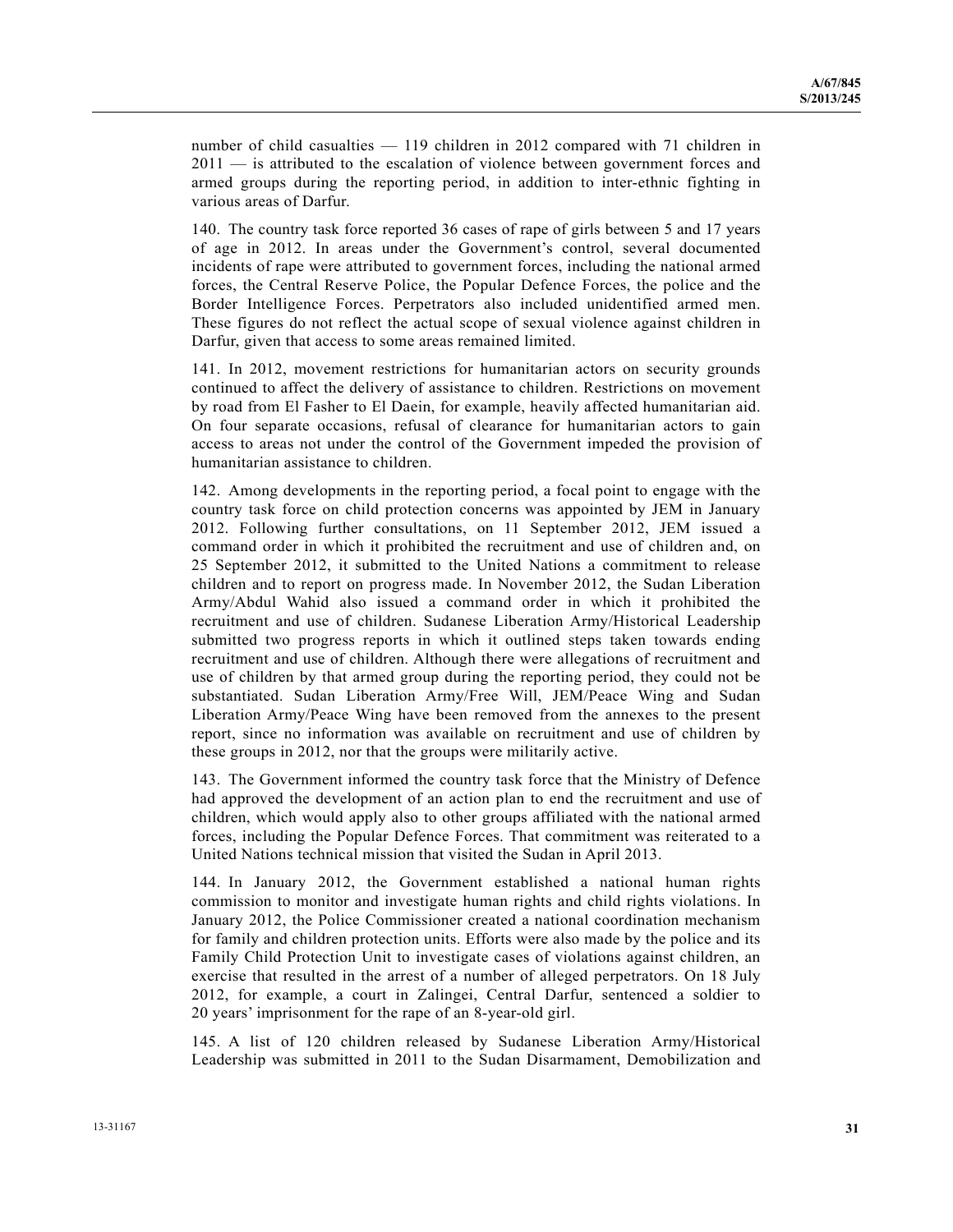Reintegration Commission and the United Nations. The registration process of these children began in January 2013. In addition, the African Union-United Nations Hybrid Operation in Darfur provided training on child rights and child protection to 118 commanders and combatants of the Liberation and Justice Movement in El Fasher and Nyala.

### *Three areas (South Kordofan, Blue Nile State and Abyei)*

146. During the reporting period, 125 boys between 11 and 17 years of age were reportedly recruited and used by armed forces and armed groups in South Kordofan (31), Blue Nile State (46) and Abyei (48). Of those boys, 65 were reportedly recruited by the Sudan People's Liberation Movement North (SPLM-N), 12 by the Popular Defence Forces and 48 by SPLA. In addition, the United Nations continued to receive allegations of recruitment and use of children by SPLM-N in areas not controlled by the Government. Verification of those allegations remained impossible, however, owing to access restrictions.

147. In 2012, the United Nations received reports that 31 children had been killed in Kadugli and 1 in South Kordofan/Abyei. In that regard, nine incidents of aerial bombardments and shelling resulted in the killing of 10 boys and 10 girls, some only a month old. Six incidents involving 15 children were attributed to the national armed forces, while three other incidents were attributed to SPLM-N. Three boys were killed and one maimed by unexploded ordnance. A total of 43 children were reportedly injured in South Kordofan (42) and Abyei (1): 41 as a result of aerial bombardments and shelling by the national armed forces and SPLM-N, 1 by crossfire and 1 by unexploded ordnance.

148. Although the Government allowed United Nations national staff limited access to the areas under its control for the delivery of humanitarian assistance, movement of international staff outside the capitals of South Kordofan and Blue Nile State was restricted. No humanitarian assistance could be delivered to children in areas held by SPLM-N. The Government continued to impose restrictions on access for humanitarian actors both in government-held and non-government-held areas in Blue Nile State and South Kordofan. Verification of reports of grave violations against children was impossible in areas not controlled by the Government.

149. In a verification process with the Sudan Disarmament, Demobilization and Reintegration Commission, the United Nations supported the registration of 18 children formerly associated with armed groups, who were reunited with their families and received reintegration support. An additional 42 children escaped from an SPLM-N camp and were registered with the disarmament, demobilization and reintegration programme in Blue Nile State. During the reporting period, SPLM-N committed itself to engaging in dialogue with the United Nations to address the presence of children within its ranks.

#### **Syrian Arab Republic**

150. The Syrian conflict has entered its third year. The situation for children has deteriorated in all areas of concern. Among the well in excess of 70,000 people estimated to have been killed to date, many thousands are children. Sizeable numbers of children have been killed and gravely injured in shelling and fighting, while thousands more have seen family members killed or injured or have lived through shelling, missile firing and heavy aerial and artillery bombardment of their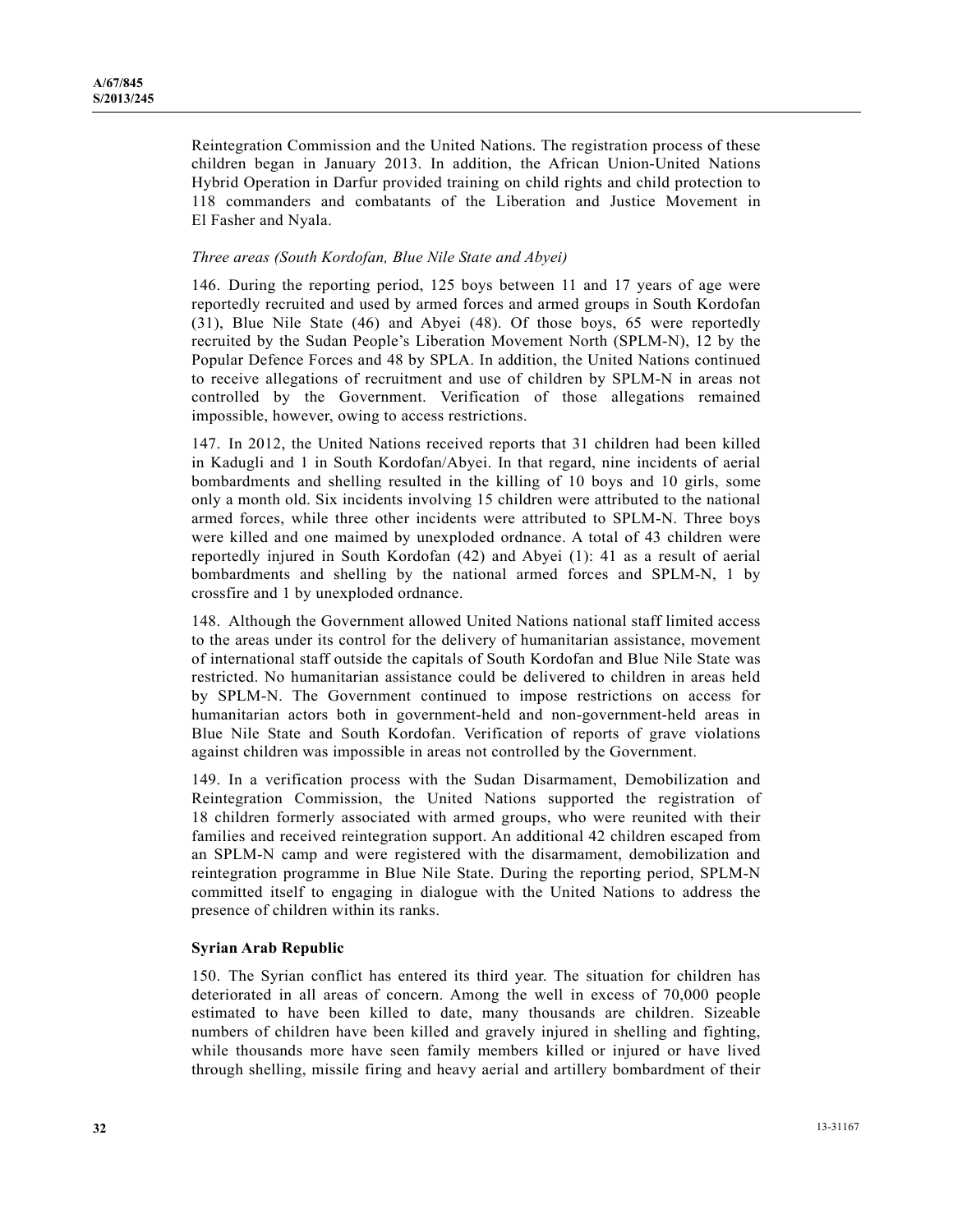homes, schools and hospitals by the government forces, resulting in severe psychological distress. The use of terror tactics by armed opposition groups, such as car and other bombs, in civilian areas, including near schools, and the association of children with such armed groups rose sharply over the reporting period.

151. Children in the Syrian Arab Republic continued to be killed, injured and maimed by heavy artillery, air strikes, crossfire and explosive remnants of war as a direct result of the conflict in incidents that occurred in Damascus, Homs, Dera'a and Aleppo, among others. Refugee children inside the Syrian Arab Republic have also been directly affected. Palestinian and other refugee children have been killed, injured, forced to flee their homes and live in need in shelters for internally displaced persons. Government air strikes and bombardment predominated in areas controlled by the Free Syrian Army and other opposition groups. Government forces and allied *shabbiha* militia continued incursions in areas of contested control. On 25 May 2012, government soldiers and *shabbiha* members reportedly entered El Houleh village, Homs governorate, and killed 100 civilians, including at least 41 children. The local school, where people had sought refuge, was reportedly bombed by government forces in July 2012, resulting in the death of two children.

152. The use of heavy weaponry and the alleged use of cluster munitions in heavily populated areas resulted in child and other civilian casualties. In a village near Ar Raqqah, survivors alleged that dozens of cluster munitions had been dropped on their homes over a period of days in March 2013. A witness recounted seeing two boys, aged 9 and 13 years, suffer injury and the loss of their hands and limbs when they picked up unexploded cluster bomblets. Further reports were received of cluster munitions being used in Hamah, Ar Rastan, Mohassan, Aleppo and Idlib. Although government forces were allegedly responsible for most of those casualties, opposition groups have also reportedly acquired and used heavy weapons against the civilian population.

153. The United Nations also received reports of opposition armed groups engaging in terror tactics, such as car and other bombings, near schools and in public places, resulting in the death of and injury to children and other civilians. It was not possible to attribute responsibility for specific incidents that led to child casualties, owing to the nature of the operational structure of armed opposition groups in the Syrian Arab Republic and the lack of access for the United Nations to carry out investigations.

154. Detention, torture and ill-treatment of children for alleged association with the opposition continued to be a worrying trend. In that regard, there were a number of accounts of sexual violence against boys to obtain information or a confession by the State forces, largely but not exclusively by members of the State intelligence services and the Syrian Armed Forces. Child detainees, largely boys and as young as 14 years of age, suffered similar or identical methods of torture as adults, including electric shock, beatings, stress positions and threats and acts of sexual torture. For example, a 16-year-old boy from Kafr Nabl, Idlib governorate, reported witnessing the sexual assault and killing of his 14-year-old friend while in detention. According to witnesses, a number of children continue to be held as ransom for parents and other relatives associated with opposition fighters to force them to turn themselves in to the State authorities.

155. Information was received that the national armed forces used children as human shields. In an incident in May 2012, the national armed forces reportedly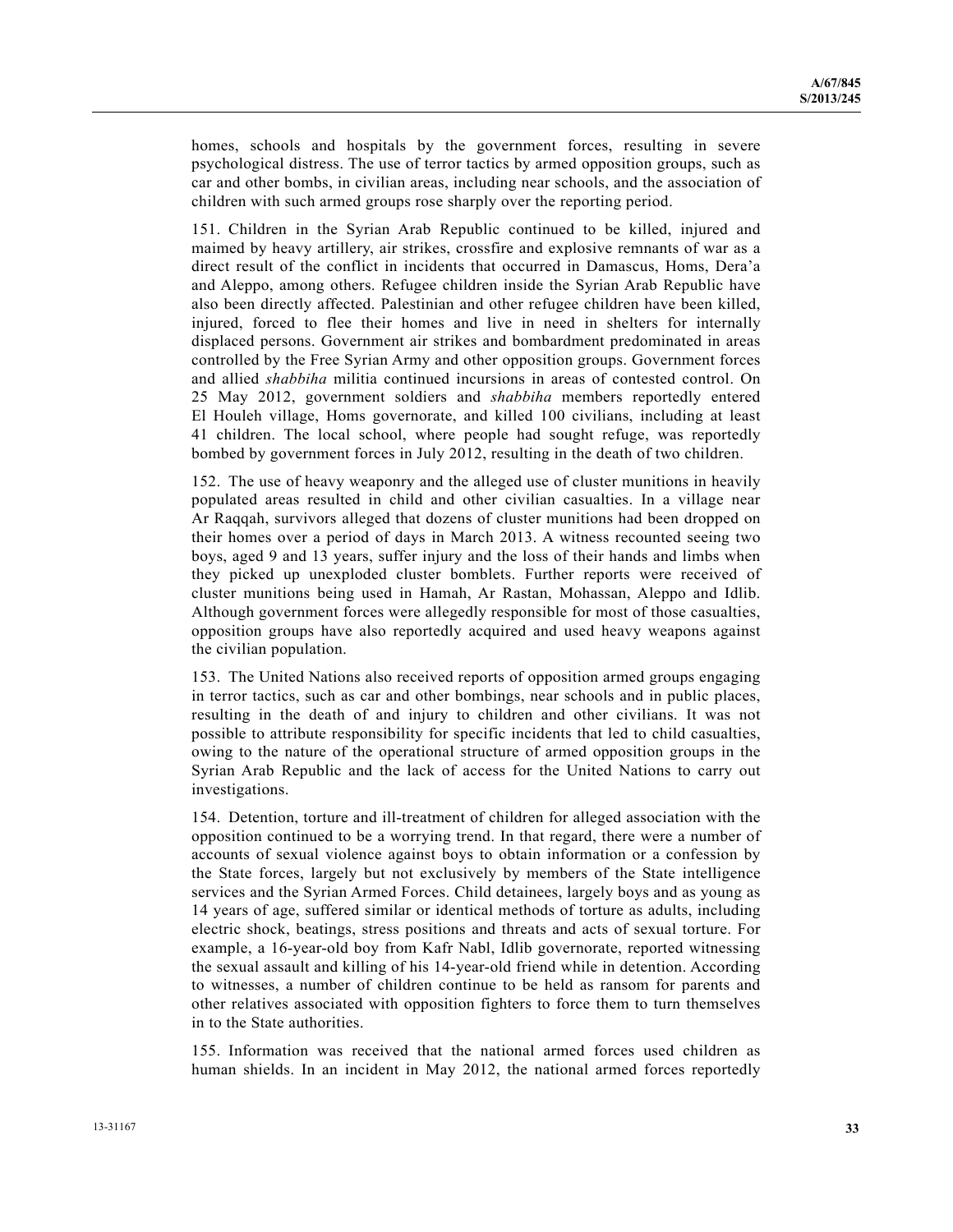raided the local primary school in As Safira, Aleppo governorate, took hostage 30 boys and 25 girls between 10 and 13 years of age and walked them in front of their forces in order to flush out a local Free Syrian Army unit that had recently taken the town. There were also a number of allegations of use of children between 15 and 17 years of age by *shabbiha* members in village incursions in Hamah governorate in January 2013.

156. The United Nations has received a growing number of reports of use of children by armed opposition groups, such as the Free Syrian Army. From accounts received, child association with the Free Syrian Army is often linked to an older relative facilitating recruitment or in instances in which the child has lost all members of his or her family. It is also linked to the fact that there is no central recruitment authority among the Free Syrian Army and that many forces are clanbased or village-based. Consequently, children, on average between 15 and 17 years of age, have been used in both combat and support roles, such as food and water portering and loading bullets into cartridges. A former Free Syrian Army combatant of Kafr Zeita village stated to the United Nations that children as young as 14 years were largely used for loading bullets, delivering food and evacuating the injured. Medical staff reported treating boys between 16 and 17 years of age injured in combat who were associated with the Free Syrian Army. For example, a 16-year-old boy receiving medical treatment for wounds suffered in the Salah-ad-Din neighbourhood of Aleppo recounted that he had spent three months with a Free Syrian Army unit. He had been injured in fighting against government forces in the first week of March 2013. It should also be noted that accounts stated that some Free Syrian Army units, including in Dayr Az Zawr city, had rejected children who had approached them to join or had released associated children when so requested by their families.

157. The United Nations received information suggesting that schools and hospitals were targeted by the Government. Reports were also received of schools being used and damaged by armed opposition groups. A total of 167 education personnel, including 69 teachers, were reported to have been killed as at the end of February 2013, while 2,445 schools were reported to have been damaged. Some 2,000 schools are being used as shelters for internally displaced persons. In some areas, children have not attended school in more than 18 months. Palestinian children residing in refugee camps in the Syrian Arab Republic are equally affected by the conflict. The education system in particular has been severely affected. As at April 2013, 69 of 118 UNRWA schools were closed, with only 23,700 of more than 67,000 enrolled pupils attending classes.

158. Reports indicated that schools continued to be bombed, shelled and raided by government forces. On the other hand, several parties to the conflict were responsible for using schools for military purposes. There are numerous incidents of government forces entering schools and using them either as a temporary base or as a detention facility. The Free Syrian Army allegedly used schools in a number of areas as bases, makeshift hospitals and, in some instances, ammunition storage and detention centres. In one example, Free Syrian Army elements in Kafr Zeita, Idlib governorate, used two classrooms of the Al Shahid Wahid Al Jusef High School as barracks for a number of days while children were attending classes.

159. The United Nations received further information that hospitals and makeshift hospitals had been bombed and, in some cases, specifically targeted by government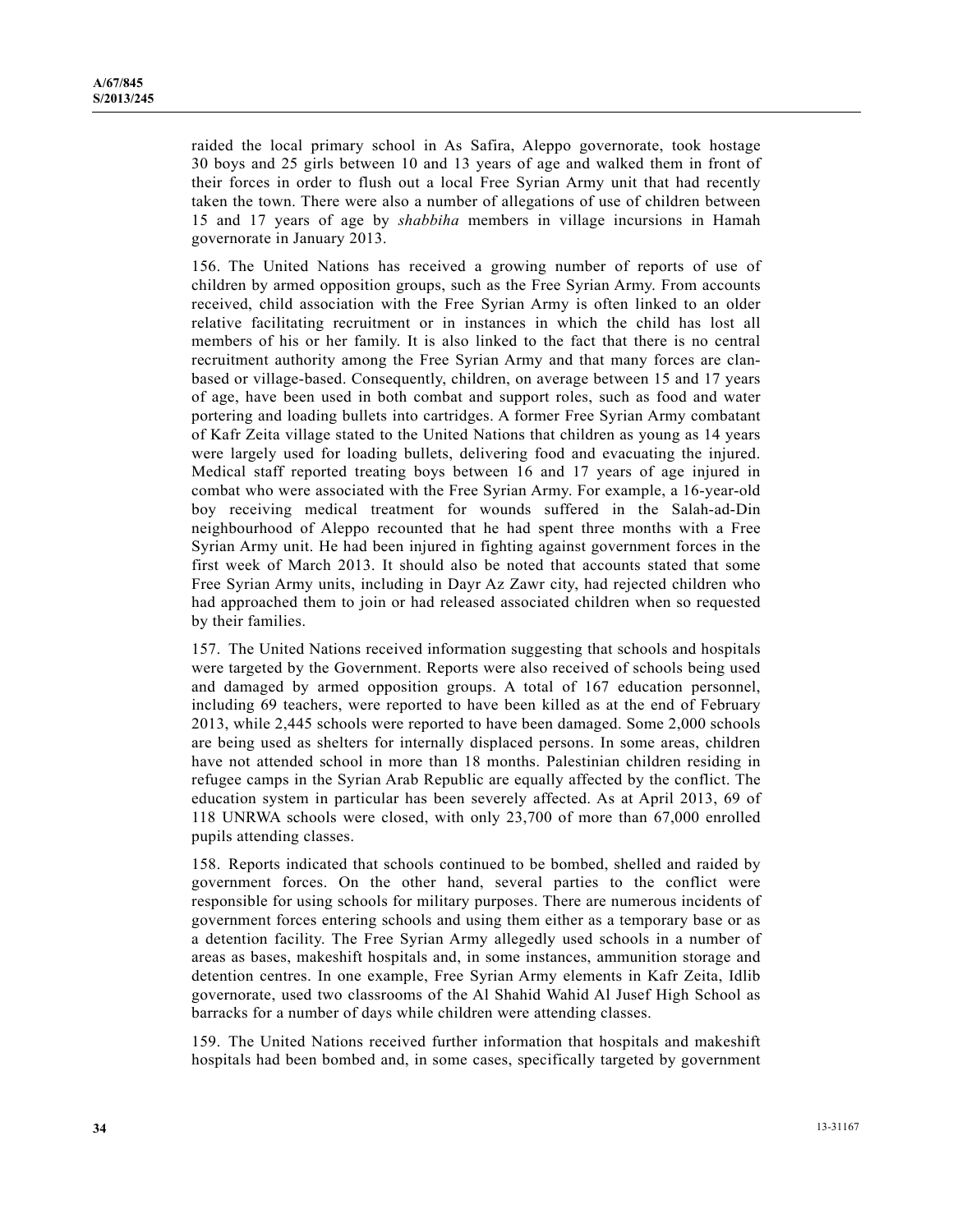forces, allegedly because they housed wounded Free Syrian Army elements. Reports have also been received of government forces entering hospitals and arresting young men and boys suspected of being Free Syrian Army sympathizers. In one instance, eyewitnesses stated that men and boys who sought assistance at the Kendi State Hospital in Aleppo were arrested for association with the opposition before entering. The hospital also housed a government sniper position. Attacks or threats of attacks against medical personnel, in addition to reprisals for medically assisting those suspected of links to the opposition, were also documented.

160. As noted in my report on sexual violence in conflict (A/67/792-S/2013/149), United Nations monitors received credible allegations of sexual violence against women and girls, in particular during raids conducted by the Syrian military in Homs and other areas, but also in detention facilities or at checkpoints. The United Nations is also concerned about allegations of abduction and rape of women and girls by armed opposition groups in cities, villages and neighbourhoods perceived to be in favour of the Government.

161. The conflict has also created an environment in which it has become extremely difficult to reach affected populations for humanitarian purposes. Medical care remained inadequate in contested areas, with many children succumbing to their wounds for lack of proper or timely attention. Lastly, fighting continued to force populations to leave their homes, with the latest United Nations figures indicating that there are more than 1.3 million Syrian refugees in neighbouring countries and 4.25 million persons displaced inside the country, half of whom are children.

162. My Special Representative was invited by the Government to assess first-hand the conflict's impact on children, to discuss strengthening the monitoring of grave violations against children in the Syrian Arab Republic and to better advocate child protection. During her visit, she met relevant ministers, the United Nations country team, civil society members, internally displaced persons and children. In this regard, I welcome the Government's commitment to cooperating with the United Nations in monitoring grave child rights violations and to establishing an interministerial committee on children affected by conflict. The Government has also informed my Special Representative that it will take measures to ensure the education of displaced children and to rebuild destroyed or damaged school facilities. My Special Representative was also able to reach out to Free Syrian Army commanders in Homs and Rif Damascus governorates regarding their responsibility to respect international humanitarian law and prevent association of children with their forces. In addition, I am encouraged that my Special Representative received a communication from the National Coalition of Syrian Revolutionary and Opposition Forces in which it committed itself to collaborating with the United Nations to halt and prevent the recruitment and use of children.

#### **Yemen**

163. The signing of the transition agreement in Yemen, the Gulf Cooperation Council initiative and implementation mechanism in November 2011 and the launch of the political transition in February 2012 led to a decrease in the number of grave violations committed against children. Nevertheless, hostilities between the Government and Ansar al-Sharia/Al-Qaida in the Arabian Peninsula (AQAP) and their effect on the civilian population remained of concern and resulted in grave violations against children.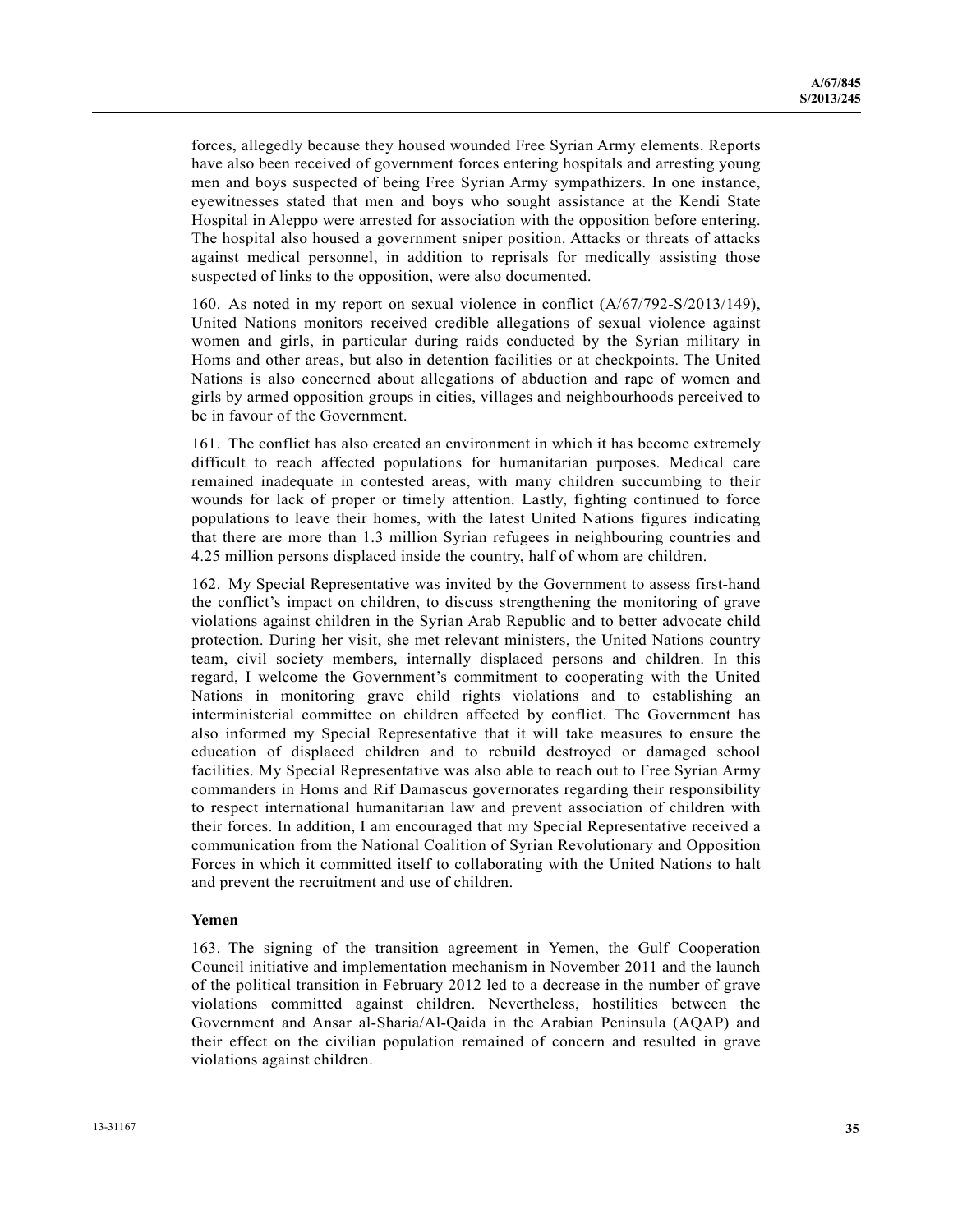164. In 2012, the United Nations verified 53 reports of recruitment and use of children between 13 and 17 years of age. Of those cases of recruitment, 25 boys were recruited by the government forces, including the Yemeni Armed Forces, the Republican Guards, the newly integrated First Armoured Division, the military police and the central security forces.10 Many children recruited by the national armed forces were enlisted through brokers, such as military officers, family members and local sheikhs, who further facilitated their recruitment through false documentation and birth certificates. Some children reported fear of reprisal if it became known that they had enlisted with false documentation. Children often received a monthly stipend or retainer from the unit that recruited them.

165. The United Nations continued to face challenges in monitoring violations by the Al-Houthi armed group operating in Sa'ada governorate. Reports of recruitment and use of children could not be verified owing to security constraints. Nevertheless, the United Nations could verify the use of three boys by Al-Houthi in Hajja governorate, who were armed, manning checkpoints or "guarding" health centres. With regard to association of children with pro-Government militias, the United Nations documented the case of three children aged 13, 16 and 17 years, respectively, who were recruited and used for checkpoint duty by the Popular Resistance Committee in Abyan governorate. The recruitment and use of children by Ansar al-Sharia appeared to have increased during the reporting period. Of the 19 children verified to be associated with Ansar al-Sharia, 2 boys were killed and 3 injured in combat. The others are believed to still be with the group.

166. In 2012, at least 50 children (45 boys and 5 girls) were reportedly killed and 165 (140 boys and 25 girls) maimed. Many child casualties related to landmines, unexploded ordnance and explosive remnants of war. While in most of the incidents the perpetrators remained unknown, some have been attributed to the national armed forces, Ansar al-Sharia and AQAP. Five incidents were reported of drone strikes allegedly targeting AQAP and Ansar al-Sharia in Abyan, Shabwa and Al Bayda governorates, resulting in the killing of two boys and maiming of six boys and a girl. In one such incident, a 16-year-old boy was killed by a drone strike allegedly targeting an AQAP leader. A further 14 boys were killed, and 51 boys and 10 girls maimed, by landmines or unexploded ordnance during the reporting period. Attacks with improvised explosive devices killed 11 boys and maimed 16 boys and 1 girl. Two children were killed while conducting a suicide attack.

167. An emerging concern with regard to Ansar al-Sharia is the sexual abuse of boys associated with the group. The United Nations documented that three boys recruited by the group had been subjected to sexual violence. The United Nations further verified seven cases of forced marriage of girls between 13 and 17 years of age in Abyan governorate with members of Ansar al-Sharia. In two of those cases, a 15-year-old girl and a 17-year-old girl were offered as "gifts" by their brothers to leaders of Ansar al-Sharia in exchange for being allowed to join the group. The number of forced marriages is likely to be underreported owing to stigmatization and fear of reprisal.

**\_\_\_\_\_\_\_\_\_\_\_\_\_\_\_\_\_\_** 

<sup>10</sup> On 19 December 2012, the President of Yemen issued a decree to define a new structure for the armed forces, in effect abolishing the Republican Guards and the First Armoured Division. In another decree, on 21 February 2013, the President declared the restructuring of the Ministry of the Interior, which includes the renaming of the central security forces to the special security forces.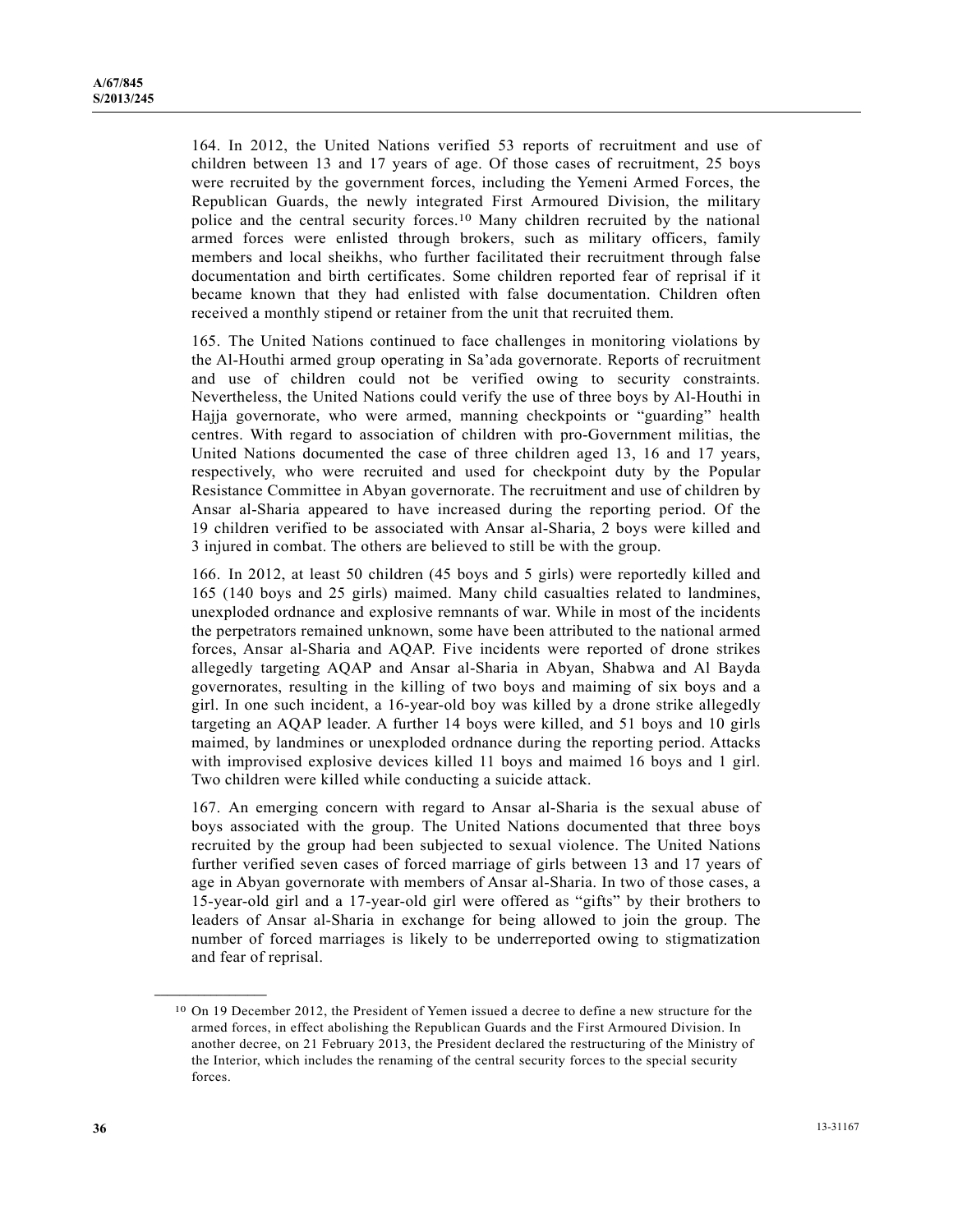168. During the reporting period, the United Nations received reports of 165 incidents of attacks on schools, most of which occurred in Sana'a and Abyan governorates. Ansar al-Sharia, the First Armoured Division and Al-Houthi were responsible for the incidents. In 61 incidents, teachers and pupils were threatened or intimidated. In another 57 incidents, schools were physically damaged by shelling, aerial bombardments and improvised explosive devices. Such attacks mainly took place during clashes between the Republican Guard and armed tribal groups, and in hostilities between government forces and Ansar al-Sharia. Supporters of Ansar al-Sharia also damaged schools and destroyed textbooks in an attempt to prevent the reopening of schools. In addition, a United Nations-supported child-friendly space providing psychosocial assistance to children in Sana'a was looted by the First Armoured Division. An additional 36 incidents involved the military use of schools for weapons storage, sometimes resulting in their closure.

169. A total of 11 attacks on hospitals were reported in Hajja and Aden. In Hajja, Al-Houthi was responsible for nine incidents of intimidation of health personnel and eight cases of military use of medical facilities, resulting in the closure of health centres affecting some 5,000 children. The central security forces were responsible for two incidents in Aden in which they forcibly entered hospitals in search of patients and damaged the medical facilities.

170. The United Nations received reports of 33 incidents of denial of humanitarian access affecting children. This figure included 16 incidents of hijackings of United Nations or non-governmental organization vehicles; the abduction of 16 humanitarian personnel; 5 cases of threats against or arrests of humanitarian personnel; and physical attacks against humanitarian workers and their compounds.

171. Tangible progress was made in dialogue with the relevant parties on the preparation and implementation of action plans to halt and prevent violations against children. On 18 April 2012, the Minister of the Interior sent a letter to the police and other relevant authorities in which he ordered the full implementation of Police Commission Law No. 15 (2000), which stipulated 18 years as the minimum age for recruitment, and the release of any children present in the ranks of the government security forces. During an official visit to Yemen in November 2012, my Special Representative met the President and other senior government officials, in addition to the leadership of Al-Houthi and the First Armoured Division. During her visit, the Government committed itself to developing an action plan to end the recruitment and use of children. The leadership of Al-Houthi also agreed to enter into a dialogue with the United Nations on the issue. In addition, the President issued a decree to prohibit underage recruitment and immediately thereafter established an interministerial committee to serve as liaison for the development of an action plan.

## **B. Situations not on the agenda of the Security Council or other situations**

## **Colombia**

172. In 2012, hostilities continued between the Fuerzas Armadas Revolucionarias de Colombia — Ejército del Pueblo (FARC-EP), the Ejército de Liberación Nacional (ELN) and the Colombian national army. On 18 October 2012, however, peace talks were initiated between the Government and FARC-EP in Oslo.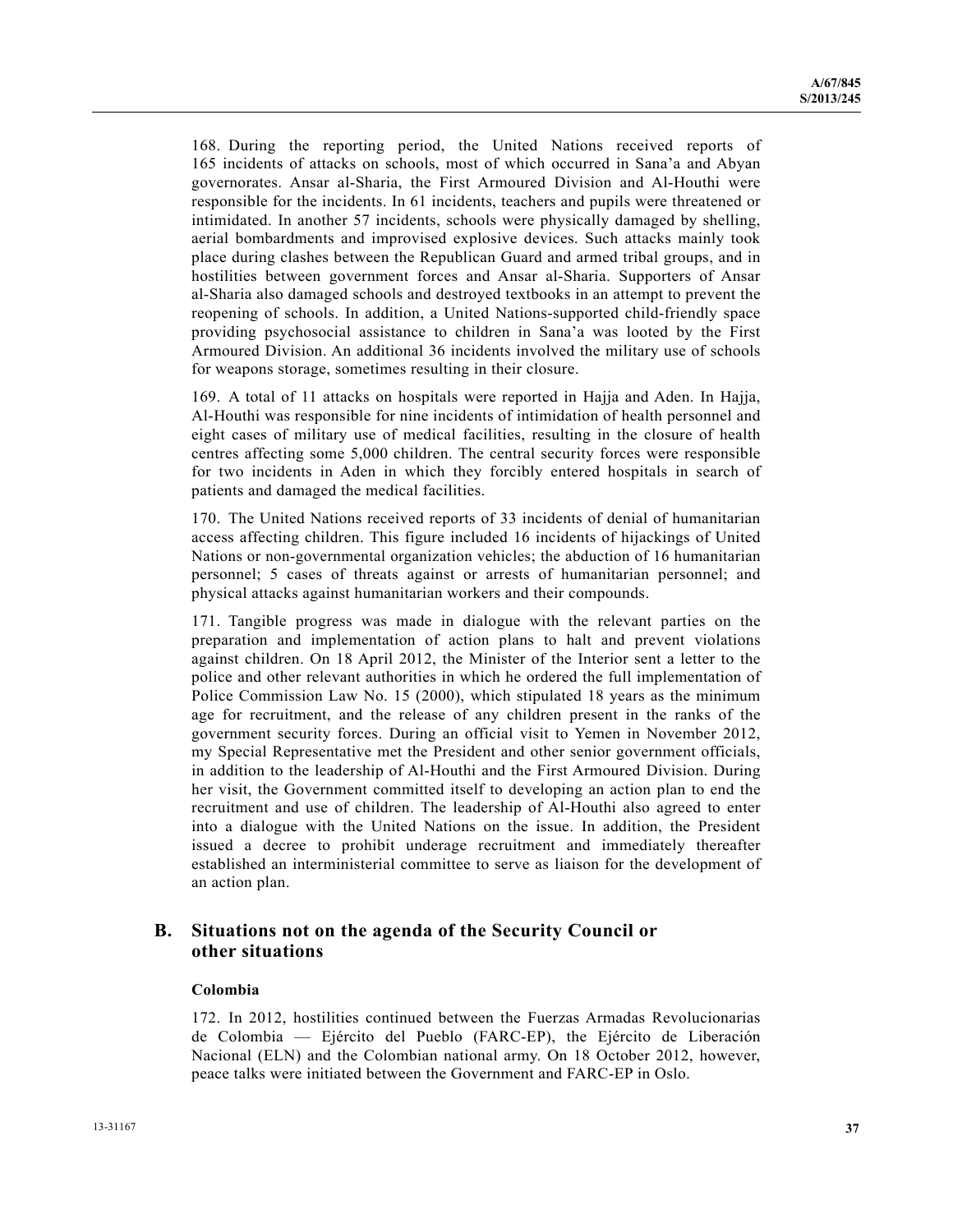173. Widespread and systematic recruitment and use of children by non-State armed groups was documented in 2012. Although the full scale and scope remain unknown, around 300 cases of recruitment and use were reported by the country task force in 23 of the 32 departments and in Bogotá. In 2012, the Colombian Family Welfare Institute documented 188 children separated from FARC-EP, 37 from ELN, 34 from armed groups that emerged after the demobilization of the Autodefensas Unidas de Colombia and 4 from the Ejército Popular de Liberación.

174. FARC-EP and ELN continued to recruit and use children. In February 2012, a 10-year-old girl and a 12-year-old boy, both wearing FARC-EP uniforms, were found in Meta during a raid by the Colombian army. The country task force also verified cases of recruitment and use by non-State armed groups that emerged after the demobilization of the Autodefensas Unidas de Colombia. In March 2012, for example, a 16-year-old boy was offered money to join the Ejército Revolucionario Popular Anticomunista de Colombia (ERPAC) in Meta. In March and April 2012, threats of recruitment of children by FARC-EP, ERPAC, Las Aguilas Negras, Los Rastrojos and Los Urabeños were reported in the departments of Antioquia, Cordoba, Guaviare and Meta. In Guaviare, the threats forced seven boys between 14 and 18 years of age into displacement.

175. Children were also killed and maimed during attacks carried out by non-State armed groups or in crossfire between non-State armed groups or between non-State armed groups and the Colombian security forces. In March 2012, for example, four boys and four girls between 14 and 16 years of age were killed in the crossfire when a FARC-EP camp in Meta was attacked by the Colombian army. In October 2012, a 13-year-old girl was killed and another girl injured by the army during an attack against alleged members of FARC-EP in Cauca. In 2012, at least 52 children (32 boys and 20 girls) were injured and 13 children (12 boys and 1 girl) killed by anti-personnel mines or explosive remnants of war.

176. While underreported, girls continued to be victims of sexual violence attributed to members of non-State armed groups. Girls associated with such groups were often forced into sexual relations with adults and, allegedly, to have an abortion if they became pregnant. In March 2012, a 16-year-old girl in Nariño was raped several times by hooded members of an unidentified non-State armed group. In July 2012, an 11-year-old girl was raped by a FARC-EP member in Valle del Cauca. A large proportion of sexual violence is being perpetrated by so-called criminal gangs ("Bacrim"). Since the Government does not acknowledge these non-State armed groups that emerged after the demobilization process as actors in the armed conflict, victims of sexual violence by them have faced major obstacles in gaining access to benefits under the Victims' Act (Act No. 1448 of 2011). Reports have also been received of cases of sexual violence against children by members of the Colombian security forces. In October 2012 in Nariño, members of the army reportedly sexually abused at least 11 girls, most of them of Afro-Colombian ethnicity, including an 8-year-old girl.

177. Teachers and pupils continued to be targeted and threatened by non-State armed groups for preventing the recruitment of children. In September 2012, for example, three teachers and a head teacher in Arauca were forced into displacement following threats from an unidentified armed group. The military use of schools by the army was reported in several departments. In July 2012, the army used a school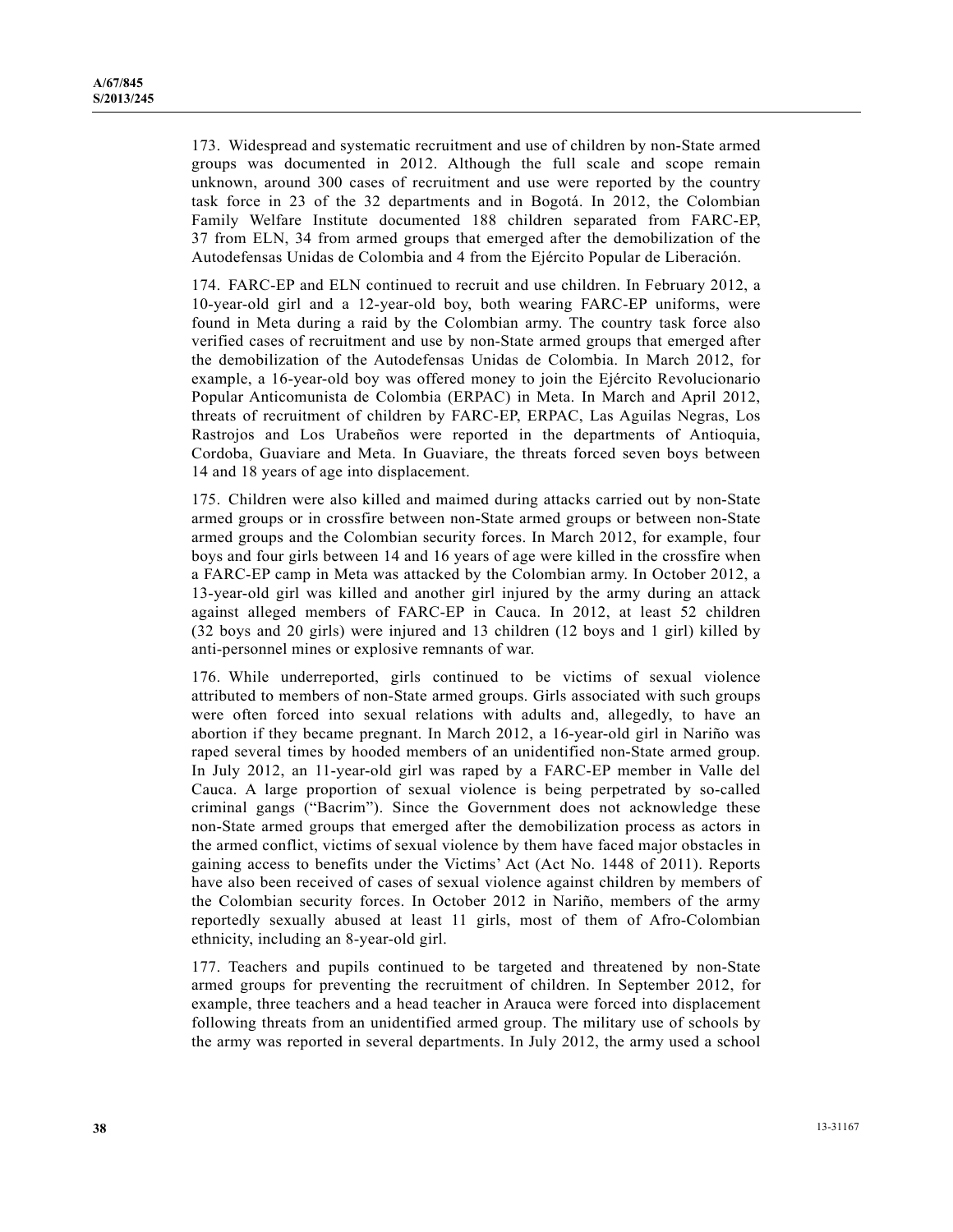for military purposes in fighting against FARC-EP in Cauca. The infrastructure of the school was damaged and unexploded ordnance found in the vicinity.

178. Although Colombia, as a signatory State to the Convention on the Prohibition of the Use, Stockpiling, Production and Transfer of Anti-Personnel Mines and on Their Destruction, made significant efforts to eliminate landmines, contamination by landmines, unexploded ordnance and improvised explosive devices continued to cause mobility restrictions and complicate aid delivery in several departments, including Cauca, Nariño, Norte de Santander and Putumayo. In the last-mentioned department, for example, landmines laid by FARC-EP have intermittently confined hundreds of civilians and prevented timely assistance from reaching an estimated 1,000 flood-affected families. Restrictions imposed by ERPAC, Las Aguilas Negras, Los Rastrojos and Los Urabeños were also reported in urban areas of Antioquia, Cordoba and Valle del Cauca departments. In 2012, more than 46,000 persons, of whom some 30 per cent were children, were internally displaced in 18 departments, affecting rural, indigenous and Afro-Colombian communities in particular.

179. Indigenous and Afro-Colombian children continued to be disproportionately affected by all grave violations. Among the demobilized children assisted by the Colombian Family Welfare Institute, some 8 per cent were indigenous, even though indigenous children constitute just 1.55 per cent of the Colombian population.

180. The Government voluntarily accepted the monitoring and reporting mechanism pursuant to Security Council resolution 1612 (2005) on the condition that any dialogue between the United Nations and armed groups would take place with its consent. There was no contact or dialogue between the United Nations system and non-State armed groups during the reporting period. A general agreement for the termination of the conflict and the construction of a stable and lasting peace was signed by the Government and FARC-EP in Havana on 26 August 2012, with representatives of Cuba and Norway as guarantors. The issue of children and armed conflict was absent from the agenda.

181. The Colombian Family Welfare Institute provided protection to 264 children (67 girls and 197 boys) who had been separated from non-State armed groups. Children separated from armed groups formed after the demobilization of paramilitary organizations were not systematically referred to the Institute, efforts by the Government of Colombia notwithstanding. Some children were referred to the Attorney General for prosecution. All children, as victims, should be accorded the same benefits and protection, regardless of the group that recruited or used them. The lack of information on cases taken up by the Office of the Attorney General and the limited number of prosecutions involving violations against children remained a challenge. While at least 5,075 children were separated from non-State armed groups by the Colombian Family Welfare Institute, to date there have been only 25 convictions for child recruitment, 3 under the Justice and Peace Act (Act No. 975 of 2005) and 22 through the Human Rights Unit of the Office of the Attorney General. Efforts by the Government of Colombia notwithstanding, children continued to face difficulties in gaining access to justice, while impunity for violations against children remained a concern.

182. The early warning system operated by the Office of the Ombudsman prepared a report on recruitment and use of children in Guania, Guaviare, Meta and Vichada to identify the impact of the armed conflict on children and to promote prevention and protection measures. In addition, in November 2012, the Ministry of Defence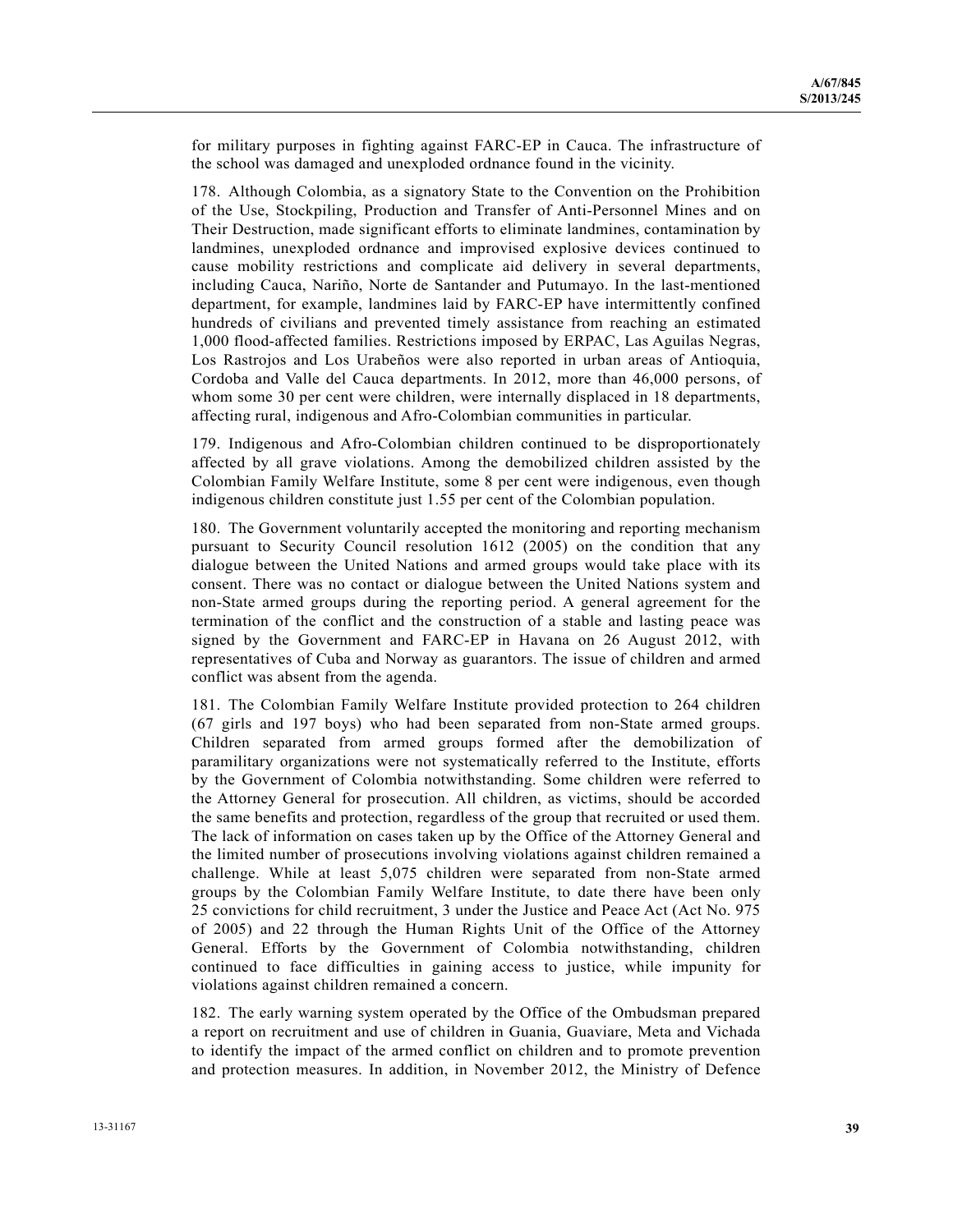issued a law enforcement agencies protocol for the management of sexual violence with emphasis on sexual violence in instances of armed conflict, in addition to an operating charter for its implementation.

### **India**

183. In 2012, the United Nations received reports of violations against children by parties in Bihar, Chhattisgarh, Jharkhand, Maharashtra and Odisha States. Although verification by the United Nations was not possible, the allegations are supported by reports submitted to Parliament. Recruitment and use of children by Maoist armed groups otherwise known as Naxalites, is alleged to have continued during the reporting period. Reports alleged that the Naxalites resorted to large-scale recruitment of children between 6 and 12 years of age into what they term "children's units" (*Bal Sanghatans*) in the affected states. Children were reported to have performed various tasks, including fighting with crude weapons such as sticks or acting as informants. Children as young as 12 years of age were reported to be present in Maoist youth groups and allied militia, handling weapons and improvised explosive devices. Children were reportedly not allowed to leave those associations and faced severe reprisals, including the killing of family members, if they did so. According to government sources, children were reportedly used as human shields by the Maoist armed groups in confrontations with Indian security forces. In Chhattisgarh, seven children were reportedly killed in the crossfire between the Central Reserve Police Force and the Maoist armed groups in June 2012. Reports also indicated that the Maoists destroyed school buildings. The destruction of 267 schools since 2006 by the Maoists, including 3 in 2012, was reported. The number of schools destroyed over the past six years has raised concerns with regard to children's access to education. The Government has stated that it has adopted an integrated approach to address the protection needs of children in areas of civil unrest, especially relating to security, development and good governance.

#### **Pakistan**

184. In 2012, Pakistan continued to experience attacks by armed groups using terror tactics and associated with the Taliban and/or Al-Qaida, including the Tehrik-i-Taliban Pakistan (TTP), in the Federally Administered Tribal Areas, Khyber Pakhtunkhwa Province, Balochistan and urban centres. During the reporting period, at least 91 children were reportedly killed and 137 injured in the course of indiscriminate attacks on public places, largely attributed to TTP. A total of 51 children were reportedly killed by improvised explosive devices, roadside bombs and suicide bombings, 26 by mortar attacks and 14 by landmines and unexploded ordnance. On 24 November 2012, for example, at least four children were reportedly killed in a roadside bomb attack on a procession in Dera Ismail Khan, Khyber Pakhtunkhwa Province. In addition, drone attacks were reported in the tribal areas of Pakistan. No exact data were available on the number of child casualties in those attacks. In one reported case, however, at least five children between 4 and 12 years of age were injured in a drone attack on 24 October 2012 in Tappi village, North Waziristan Agency. The United Nations has no access to those areas to verify the reports.

185. The recruitment, training and use of child suicide bombers by the Taliban, including TTP, in the tribal border areas between Pakistan and Afghanistan remained a concern in 2012. On 4 May 2012, for example, a 15-year-old boy with explosives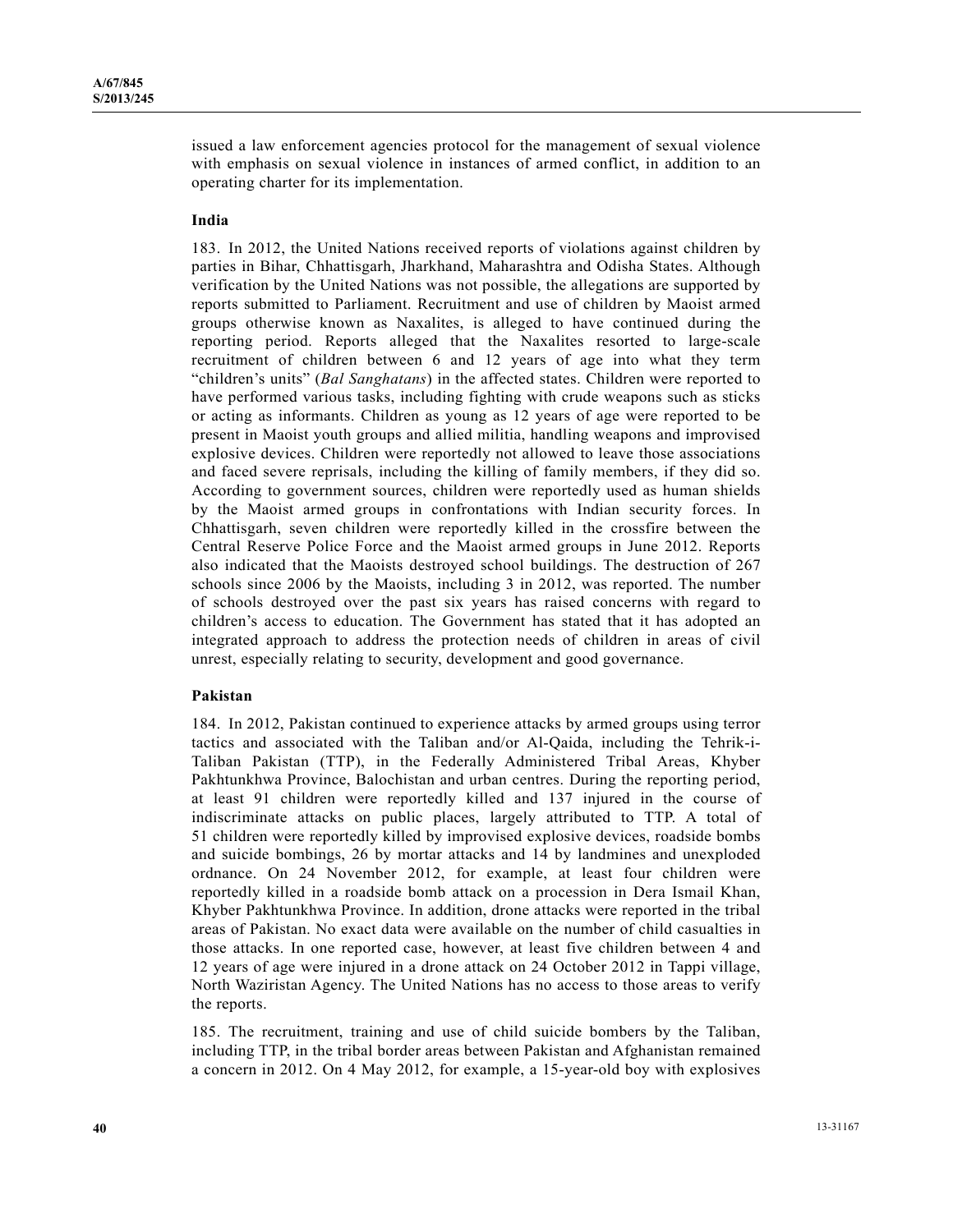strapped to his body reportedly committed a suicide attack in a crowded market place in Bajaur Agency, killing 26 persons and injuring 75. In another incident, on 20 November 2012, a 13-year-old boy from Khyber Agency who was wearing a suicide jacket was reportedly apprehended and detained by the police, along with his adult handler, while entering Peshawar. No exact figures are available on the number of children currently in detention in Pakistan under security regulations. The Government, however, reported that more than 1,150 boys had passed through de-radicalization and skills development programmes in Malakand district, Khyber Pakhtunkhwa Province. By the end of 2012, 40 children, including 23 new cases from 2012, were continuing to reside in the Sabaoon rehabilitation and reintegration centre for children taken into custody by the Pakistan security forces for alleged association with armed groups.

186. During the reporting period, armed groups opposed to secular and girls' education, including TTP, increasingly targeted schools, teachers and schoolchildren, in particular girls, in attacks with improvised explosive devices and drive-by shootings. A total of 118 schools, most of which were primary schools, were reportedly damaged or destroyed in Khyber Pakhtunkhwa Province (77), the Federally Administered Tribal Areas (40) and Balochistan (1) in such armed attacks. On 9 October 2012, TTP gunmen shot and seriously injured 14-year-old schoolgirl Malala Yousafzai and two other schoolgirls who were returning from school in Mingora, Khyber Pakhtunkhwa Province. Malala Yousafzai was known as a child activist speaking out against the forced closure of girls' schools by TTP in the Swat valley. In respect of attacks against medical personnel, 11 health workers administering polio vaccinations to children were killed and 4 more injured in targeted attacks in 2012. Of those, 9 health-care workers, including a 17-year-old girl, were killed in a series of attacks between 17 and 19 December 2012 in Karachi, Peshawar, Charsadda and Sindh.

187. In 2012, the Government took policy and legislative steps towards better protection of children, including the approval of a child protection policy for the Federally Administered Tribal Areas and the extension of the Khyber Pakhtunkhwa Child Protection and Welfare Act (2010) to the Provincially Administered Tribal Areas.

## **Philippines**

188. During the reporting period, the country task force recorded 11 incidents of recruitment and use of children, involving 23 boys and 3 girls between 12 and 17 years of age. That figure represents a decrease in 2012, given that there were 26 incidents affecting 33 boys and 21 girls in 2011. Of those cases, 2 were reportedly recruited and used by the Moro Islamic Liberation Front, 11 by the New People's Army (NPA), 11 by the Abu Sayyaf Group and 2 by the Armed Forces of the Philippines.

189. That an action plan was signed between the Moro Islamic Liberation Front and the United Nations in 2009 notwithstanding, Front base commands continued to provide training, weapons and uniforms to children and to use them as guides, messengers and porters. In July 2012, a 16-year-old boy and a 17-year-old girl were recruited by the 103rd Base Command in Lanao del Sur Province, provided with martial arts training and used for weapons maintenance. Although the United Nations has no access to the areas under the control of the Bangsamoro Islamic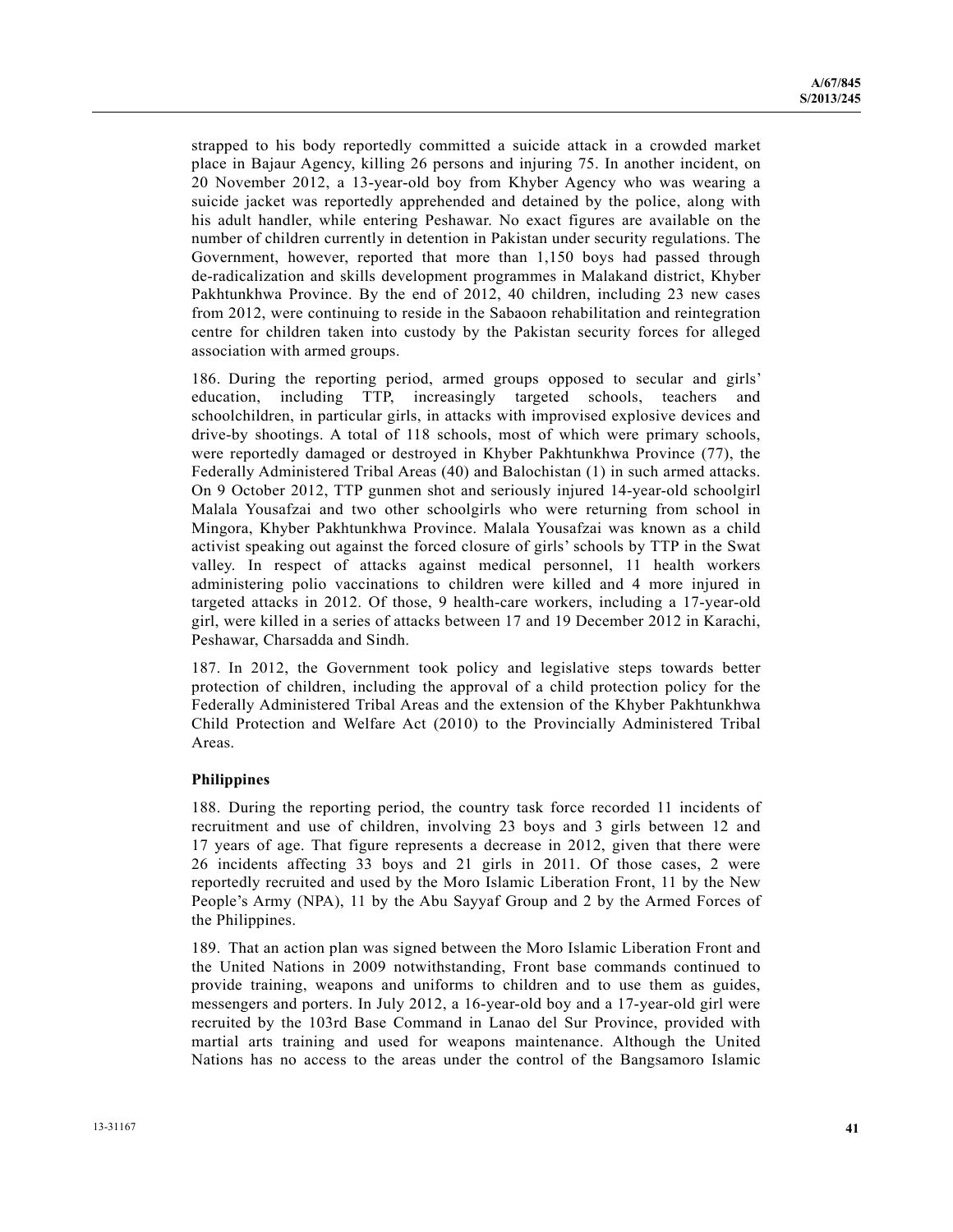Freedom Fighters (BIFF), a breakaway faction of the Moro Islamic Liberation Front led by Commander "Kato", the country task force continued to receive credible reports that the armed group was actively training and providing weapons to children.

190. The National Democratic Front of the Philippines (NDFP), the political wing of NPA, continued to claim that it did not recruit children as combatants, but admitted that it recruited, trained and used them for non-combat purposes. Children continued to be killed and injured as a result of their affiliation with NPA in 2012. On 26 August 2012, for example, the country task force verified the killing of a 17-year-old NPA fighter during hostilities with the national armed forces in Paquibato district, Davao City.

191. The country task force also verified two incidents of recruitment and use of children by the Abu Sayyaf Group in Sulu and Basilan, involving at least 11 boys between 13 and 16 years of age. On 14 September 2012, for example, a 13-year-old boy armed with an M-203 grenade launcher was killed during an armed encounter with the national armed forces in Sumisip municipality, Basilan Province.

192. The United Nations remained concerned over the use of children by the national armed forces as guides and informants during military operations. In a verified case in July 2012, the Fifty-Seventh Infantry Battalion forced two boys aged 12 and 13 years to serve as guides to locate an NPA camp in North Cotabato Province. Upon notification of the incident, the national armed forces initiated an investigation on 20 March 2013. During the reporting period, it was also observed that the national armed forces continued to release names and pictures of children to the media, labelling them as members of armed groups.

193. In 2012, the country task force documented 66 cases of killing and maiming of children, of which 4 reportedly implicated the Moro Islamic Liberation Front, 3 NPA, 1 the Abu Sayyaf Group, 14 the national armed forces and 44 unidentified perpetrators. As a result of the attacks, 29 children were reportedly killed and 37 reportedly injured. There were no clashes between the national armed forces and the Moro Islamic Liberation Front in 2012. Most cases involving the Front related to internecine conflicts within Moro communities. During the reporting period, NPA conducted high-profile attacks on the national armed forces, often at the cost of the civilian population. On 1 September 2012, for example, NPA fighters of the Merardo Arce Command threw a grenade at a military outpost in a civilian community, injuring more than 50 persons, including 12 boys and 9 girls between 4 and 17 years of age.

194. In the course of their counter-insurgency campaign, the national armed forces were reportedly involved in indiscriminate attacks on civilian residences where NPA fighters were allegedly present. In a verified case, two boys aged 8 and 13 years were killed and a 5-year-old girl injured when the Twenty-Seventh Infantry Battalion strafed a house in Kiblawan municipality, Davao del Sur Province, on 18 October 2012. Following the incident, the national armed forces relieved and restricted to their barracks an officer and 11 enlisted personnel, who, at the time of writing of the present report, were undergoing pretrial investigation by the General Court Martial.

195. In 2012, incidents continued to occur in which schools were damaged in the course of hostilities. In July 2012, fighters from the Abu Sayyaf Group partially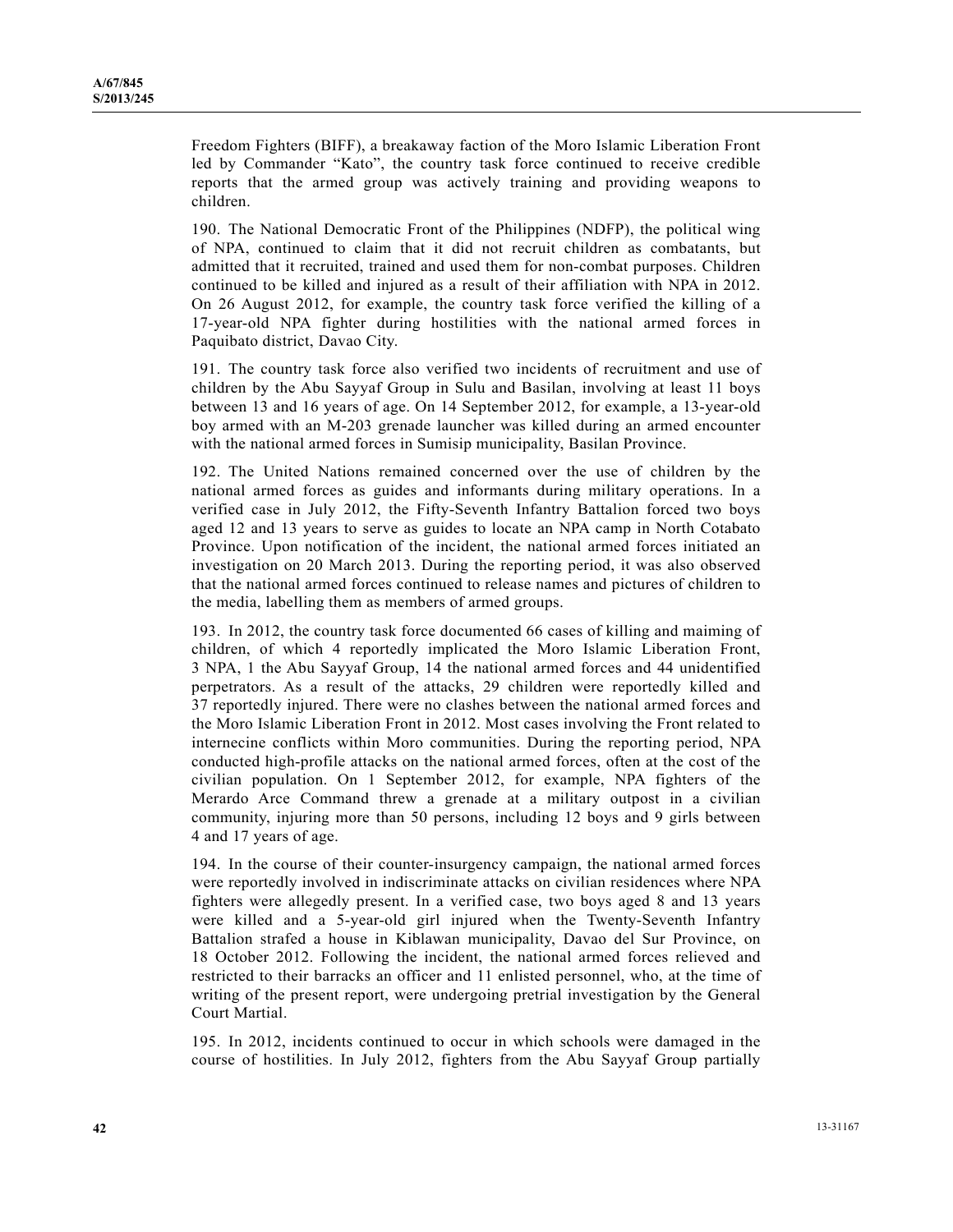burned down Tipo-Tipo Central Elementary School in an effort to distract a military pursuit by the national armed forces after skirmishes in Sumisip municipality, Basilan Province. In August 2012, four schools were reportedly damaged by crossfire during armed encounters between the national armed forces and BIFF in Datu Unsay.

196. The military use of schools remained a concern. In four verified incidents, the national armed forces stationed military units in public elementary schools in Mindanao. In June 2012, the country task force verified that three units of the national armed forces had established a detachment next to Salipongan Primary School in Tugaya municipality, Lanao del Sur Province, resulting in the closure of the school for two weeks.

197. Since the expiry of the action plan between the Moro Islamic Liberation Front and the United Nations in July 2011, after two years of implementation, the signing of an addendum to extend the action plan remains pending. A significant delay in its implementation notwithstanding, the Front continued to express commitment in principle to the action plan. Recent progress in the peace talks between the Front and the Government, which resulted in the signing in October 2012 of a framework for a comprehensive peace agreement, may accelerate, with the support of the international community, the full implementation of the action plan, including the reintegration of children into civilian life. The framework agreement ensures specific social protection mechanisms for vulnerable groups, with particular emphasis on women and children in Bangsamoro areas.

198. In January 2012, a United Nations technical team met members of the NDFP negotiating panel for an initial discussion on child protection concerns. NDFP continued to deny that NPA had children in its ranks, but clarified its position that children of 15 years of age and older might be assigned to NPA self-defence and other non-combat units. On 29 June 2012, NDFP issued a unilateral declaration and programme of action on the rights, protection and welfare of children, in which it refuted the listing of NPA in the present report and rejected the application of the Optional Protocol to the Convention on the Rights of the Child on the involvement of children in armed conflict to non-State armed groups and the Paris Principles. The activities put forward in the declaration do not include provisions on United Nations access and compliance monitoring.

199. I am pleased to note that the Government is finalizing the implementation of the monitoring, reporting and response system to prevent and respond to specific incidents of grave violations against children. The national armed forces are also preparing draft guidelines on the conduct of operations inside or within the immediate premises of schools and hospitals, which are expected to be launched as an operational directive during the first half of 2013. In addition, with regard to the use of children during military operations, the national armed forces have issued directives prohibiting such use of children, assigning responsibility to commanders, institutionalizing investigations and putting in place corrective measures.

#### **Southern border provinces of Thailand**

200. In 2012, efforts were made by the Government to protect children, who nevertheless continued to be victims of indiscriminate attacks by armed groups in the southern border provinces of Thailand: Yala, Pattani, Narathiwat and Songkhla. As a result of those attacks, which included drive-by shootings and bombings in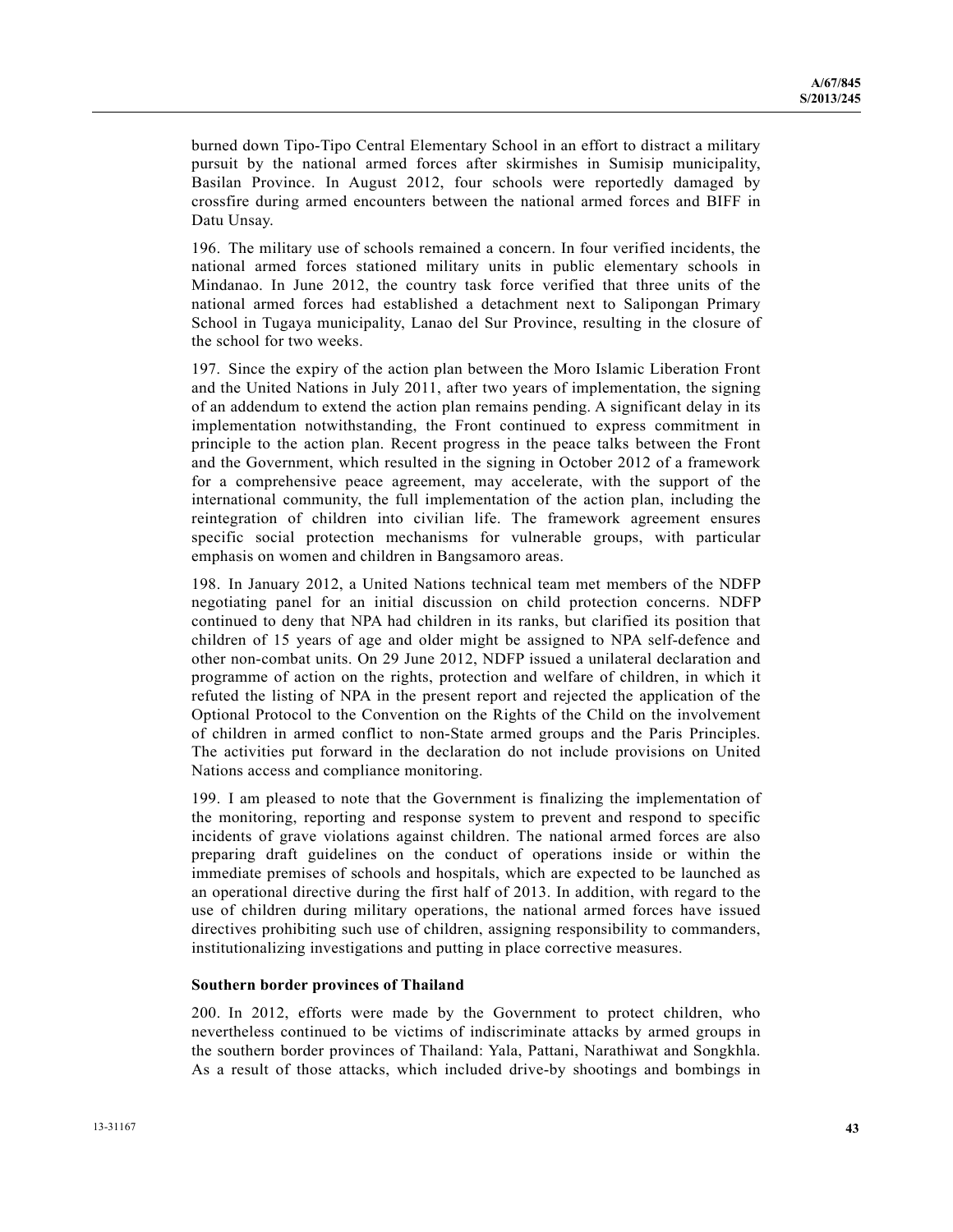crowded public places, 5 children were reportedly killed and at least 48 injured during the reporting period. In one instance, an 11-month-old boy was killed and a 10-month-old boy injured during a drive-by shooting at a tea house in Rangae district, Narathiwat Province, on 11 December 2012. The coordinated bomb attacks in Yala and Hat Yai of 31 March 2012 injured more than 300 civilians, including at least 16 children. The Government is investigating the incidents.

201. During the reporting period, armed groups also continued to carry out targeted attacks against schools and teachers. In 2012, at least 11 schools were partially damaged or destroyed in arson attacks or attacks with improvised explosive devices. On 24 September 2012, a bomb exploded at the entrance of Batu Mitrapap 66 School in Bacho district, Narathiwat Province, injuring two school directors. In another incident, Bang Maruat School in Panare district, Pattani Province, was burned down by militants on 29 November 2012. In addition, 11 incidents of targeted attacks were documented in 2012, resulting in the killing of six teachers and the injuring of eight others, with a worrisome spike in the final quarter of 2012. On 22 November 2012, the director of the Tha Kam Cham School in Nong Chik district, Pattani Province, was killed. As a result, the Confederation of Teachers of Southern Border Provinces closed 332 schools in the region for 10 days. On 11 December 2012, militants entered Ban Ba Ngo School in Mayo district, Pattani Province, and killed the school director and a teacher in front of the children. Some 1,200 government-run schools serving more than 200,000 schoolchildren in the four provinces were closed again for two days for security reasons. In those incidents, military personnel were also victims of the attacks. Since the attacks, the Government has stepped up investigations and boosted security measures.

202. Concern remained over the issue of informal association of children with village defence militias (*Chor Ror Bor*), who allegedly carry out duties similar to formal adult members. In this regard, the Government put in place clear regulations on the non-recruitment of children under the age of 18 years by those militias and sent reminders to all provinces to adhere to the provisions of the policy. The involvement of children in armed forces and armed groups remains to be explicitly criminalized in national legislation. The Government is amending the Child Protection Act of 2003 to explicitly criminalize the involvement of children with armed forces and armed groups.

203. I welcome the fact that the Government and the United Nations country team are engaging in dialogue on access to the southern border provinces to conduct independent verification of and report on alleged violations against children, including through minimum operating modalities. I encourage the Government to strengthen that dialogue with a view to agreeing on the minimum operating modalities to ensure the country team such access.

## **VI. Recommendations**

204. I welcome the signing of action plans by the Governments of the Democratic Republic of the Congo, Myanmar and Somalia, in addition to the progress made by other parties in releasing children. I strongly urge all parties to immediately cease all grave violations against children, and those parties who have been listed in my annual reports for recruitment and use of children, killing and maiming of children,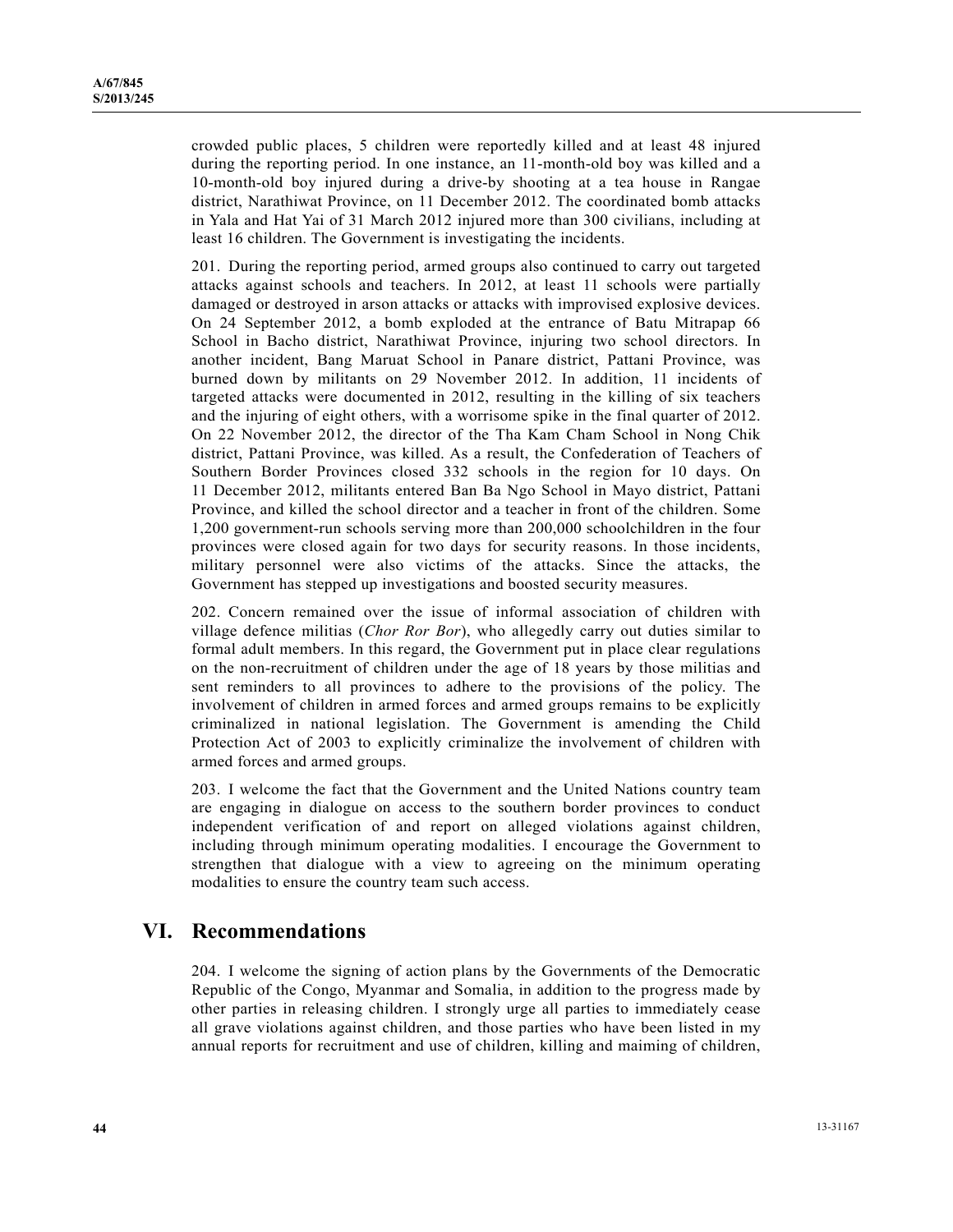sexual violence against children and/or attacks on schools and hospitals or protected personnel, and who have not concluded action plans to do so without delay.

205. I note with appreciation that the number of action plans signed or under negotiation continued to increase in 2012. I call upon the donor community to enjoin a discussion to address the funding gaps for the implementation of these action plans and associated monitoring.

206. I call upon Member States to allow independent access to the United Nations for the purposes of monitoring and reporting on grave violations against children and to facilitate contact between the United Nations and non-State armed groups for dialogue, conclusion and follow-up on action plans in order to bring an end to violations, in accordance with the resolutions of the Security Council on children and armed conflict. Such contact does not prejudge the political or legal status of those non-State armed groups.

207. I am encouraged by the increasing engagement between Member States and the United Nations at the country level for the better protection of children affected by armed conflict. In particular, I should like to highlight the value of interministerial committees as a successful partnership framework with Governments to discuss and follow up on child protection commitments and to foster action plan implementation. In that regard, I call upon Member States concerned to use interministerial committees more widely in cooperation with the United Nations.

208. The toll on children of the conflict in the Syrian Arab Republic is unacceptable and unbearable. Urgent measures must be taken immediately by the parties to protect the lives and dignity of all children. I urge the Government immediately to cease bombardments of civilian areas, including the use of long-range missiles, artillery, air strikes and cluster munitions. The Government should be held responsible for all grave violations committed by groups affiliated to it, including the *shabbiha* and the intelligence forces. I also call upon the Government to put an end to the detention and any form of ill-treatment, including torture, of children for alleged association with the opposition. The use of terror tactics against the civilian population can also not be tolerated. In this regard, I urge all armed opposition groups to put an immediate end to these acts that cost the lives of children in the Syrian Arab Republic and to end the recruitment of children.

209. I reiterate my call upon the Security Council to tackle the issue of persistent perpetrators of grave violations against children, with the support of my Special Representative. The Council may wish to consider:

 (a) Reaffirming its commitment to dealing with persistent perpetrators by requesting my Special Representative to brief it more regularly, devoting consultations to persistent perpetrators and including child protection as a specific issue of focus when undertaking relevant field visits;

 (b) Continuing to consider the application of targeted measures and, in this regard, reviewing information provided in my annual reports to expedite current designation processes;

 (c) Requesting its Working Group, in the light of recent discussions on persistent perpetrators, to update its toolkit (see S/2006/724) to include adequate mechanisms to deal with persistent perpetrators and, in this regard, to organize regular sessions on persistent perpetrators and the implementation of action plans.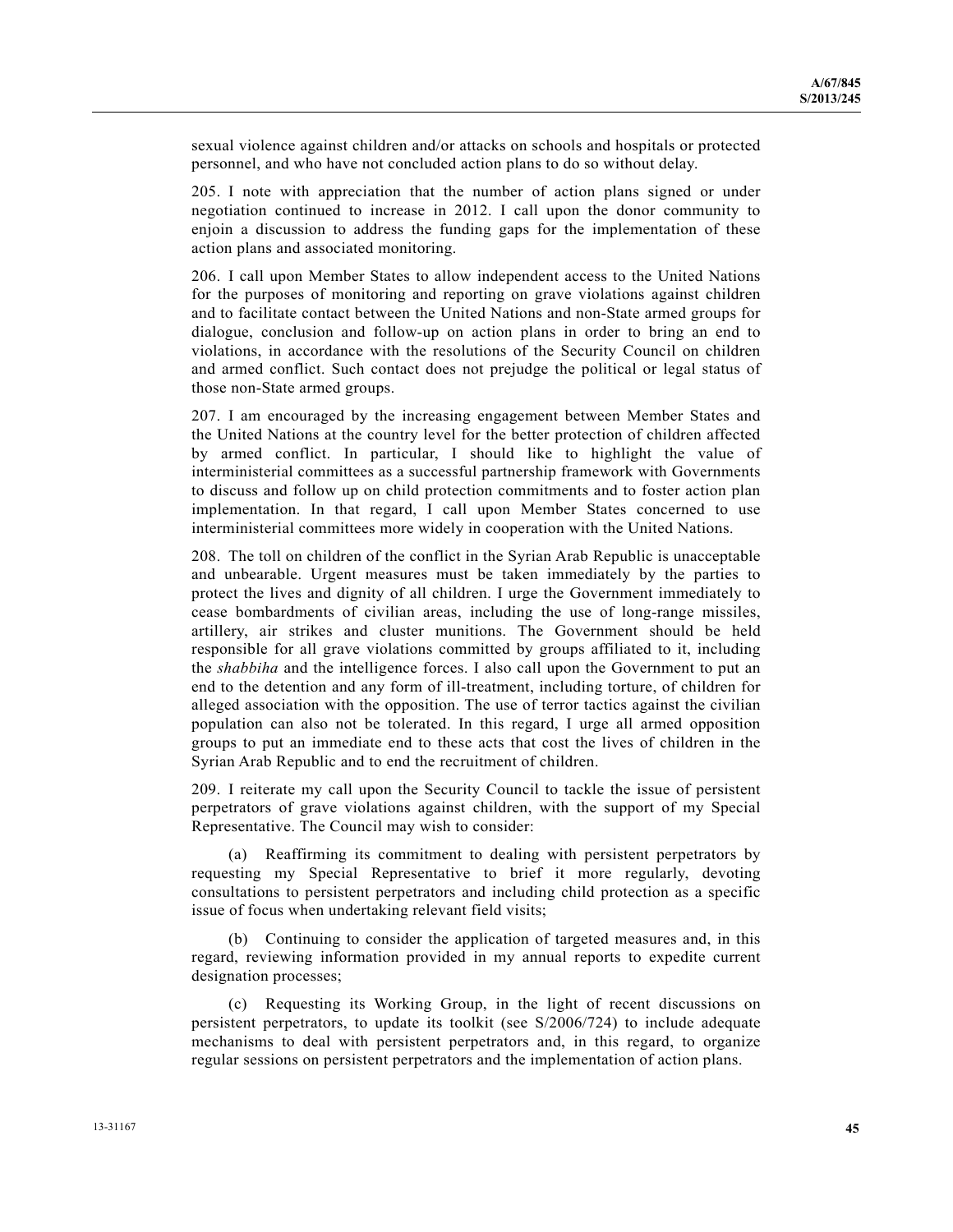210. I call upon the Council to continue to support the children and armed conflict agenda by strengthening provisions for the protection of children in all relevant mandates of United Nations peacekeeping, special political and peacebuilding missions, including the deployment of child protection advisers.

211. I call upon the Council to strengthen provisions for the protection of children in all relevant mandates, recognizing the country situations indicated herein that are without a political or peacekeeping mission and for which responsibility for these issues falls upon the Resident Coordinator.

212. In view of the continuing efforts of regional and subregional organizations in conflict prevention, mediation and peace support operations, I call upon all those organizations to further mainstream child protection considerations in their guidance and policy development, mission planning, training of personnel and conduct of peace support operations.

213. Compliance with international human rights and humanitarian law, with their emphasis on special protection for children, remains key to preventing grave violations against children. In this regard, I welcome the ratifications of the Optional Protocol to the Convention on the Rights of the Child on the involvement of children in armed conflict during the reporting period, and I call upon Member States that have not yet done so to sign and ratify this key legal instrument. I encourage all States parties to the Convention and the Optional Protocol to implement the recommendations by the Committee on the Rights of the Child and to engage with the Committee and the wider United Nations system in this regard.

## **VII.** Lists in the annexes to the present report<sup>11</sup>

214. In the annexes to the present report, nine new parties to conflict are listed for recruitment and use of children: Convention des patriotes pour la justice et la paix fondamentale, Convention patriotique pour le salut du Kodro and Union des forces républicaines in the Central African Republic; M23 in the Democratic Republic of the Congo; MNLA, MUJAO and Ansar Dine in Mali; the Free Syrian Army in the Syrian Arab Republic; and Ansar al-Sharia in Yemen. The listing in my previous reports of Mai Mai groups for recruitment and use of children has been changed into the listing of APCLS under "Colonel Janvier", Mai Mai "Lafontaine" and former elements of PARECO, and Mai Mai "Tawimbi". Six new parties are listed for sexual violence against children: MNLA, MUJAO and Ansar Dine in Mali; M23 and Mai Mai Simba "Morgan" in the Democratic Republic of the Congo; and the government forces in the Syrian Arab Republic.

215. During the previous reporting period, all parties in Nepal and Sri Lanka were delisted after full implementation of their action plans. In 2012, no further violations were recorded by any party in those country situations. While JEM remains listed under the Sudan section of the annexes, it has been removed from the Chad section, given that the United Nations no longer has information indicating that JEM is involved in violations against children on Chadian territory. APRD,

**\_\_\_\_\_\_\_\_\_\_\_\_\_\_\_\_\_\_** 

<sup>&</sup>lt;sup>11</sup> It should be noted that the annexes do not list countries as such. The purpose of the lists is to identify particular parties to conflict that are responsible for specific grave violations against children. In that regard, the names of countries are referred to only in order to indicate the locations or situations where offending parties are committing violations.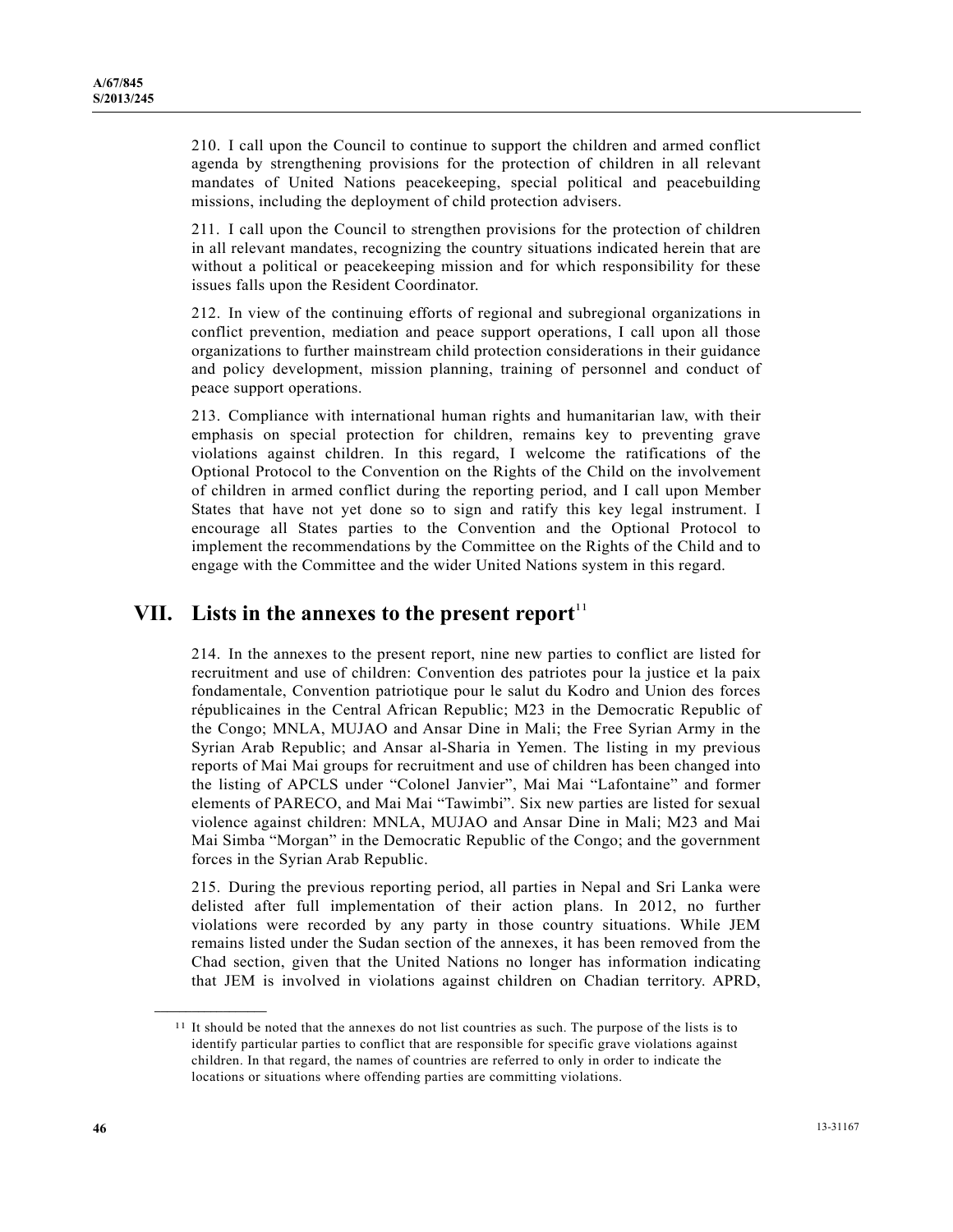which signed an action plan with the United Nations in October 2011, released some 1,300 children from its ranks and was dismantled as an armed group in 2012. Since it is no longer active, it has been removed from the annexes. Reference to the self-defence militia supported by the Central African Republic has also been removed, since it is no longer active. In the Sudan, Sudan Liberation Army/Free Will, JEM/Peace Wing and Sudan Liberation Army/Peace Wing have also been removed from the annexes, given that none remains militarily active.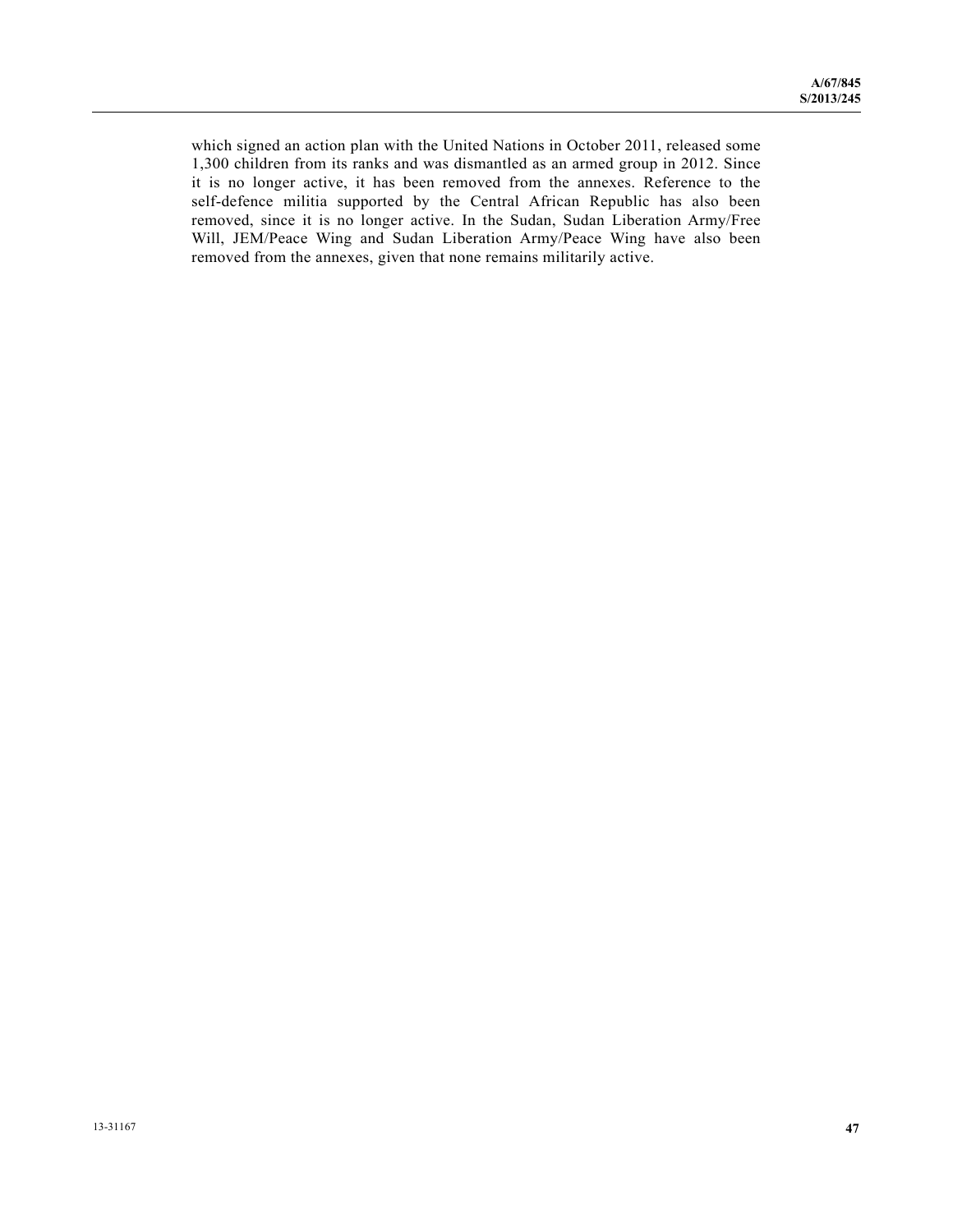# **Annex I**

 **List of parties that recruit or use children, kill or maim children, commit rape and other forms of sexual violence against children, or engage in attacks on schools and/or hospitals in situations of armed conflict on the agenda of the Security Council**\*,a

## **Parties in Afghanistan**

1. Afghan National Police, including the Afghan Local Police.<sup>a</sup> This party has concluded an action plan with the United Nations in line with Security Council resolutions 1539 (2004) and 1612 (2005).

- 2. Haqqani networka,b
- 3. Hezb-e-Islami of Gulbuddin Hekmatyar<sup>a,b</sup>

4. Taliban forces, including the Tora Bora Front, the Jamat Sunat al-Dawa Salafia and the Latif Mansur Network<sup>a,b,d</sup>

## **Parties in the Central African region (Central African Republic, Democratic Republic of the Congo, South Sudan and Uganda)**

Lord's Resistance Army  $(LRA)^{a,b,c}$ 

## **Parties in the Central African Republic**

1. Convention des patriotes pour la justice et la paix (CPJP).<sup>a</sup> This party has concluded an action plan with the United Nations in line with Security Council resolutions 1539 (2004) and 1612 (2005).

2. Convention des patriotes pour la justice et la paix fondamentale (CPJP fondamentale), as part of the Séléka coalition<sup>a</sup>

3. Convention patriotique pour le salut du Kodro (CPSK), as part of the Séléka coalition<sup>a</sup>

- 4. Front démocratique du peuple centrafricain (FDPC)<sup>a</sup>
- 5. Mouvement des libérateurs centrafricain pour la justice (MLCJ)<sup>a</sup>

6. Union des forces démocratiques pour le rassemblement (UFDR), as part of the Séléka coalition.<sup>a</sup> This party has concluded an action plan with the United Nations in line with Security Council resolutions 1539 (2004) and 1612 (2005).

7. Union des forces républicaines (UFR), as part of the Séléka coalition<sup>a</sup>

**\_\_\_\_\_\_\_\_\_\_\_\_\_\_\_\_\_\_** 

 <sup>\*</sup> The parties underlined have been in the annexes for at least five years and are therefore considered persistent perpetrators. a Parties that recruit and use children.

b Parties that kill and maim children.

c Parties that commit rape and other forms of sexual violence against children. d Parties that engage in attacks on schools and/or hospitals.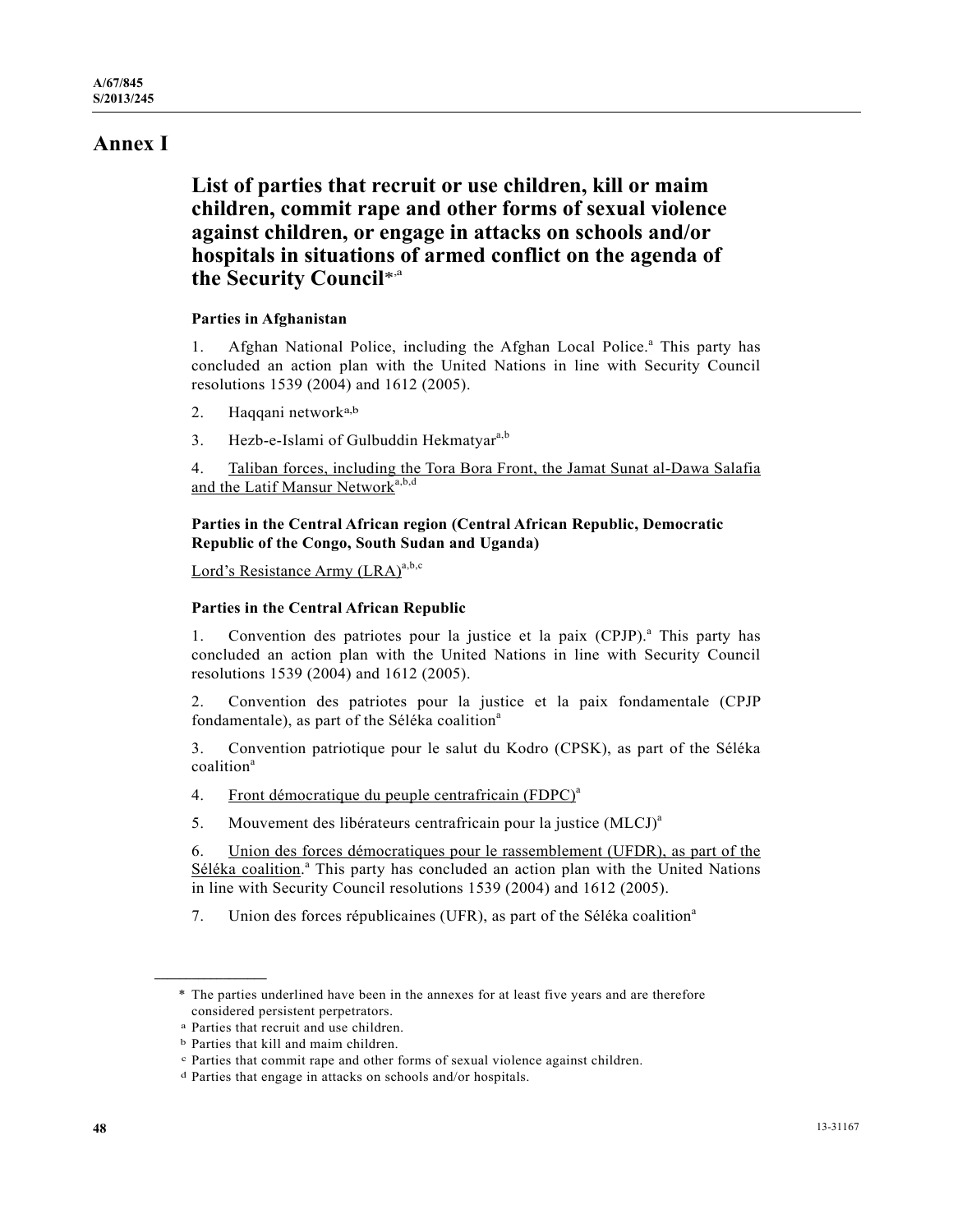## **Parties in Chad**

National Army of Chad.<sup>a</sup> This party has concluded an action plan with the United Nations in line with Security Council resolutions 1539 (2004) and 1612 (2005).

#### **Parties in the Democratic Republic of the Congo**

1. Armed Forces of the Democratic Republic of the Congo (FARDC).<sup>a,c</sup> This party has concluded an action plan with the United Nations in line with Security Council resolutions 1539 (2004) and 1612 (2005).

2. Forces démocratiques de libération du Rwanda (FDLR)<sup>a,c,d</sup>

3. Front de résistance patriotique en Ituri/Front populaire pour la justice au Congo  $(FRPI/FPJC)^{a,c}$ 

4. Mai Mai Alliance des patriotes pour un Congo libre et souverain (APCLS) "Colonel Janvier"<sup>a</sup>

5. Mai Mai "Lafontaine" and former elements of the Patriotes résistants congolais (PARECO)<sup>a</sup>

- 6. Mai Mai Simba "Morgan"<sup>c</sup>
- 7. Mai Mai "Tawimbi"<sup>a</sup>
- 8. Mouvement du 23 Mars  $(M23)^{a,c}$

#### **Parties in Iraq**

Islamic State of Iraq (ISI)/Al-Qaida in Iraq  $(AQ-I)^{a,b,d}$ 

#### **Parties in Mali**

- 1. Ansar Dine<sup>a,c</sup>
- 2. Mouvement national de liberation de l'Azawad (MNLA)<sup>a,c</sup>
- 3. Mouvement pour l'unicité et le jihad en Afrique de l'Ouest (MUJAO)<sup>a,c</sup>

#### **Parties in Myanmar**

- 1. Democratic Karen Benevolent Army (DKBA)<sup>a</sup>
- 2. Kachin Independence Army  $(KIA)^a$

3. Karen National Liberation Army (KNLA).<sup>a</sup> This party has sought to conclude an action plan with the United Nations in line with Security Council resolutions 1539 (2004) and 1612 (2005), but the United Nations has been prevented from doing so by the Government of Myanmar.

4. Karen National Liberation Army Peace Council<sup>a</sup>

5. Karenni Army  $(KA)$ .<sup>a</sup> This party has sought to conclude an action plan with the United Nations in line with Security Council resolutions 1539 (2004) and 1612 (2005), but the United Nations has been prevented from doing so by the Government of Myanmar.

6. Shan State Army South  $(SSA-S)^a$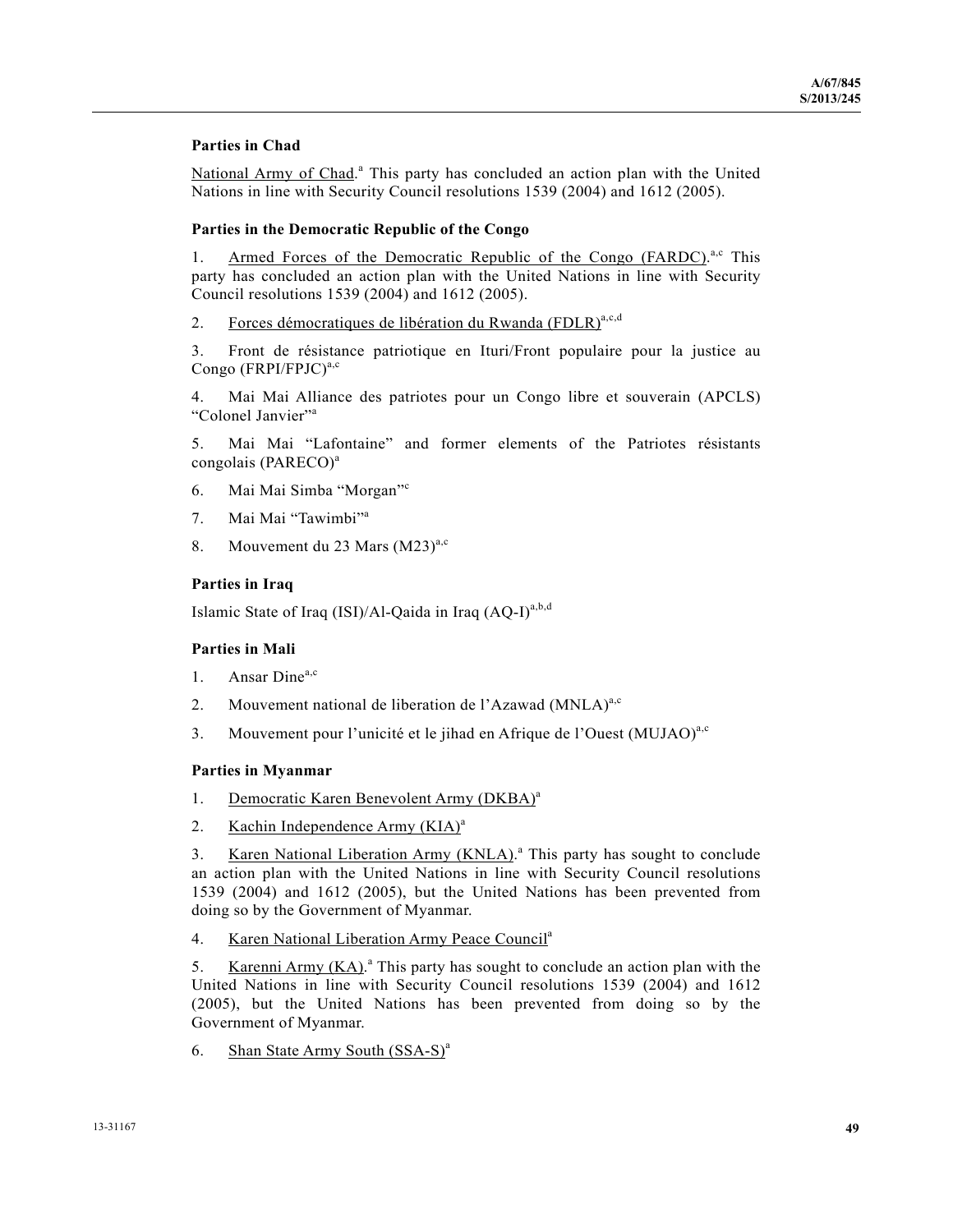7. Tatmadaw Kyi, including integrated border guard forces.<sup>a</sup> This party has concluded an action plan with the United Nations in line with Security Council resolutions 1539 (2004) and 1612 (2005).

8. United Wa State Army (UWSA)<sup>a</sup>

### **Parties in Somalia**

1. Al-Shabaab $a,b$ 

2. Somali National Armed Forces.<sup>a,b</sup> This party has concluded an action plan with the United Nations in line with Security Council resolutions 1539 (2004) and 1612 (2005).

### **Parties in South Sudan**

Sudan People's Liberation Army (SPLA).<sup>a</sup> This party has concluded an action plan with the United Nations in line with Security Council resolutions 1539 (2004) and 1612 (2005).

#### **Parties in the Sudan**

1. Government forces, including the Sudanese Armed Forces, the Popular Defence Forces (PDF), the Sudan police forces (Border Intelligence Forces and Central Reserve Police)<sup>a</sup>

- 2. Justice and Equality Movement (JEM)<sup>a</sup>
- 3. Pro-Government militias<sup>a</sup>
- 4. Sudan Liberation Army/Abdul Wahid<sup>a</sup>
- 5. Sudan Liberation Army/Historical Leadership<sup>a</sup>
- 6. Sudan Liberation Army/Minni Minawi<sup>a</sup>
- 7. Sudan Liberation Army/Mother Wing (Abu Gasim)<sup>a</sup>
- 8. Sudan Liberation Army/Unity<sup>a</sup>
- 9. Sudan People's Liberation Movement North (SPLM-N)<sup>a</sup>

#### **Parties in the Syrian Arab Republic**

1. Free Syrian Army<sup>a</sup>

2. Government forces, including the Syrian Armed Forces, the intelligence forces and the *shabbiha* militia<sup>b,c,d</sup>

#### **Parties in Yemen**

- 1. Al-Houthi<sup>a</sup>
- 2. Ansar al-Sharia<sup>a</sup>

3. Government forces, including the Yemeni Armed Forces, the First Armoured Division, the military police, the special security forces, the Republican Guards and pro-Government militias<sup>a</sup>